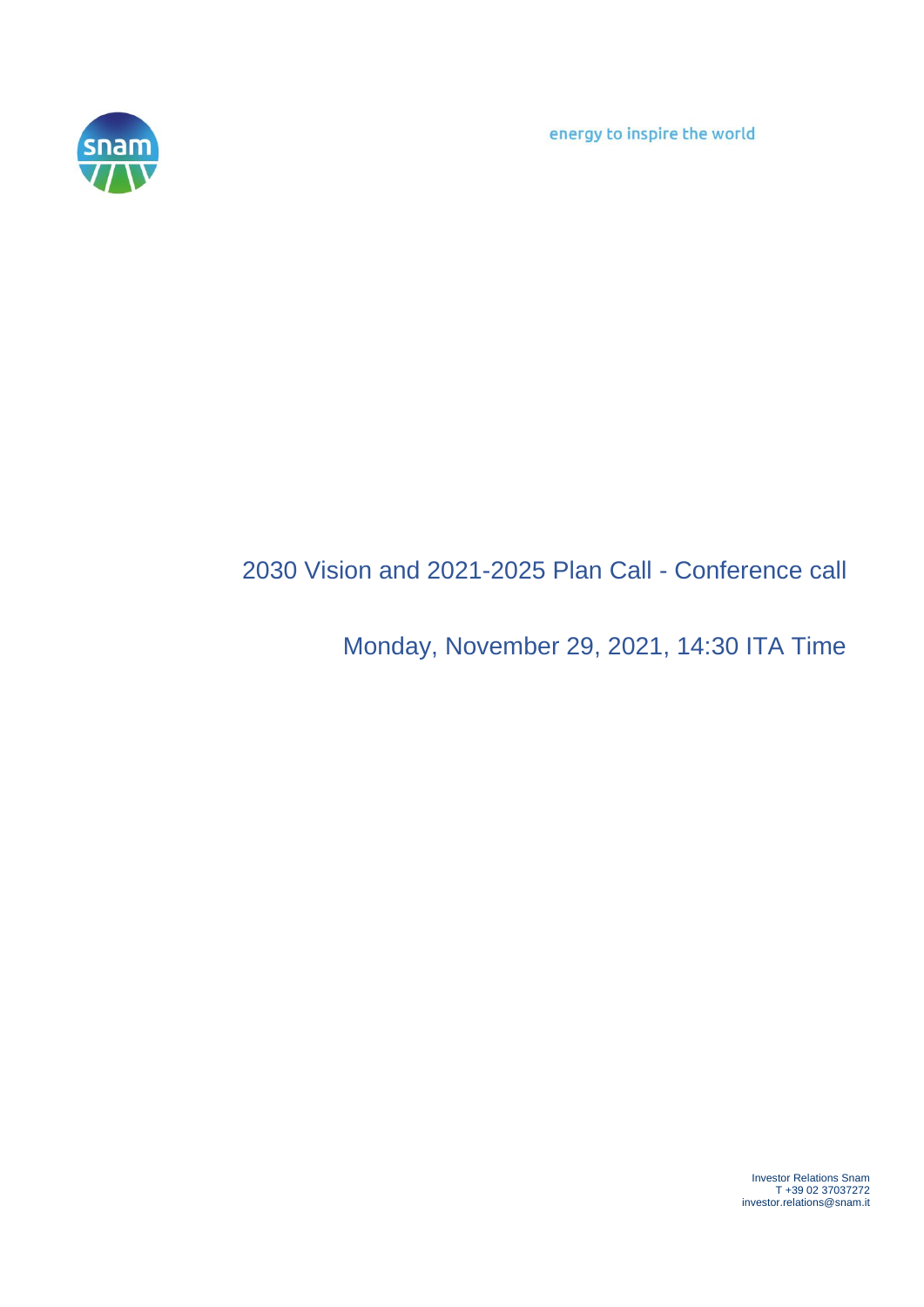

## MODERATORS: MARCO ALVERÀ, CHIEF EXECUTIVE OFFICER ALESSANDRA PASINI, CHIEF FINANCIAL OFFICER

MARCO ALVERÀ: Ladies and gentlemen, good afternoon and welcome to our Strategy Presentation. Over the 6 years, we've reshaped Snam in 4 main ways. We've made Snam simpler, leaner and faster. We've removed organizational layers up to 4 in certain areas, and we've hired or acquired 1,396 new colleagues that bring new excellent skills, particularly in green energy. Great people are going to be a key scarce resource in the race to zero.

> Second, we've enhanced the value of our assets and secured their role in the energy transition. Snam has taken the leadership on a hydrogen readiness, designing and carrying out tests for both transport and storage, and future proofing our assets and investment plans.

> Third, we have expanded our playing field, launching new ventures in hydrogen, biomethane, energy efficiency and sustainable mobility. Fourth, we've expanded our geographical footprint.

> The assets we've acquired have enabled us to establish partnerships with key investors and energy companies that generate superior returns and provide opportunities for additional growth in areas of the world with the best renewable potential, for instance, in the Middle East. And we've done all this, while continuing to cut costs and grow. We have increased investments in our core business and earnings per share by around 50%, and we've returned almost €5 billion to shareholders through dividends and buybacks.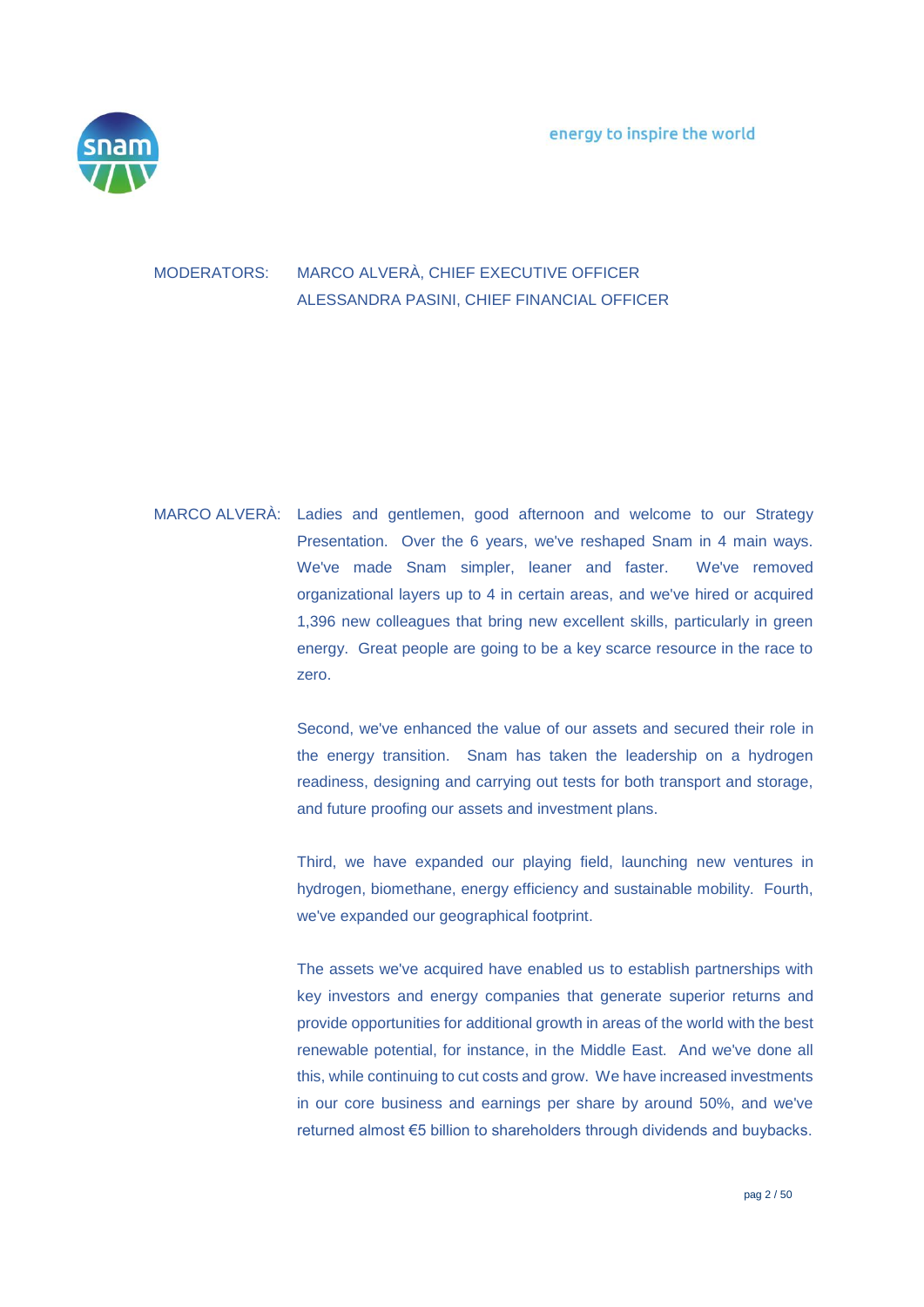

As a result of this repositioning, Snam today is in a sweet spot. We have solid near term growth in cash flows, and we have the assets and competences required to excel in the energy transition, providing accelerated and superior long term growth. Today, we're announcing some breaking news that will underpin our future.

First, our vision to create a 2,700 kilometer hydrogen backbone before 2030, the first tranche of a national hydrogen infrastructure, which we expect will be regulated at a premium, compared to today's returns.

Second, our acquisition of the TTPC/TMPC pipeline, which carry natural gas from North Africa into Italy. These will be key to unlocking the vast potential of North African green hydrogen production, feeding into our H2 backbone and through Italy into Europe.

Thirdly, the tests that we've carried out to show that our 17 billion cubic meters of gas storage capacity can hold up to 100% of hydrogen. This provides a truly, massive amount of net zero flexibility. I think this is a least understood challenge, and also opportunity of the energy transition, to build the same amount of storage for electrons that is in batteries, would require tens of trillions of euros of CAPEX.

Fourth, we've also made our first international storage acquisition buying a stake in dCarbonX, a company which is set to play a key role in the promising hydrogen market in Ireland.

And finally, our partnership with De Nora has created a lot of value, not least through our support of the De Nora electrolyser Gigafactory project. This value will be crystalized as the company has indicated it will go public in the near future.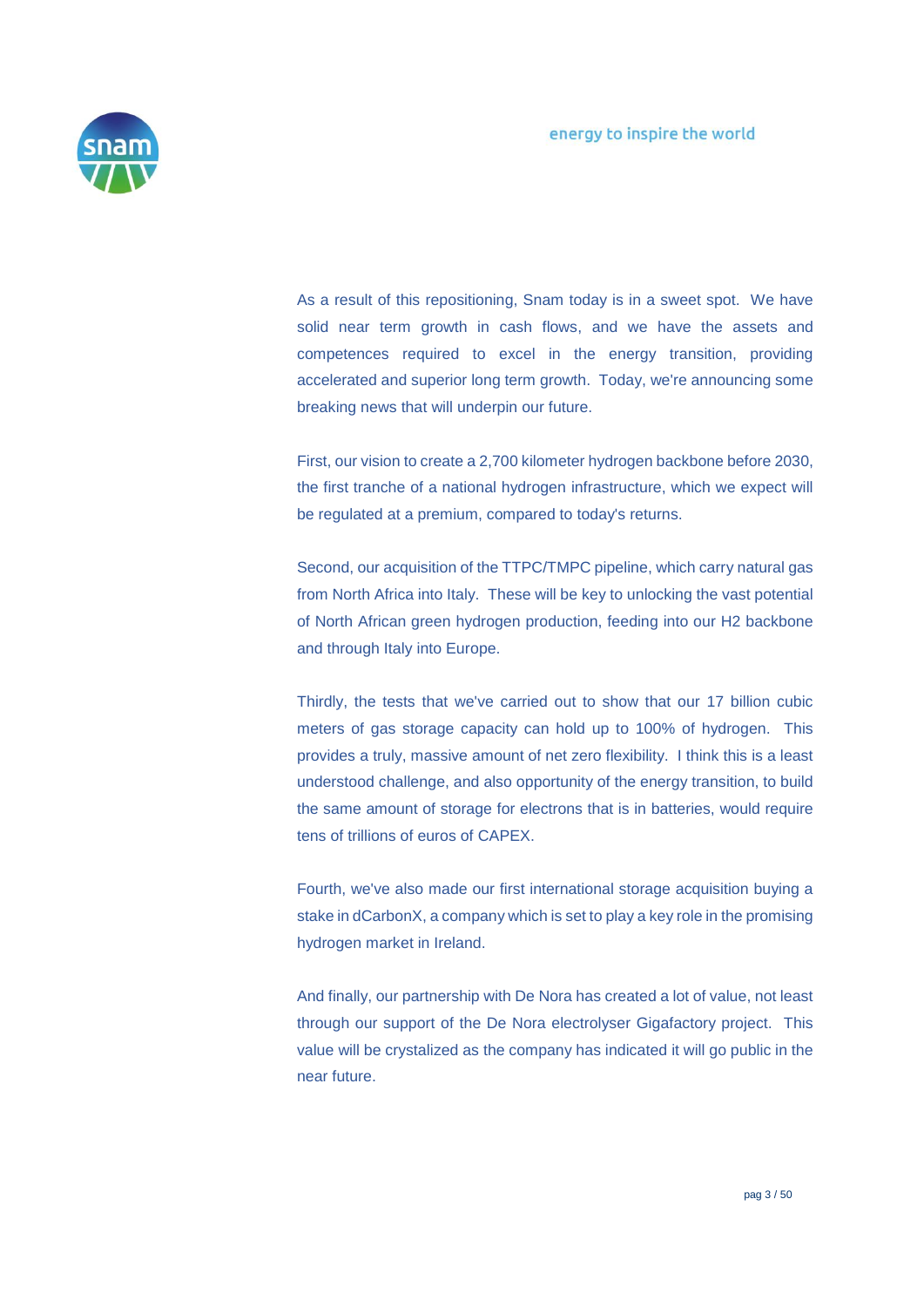

At the same time, thus having an enviable, future proof portfolio of assets, Snam also has unique characteristics. We are a purpose led company, committed to net zero. We are the first in our sector to announce a Scope 3 emissions reduction target on our associates and on our suppliers. We have unique engineering and project management expertise to deliver infrastructure projects on time, and on budget, and our ability to work in partnership, it will become increasingly relevant in the context of accelerating investments in decarbonization.

Our presentation today will provide a vision of a growth to 2030, as well as, our 5 year strategic plan horizon. COP26 was a turning point for net zero. Political commitments, technology, policy and funding are finally all falling into place. What is missing are now bankable, replicable and scalable projects that need to be sanctioned in a hurry, if we were to achieve staying below 1.5 degrees warming. This is the world's challenge, and this is Snam's opportunity.

There are now finally a consensus that green gas will have a very significant role to play. Electricity will only account for about half of the energy mix by 2050, and a fully decarbonized stage, and over a third of the system will be running on biomethane low carbon gas, and especially hydrogen. Hydrogen is no longer the fuel of the future. It is happening today.

Following costs means that in the next few years we will have hydrogen cheaper than fossil fuels cost today. This, coupled with a supportive policy environment, means that real sizable projects will approach FID much sooner than expected. This is the beginning of an investment opportunity, which will account for the lion's share of the \$150 trillion of CAPEX required to reach zero.

There is no shortage of investors keen to supply the capital. The Glasgow Financial Alliance for net zero has signed up already a 130 trillion of assets committed to the net zero pathway. Much of the value creation of this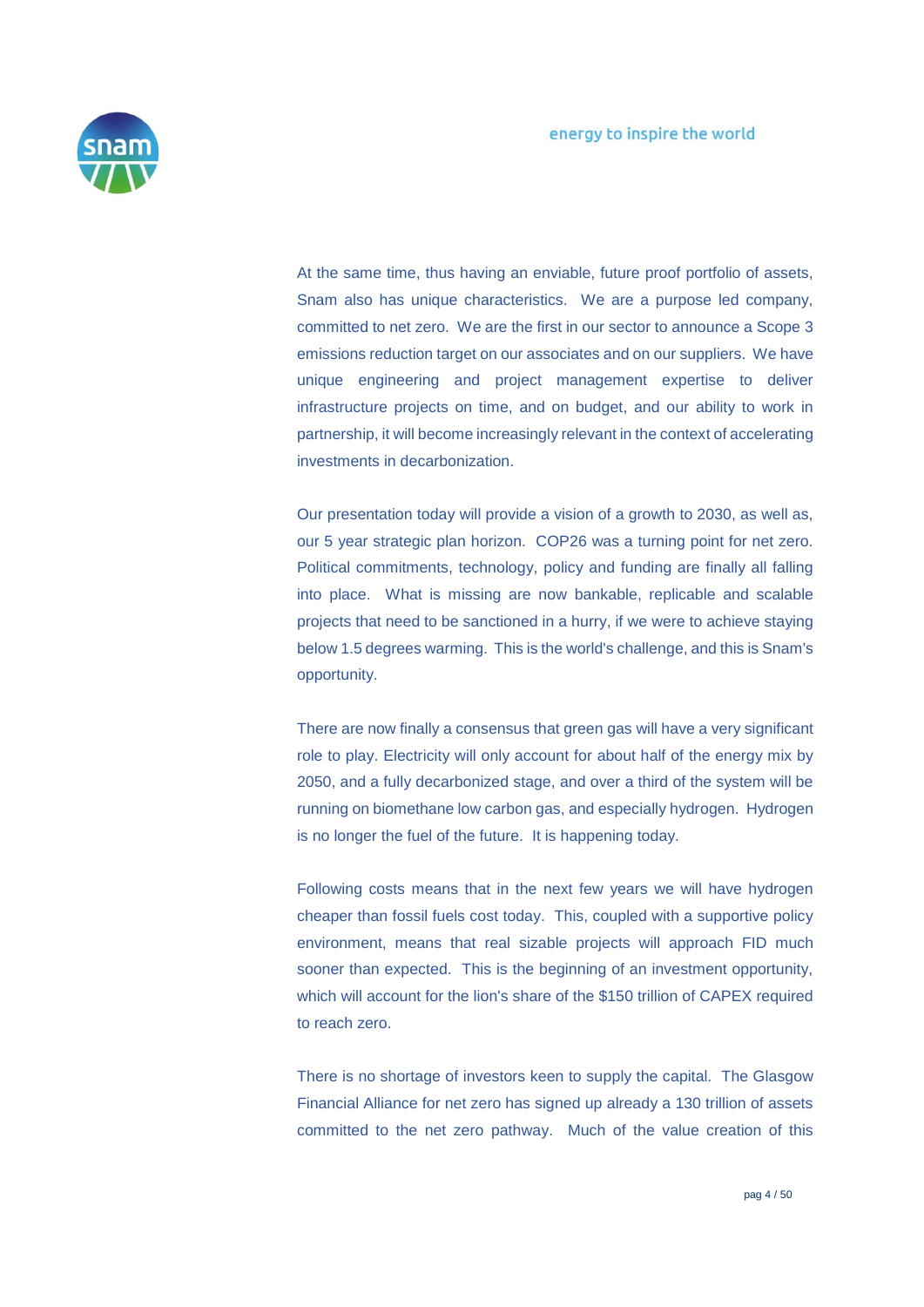

investment cycle will be focused on mid-stream infrastructure. That's because of the key and central role it will play.

In a traditional energy system, the really hard job was finding and producing oil and gas. It required capital, cutting edge technology, the capacity to manage geo political risk, and that was where the lion's share of the projects returns were. The mid-stream sector traditionally, was mainly a way of getting fuels from A to B, it still makes good returns on some complex projects, but more or less infrastructure returns were half of those in the upstream.

The net zero energy system will make these roles invert. With the advent of modular renewables, upstream energy production will have low barriers for entry, very high competition between different sources, lower risks and lower returns. The sun and the wind, and the capacity to harvest them will scarcely be a problem.

What will be far more complex is turning this intermittent seasonal and often, far away energy produced in the oceans and the deserts, into energy that's available exactly where and when we want it. That's why the energy storage will be the next big thing. There will be value interconnecting molecules and electrons, for example, turning excess renewable into hydrogen transporting, and storing it through the gas grid and then using it to deliver peak winter heating, either directly or by providing flexibility to the power grid. This will be far cheaper than trying to manage intermittency supply and the seasonality of demand through electricity alone.

What happens in a hybrid vehicle which is constantly optimizing between electrons and molecules, will begin to happen in factories and maybe in homes, enabled by the smart integration of infrastructure. This is where people will be able to earn higher returns. A sizable amount of the CAPEX super cycle will be focused on mid-stream green energy infrastructure, along 3 mega trends. The first we need 30 times the solar and wind capacity we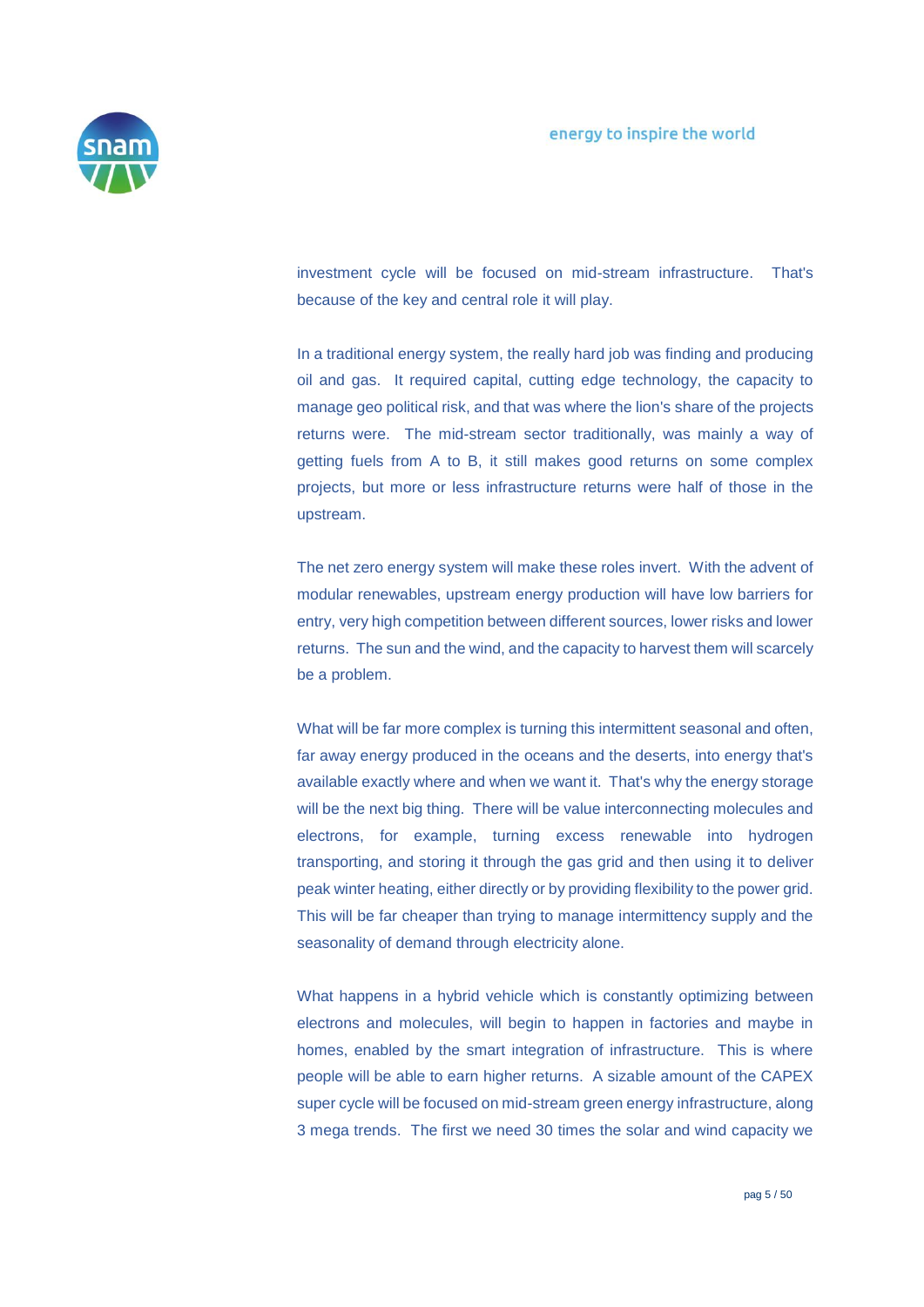

have today. Second, hydrogen production will need to increase a 100 to 200 times the current size, to account for between 15% and 35% of the total energy needs, an endeavor that will require up to \$100 trillion of CAPEX. A third mega trend that is finally gaining more traction is carbon removal. We may need to capture and store up to a third of the CO2 that we emit today therefore to keep within 1.5 degrees.

All of these figures assumed a continued effort on energy efficiency. We need to keep overall energy demand flat to 2050, notwithstanding a doubling of GDP at 2 billion extra people on our planet. Overall, the super cycle entails around a 100 trillion to 150 trillion of investments through the value chain by 2050. That's around 5 trillion per year, a significant challenge for an energy sector that's already stretched investing less than 2 trillion a year. It means conceptually there's room for every company and every investor to almost triple the current pace of investment.

I believe the bottleneck will really be the capacity to get steel built on the ground, people, equipment and project management capabilities are going to be the missing ingredient and the scarce resource, and that is exactly what Snam is good at, and why, as I think about the energy transition, I think the world needs more Snam's.

Looking more closely at hydrogen from a starting cost of around \$600 per megawatt hour, we're already down to below \$100 today it's standing. That's already half of today's wholesale power prices in Europe. And that's broadly aligned with today's expensive gas costs. The tipping point for hydrogen is \$2 a kilo, or \$50 per megawatt hour. According to the green hydrogen catapult, of which Snam is a founding member, we will get there within 5 years, assuming only 25 gigawatt accumulated global electrolyzer demand. That looks increasingly achievable, as we already have over 90 gigawatts of hydrogen capacity that has been announced worldwide.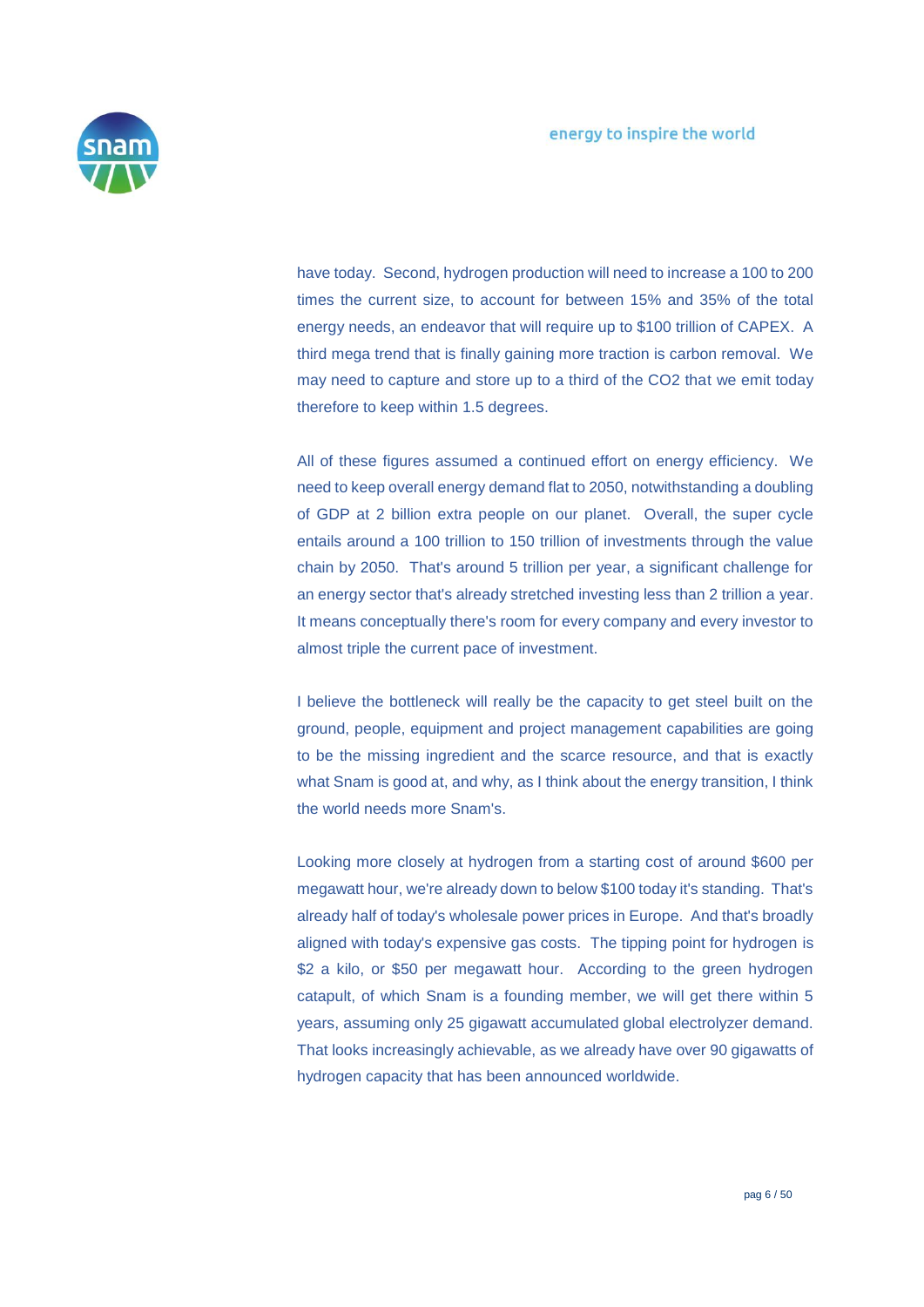

At \$1 a kilo, or \$25 per megawatt hour, hydrogen becomes competitive with many more fossil fuels, including coal and most current uses. Getting to that level is the only way we will stay below 1.5 degrees, and that's what's required to get China and India to phase down and eventually phase out of coal. I'm, therefore, very excited that the \$1 a kilo level is the Department of Energy's earth shot, they want to get there…the US government wants to get there before 2030.

I'm even more excited to see BNEF, the Bloomberg energy studies to forecast hydrogen at below, or around \$0.5 a kilo by 2050. Just as a reminder, that's only above €10 per megawatt hour, which is almost 10 times cheaper than some of the more recent nuclear projects.

Given hydrogen's cost trajectory, some policy nudges will only be required to get the initial scale going, many countries are stepping in to provide just that. New German coalition government has double-targeted hydrogen capacity to 10 gig by 2030. Italy has a 3.6 billion hydrogen CAPEX support in the recovery and resilience plan, and that's mainly going to be focused on the hard-to-abate sectors. We see widespread recognition for the need of OPEX support to hydrogen projects in the form of contracts for difference, both on the supply and on the demand side.

The US has recently approved funding for hydrogen hubs and is now proposing tax credits of up to \$3 per kilo for clean hydrogen, as well as enhanced fiscal support for CCS. Blending hydrogen and the natural gas grid is a useful way to scale up the market at a very low cost. This is being considered in the Netherlands, and according to a leaked version, the EU gas and hydrogen package.

Imports and exports will be crucial to optimize the overall market. Germany is set to allocate significant public funding to the hydrogen production, also outside of Europe. Italy's ambition is to become a hydrogen hub for Europe, importing green hydrogen from North Africa and exporting it to the North.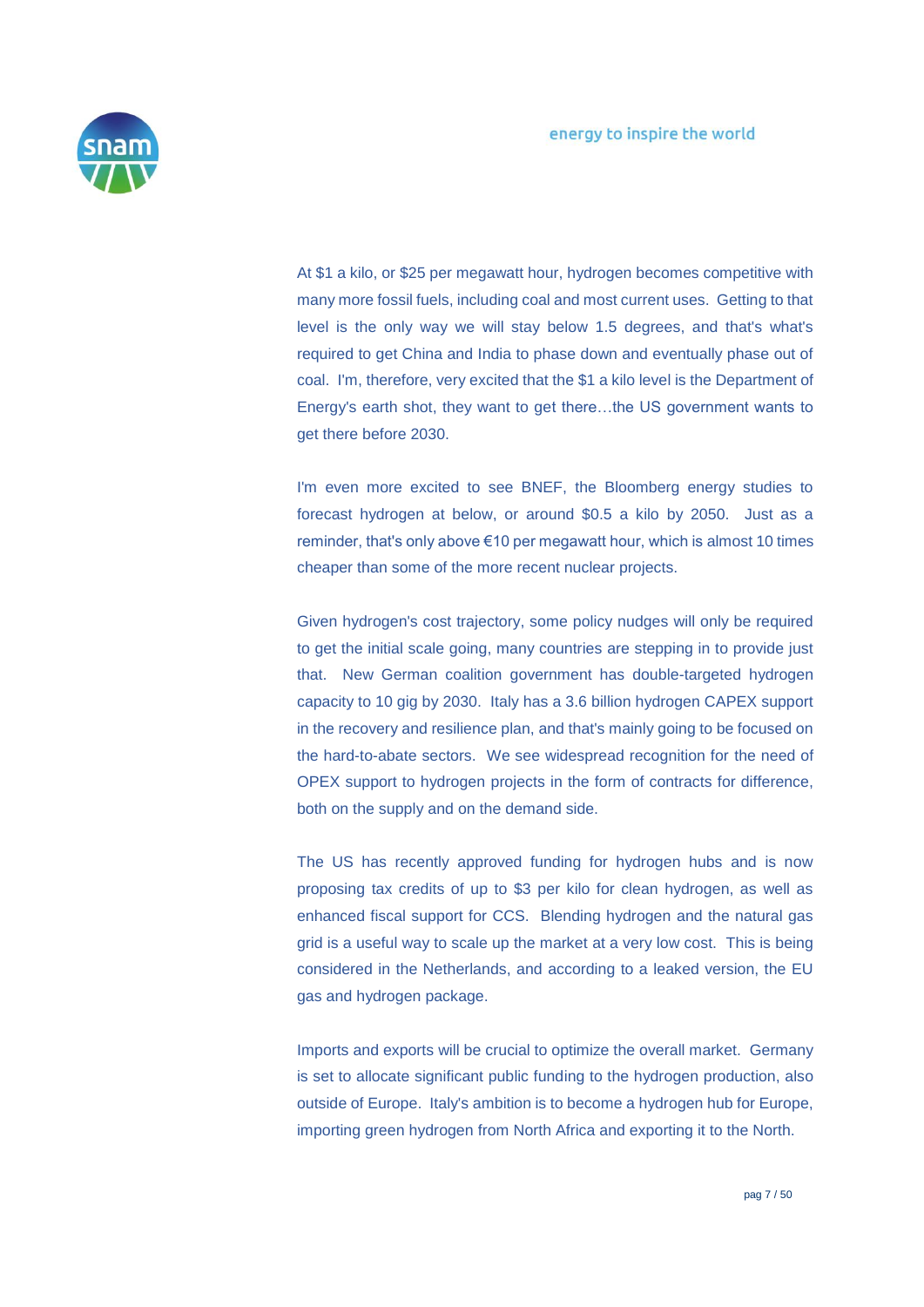

With regards to infrastructure, the emerging consensus is that in Europe it will be regulated hydrogen networks with their own RAB. The EU is expected to address the issue in the upcoming gas and hydrogen package. Germany has already proposed regulation for the hydrogen network with a 9% cost of equity to be included in the premium WACC formula. Hydrogen's green premium can also be bridged by consumers. The cost of a car made with green steel is only 0.7% higher than an ordinary car, and there's an interest in the growing system of eco-labeling, which could allow this to happen for any good.

We see a centralized model as the most efficient way of producing and delivering large volumes of hydrogen. The analysis we've done for Italy suggests that producing renewable power in the sunny south turning it into hydrogen with large scale electrolyzers and then using existing natural gas pipelines and storage is both the most secure and the cheapest way of delivering hydrogen at between \$2 and \$4 a kilo, with a 10th…only a 10th of which would be necessary for transport.

Producing hydrogen at the point of use by using dedicated nearby renewables avoids the transport costs, but may mean choosing suboptimal areas for renewable production, even assuming there's enough space. It also means every consumption site needs to build its own storage to manage the seasonality and intermittency of renewable production.

To reach its overall objectives, Italy needs to build 8 gigawatts of renewable sources a year until 2030 and beyond. Today, we're only building one gigawatt per year, and so that's going to be a real challenge even without having to try to build additional renewables focused on the near…the consumption areas.

Producing hydrogen using power from the grid is probably the easiest thing to do to get going. But it will not work in the long-term as the market scales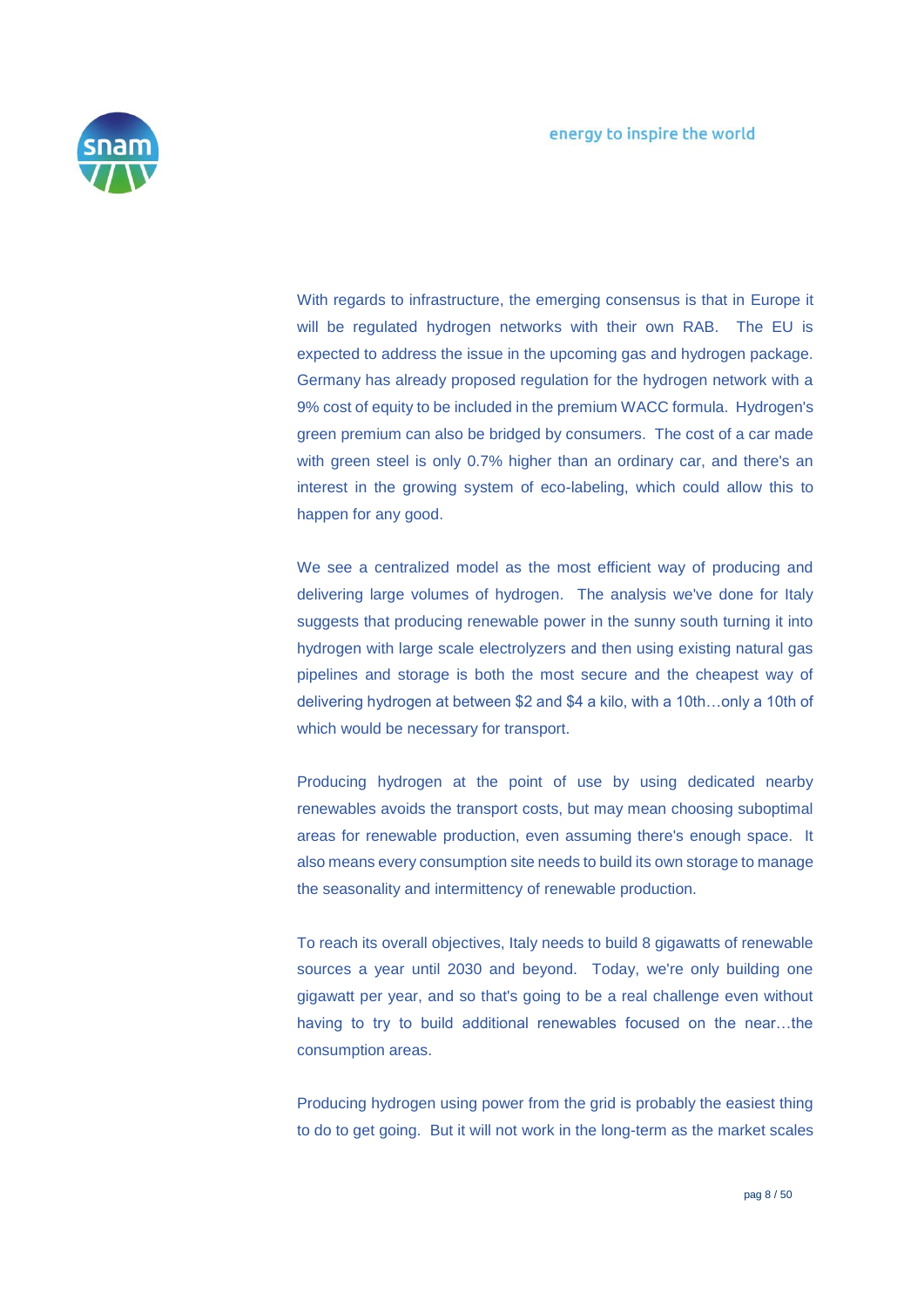

up. Transporting energy through the power grid is expensive compared to using the gas network, especially considering the cost for balancing and storage. Running all the energy we need through the power lines will further burden the electricity networks, requiring significant investments to upgrade it and it also makes for a more fragile system. Of course, there will be space for the different archetypes, different circumstances, but promoting a centralized model will deliver a much more affordable, scalable, and secure system.

As well as pipelines, the new energy system will also require an entirely different approach to storage. Today, each fuel value chain has its own vertical storage built into it. The oil sector, for example, has 7.2 billion barrels of storage, which is equivalent to over 70 days of global consumption. The gas sector has 422 bcm of storage, scattered around 661 different facilities globally. Overall, fossil fuels and fossil fuel molecules have intrinsically in their value chains over 19,000 terawatt hours of storage capacity. Now, to replace those in today's systems would cost around €500 billion. But if they were to be replaced with batteries, the cost would skyrocket in the hundreds of trillions of euros.

In a net zero system, overall storage requirements will change dramatically. We will need to invest in new types of storage some of it to replace our current molecules in the form of long-term flexible storage and some to cover the short-term fluctuations. We will need to substitute the long-term storage currently provided by the gas system. In Italy, in the UK, the gas grids deliver twice as much energy as a power grid in the summer, but deliver 4 to 5 times more energy in the winter, as it's clearly seen in this graph.

Only a week of very cold weather can have the same demand impact as the entire electricity system. At the same time, the daily variation in demand on the power grid will increase by 3.5 times compared today, as the grid relies on intermittent and seasonal production and has to satisfy and accept a greater percentage of consumption. We recently had a taste of what this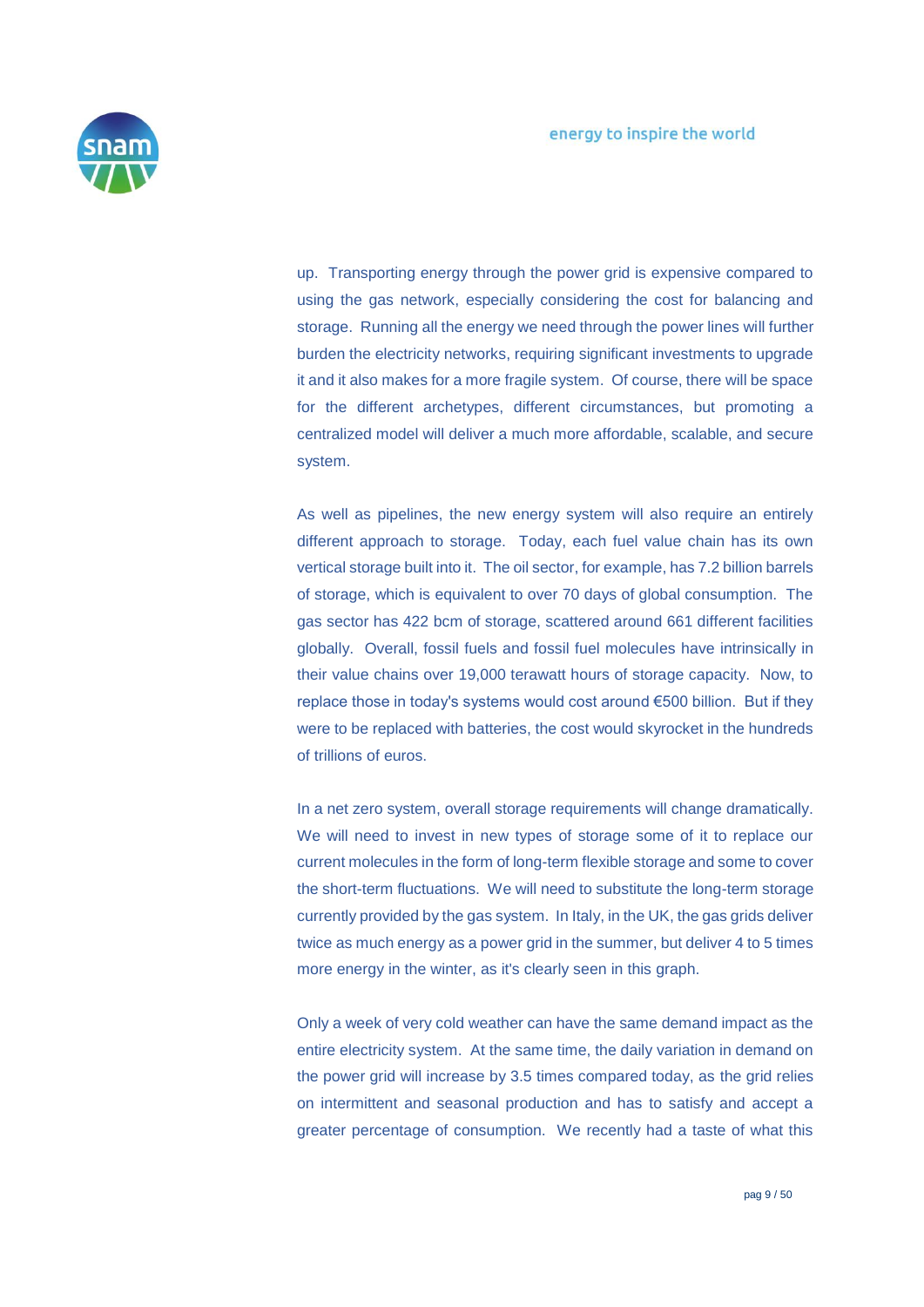

means when in September, lower wind in the UK took around 20 gigawatts of capacity out of an already strained system, sending prices through the roof.

The much needed flexibility of the net zero system will be provided by green electrons and green molecules working together. How we will store this energy will very much be a function of time of the duration of the storage when charged and discharged daily, batteries add €110 per megawatt hour to power costs. That's around 5 times higher than the cost of using hydrogen tanks and 50 times higher than salt caverns.

If we're looking at storage durations that are longer than a day, weekly, monthly, or seasonal storage, hydrogen and biomethane cost between €5 and €40 per megawatt hour, battery would cost €770 per megawatt hour when used weekly, and if you were to spread the CAPEX over a month of use, they would cost over €3,000 per megawatt hour. Let's not even think about the seasonal use. There's also large differences in the CAPEX required to build the different technologies, developing 10 terawatt hours of depleted fields turning them into hydrogen storage would cost around €1 billion, twice as much as the cost of methane storage, but still 2,500 times less than the €2.5 trillion it would cost to develop the same storage with lithium ion batteries even assuming the cost of batteries fell to a low \$100 per kilowatt hour. Much of the investment required by 2050 will be in hydrogen production and the reshaping and purposing of the energy transport and storage system including for the CO2 value chain. All these areas are ones in which Snam already has a leading position and in which we have chosen to focus our future growth.

More specifically, we've chosen to focus our growth on 3 areas. The first is the energy networks to transport methane, biomethane, low carbon gas and CO2. Second area is new integrated energy storage where we will enhance the performance of our hydrogen-ready assets and expand into new low carbon storage in new geographies.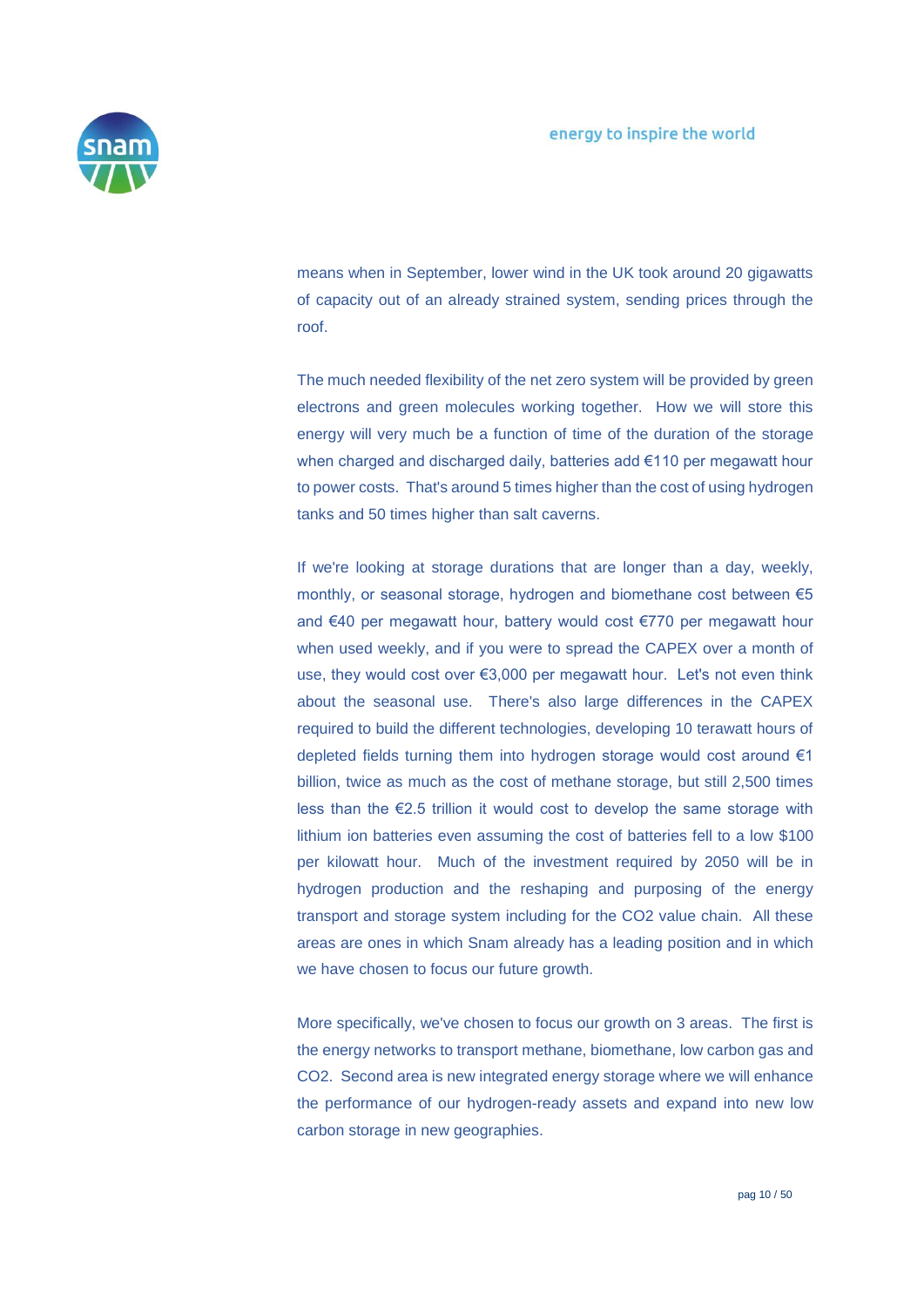

The third area of growth for Snam are our integrated green projects in the molecule space particularly. We will continue to leverage our skills, commercial relationships and partnerships developed through our energy transition platforms to seek projects that are bigger, scalable particularly in hydrogen and biomethane.

Following the work we have done, the reputation we've built, we are fortunate that will access to more opportunities that we have the people, bandwidth and resources to pursue. We are therefore choosing to focus on the best projects, those which have scale, are close to our assets, where we can deploy our competences and therefore have higher returns.

The screening from a broader set of opportunities has already yielded €23 billion of weighted investments for 2021-2030 period. €15 billion of these are in energy networks where we envisage €12 billion in investments in our Italian transport infrastructure and €3 billion to create the first tranche of a hydrogen backbone running from north to south, mainly using existing infrastructure and really positioning Italy as a hydrogen export hub.

€5 billion will be energy storage where we have identified €3 billion investments to maintain and enhance the performance of regulated methane storage and €2 billion of weighted Greenfield and brownfield opportunities in the new energy storage including hydrogen and CO2. With regards the green energy projects, we have €3 billion of investment opportunities continuing our existing platform and pursuing bigger hydrogen biomethane and CCS projects in Italy and abroad. The basket of investments would not alter Snam's risk profile as €18 billion are in businesses which are or which we expect to be fully regulated, while for the €5 billion in new energy storage and integrated projects, we are pursuing a contracted model that minimizes volume and commodity risk. We expect regulated natural gas assets to make returns in the mid-single-digits while new regulated hydrogen asset base is expected to receive a premium.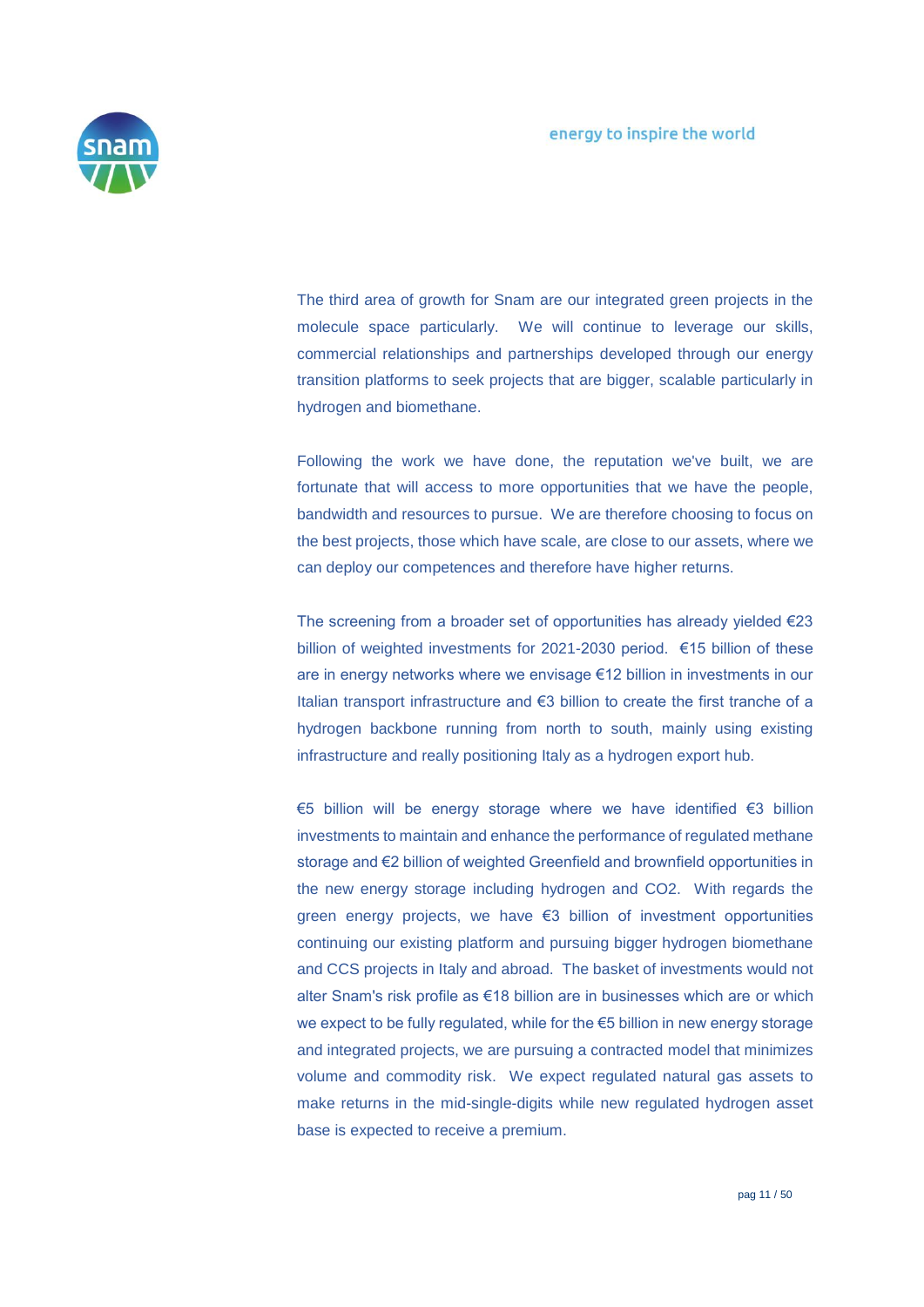

For new energy storage and integrated projects, we are looking at returns in the high single-digits or above also benefitting from incentives, grants and policy support. Overall, these expected returns could deliver average annual EBITDA growth to 2030 of around 7%. As a result of our 10-year visibility of investments and regulated businesses, we have upgraded RAB growth of 2025 to over 2.5% with an acceleration to over 3.5% between 2025 and 2030. That only includes investments identified in natural gas transport and storage. The hydrogen network provides upside to these numbers and so we would further storage capacity required for the transition from natural gas to hydrogen.

Our investment plan to 2030 is based on the verified knowledge that our transport and storage assets are compatible with hydrogen blends up to 100%, which means that any investments which are needed today to maintain and enhance the performance of the gas system will be valuable assets for the energy transition.

This knowledge has been gathered by Snam in collaboration with leading universities, technical institutes and very importantly, many if not most of our European peers. Massimo Derchi, who runs our Italian assets, will now explain a little more about his ground-breaking work done in this precious efforts to future proof our assets.

MASSIMO DERCHI:Thank you, Marco. Let me start by saying that industry and in particular refineries in petrochemical have been dealing with transport of hydrogen for decades. Today, we have more than few thousand kilometers of hydrogen lines in operation in Europe and the US but it's an international recognized standard, the ASME B31.12 which is dealing with the transport of hydrogen by pipe, both in terms of design of new pipelines and repurposing of existing lines. Opportunity that is not yet a similar European standard but its definition is in progress and the first step will be the incorporation of the same contents of the ASME B31.12 standard. We at Snam decided in 2019 to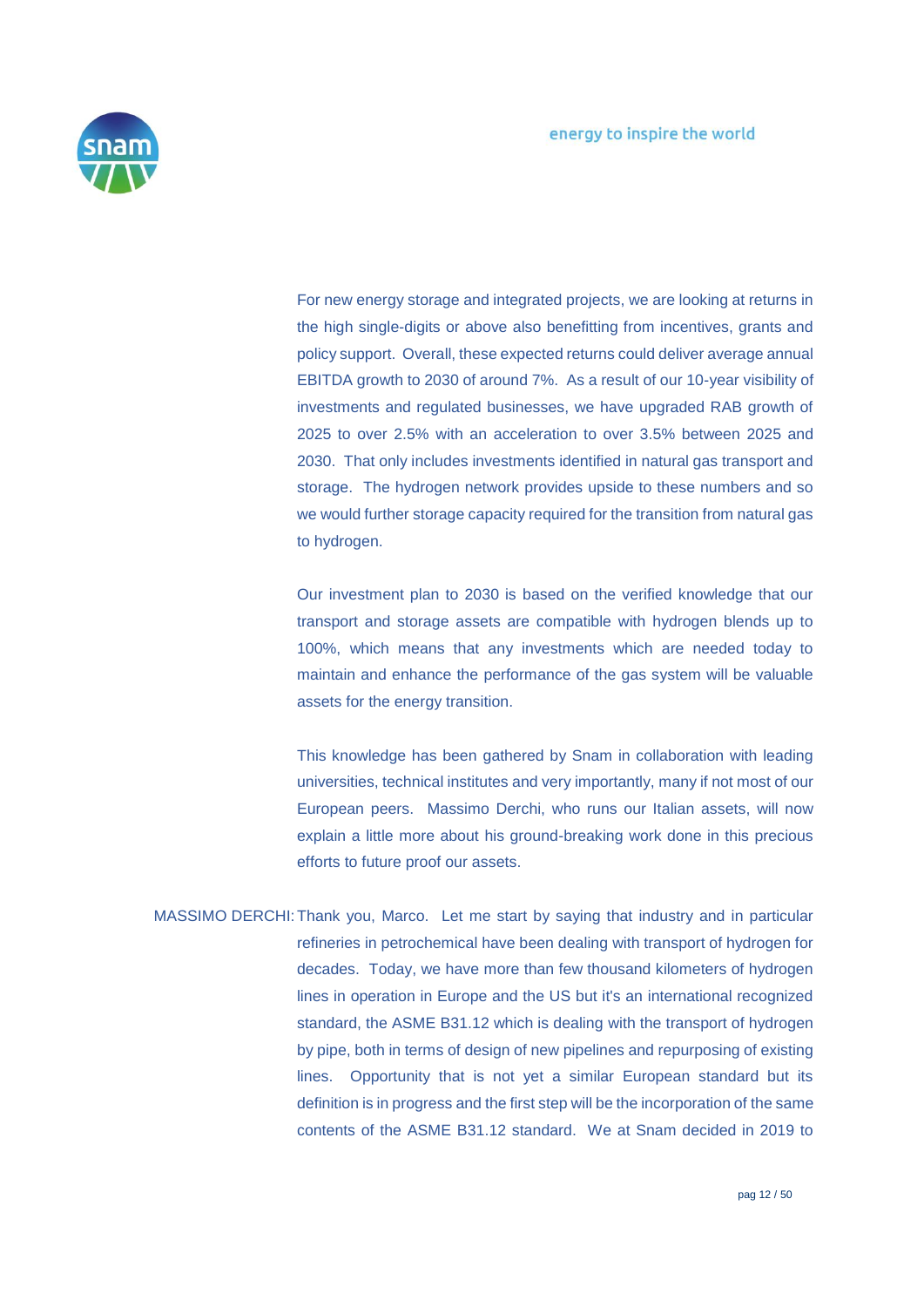

launch a comprehensive assessment of the suitability of the network the transport of hydrogen based on the 2 methodologies provided for by the ASME code, option A and option B that are both applicable for design of new hydrogen pipelines also the conversion of existing pipeline.

The application of Option A which is based on desktop studies, the Snam pipeline network confirms that almost all of existing network is convertible although in some cases this leads to a reduction of a maximum operating pressure. Such reduction may be scaled back or even canceled once the roadmap of the usage of the other option, option B, is completed. Option B includes extensive testing. The entire verification process of each individual pipeline as well as with the termination of the applicable maximum operating pressure for the transport of hydrogen will be certified by RINA, one of the leading international third-party certification bodies.

And I am proud to say that on November 26, the first statement of material suitability for the transport of hydrogen has been issued by RINA for the pipeline connecting the arrival of path [ph] to the Italian National network. I think the standard for hydrogen readiness is of crucial importance but so is having a shared standard at least among European TSOs in order to ensure safe cross border transport. And to this end, we are working with...we are working to set European Standard incorporation with other gas TSO universities and institutions. We took a different route to verifying whether our storage site which are equivalent to 17 billion of cubic meter of capacity in depleted gas fields were hydrogen ready because on a depleted reservoir there is no relevant technical literature [ph] or test.

We launched an extensive project in cooperation with the Polytechnic of Turin the Italian Institute of Technology to investigate and simulate physical, chemical and microbiological phenomena associated with storing an hydrogen natural gas blend in natural gas depleted fields. Over the course of the project, we tested that there is no risk of dissolution or alteration of the reservoir and the cap rock of minerals even if they are exposed to 100%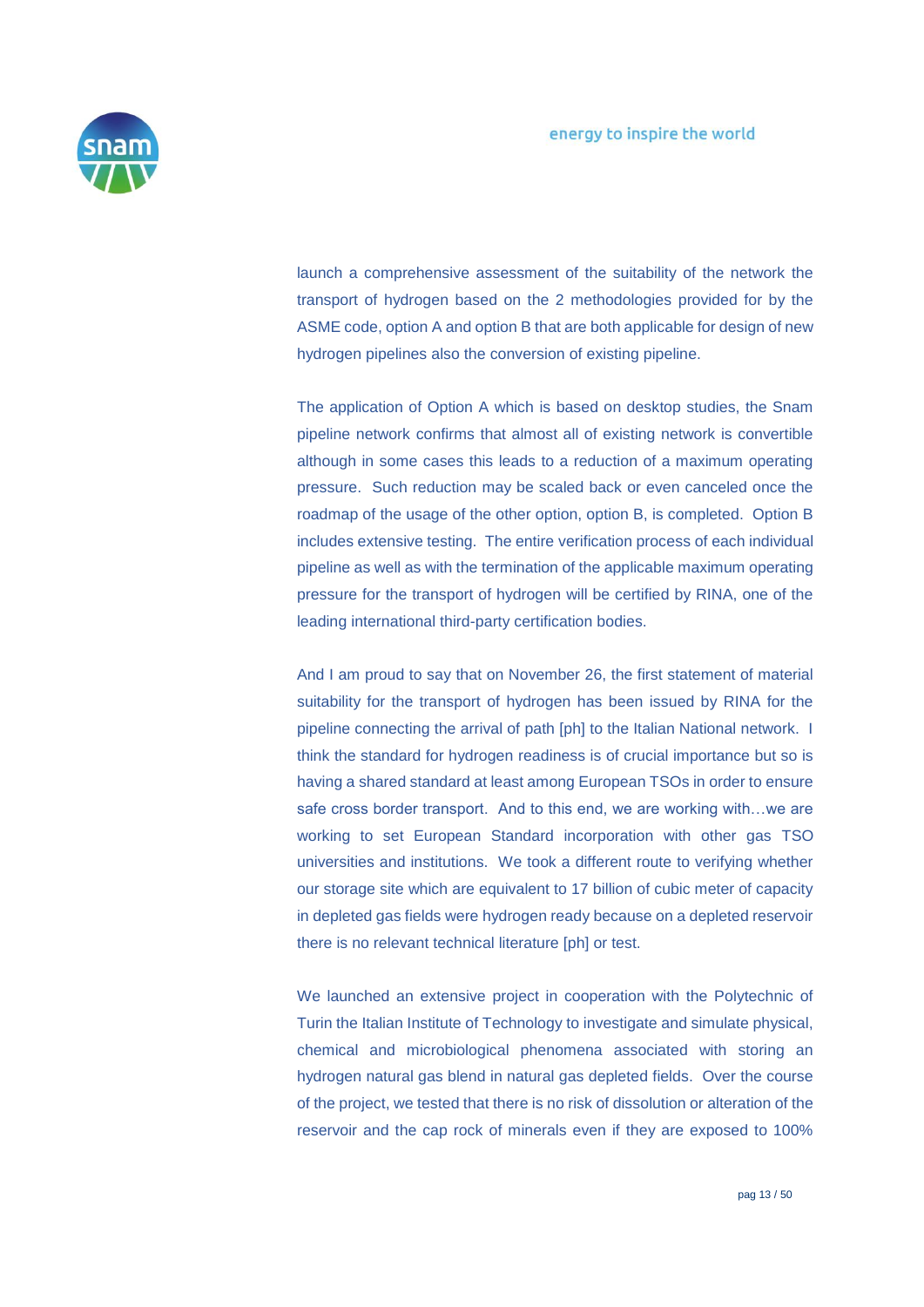

hydrogen. We tested the gas tightness of reservoir from blend of up to 100% hydrogen. In other words, we checked that there is no risk of diffusion of hydrogen through the cap rock of the reservoir. We also tested that the bacteria which are present in the reservoir are not affected by hydrogen which means that there is no risk of production of an acid like H2S. And eventually, we tested the well's material, cement and seals.

While investigations are needed to confirm the long-term behavior of systems in presence of hydrogen, no risk were highlighted by this extensive set of tests. The next step will be complete microbiological test in a multireactor which means we test the bacteria behavior and the actual pressure and temperature conditions and we will launch a pilot test on a Snam storage site as soon as the necessary alteration are achieved. Based on the results so far achieved, we are therefore very confident about the possibility of storing hydrogen, even pure hydrogen in depleted natural gas reservoir.

I will now hand you back to Marco for a closer look to our 10-year investment plan.

MARCO ALVERÀ: Thank you, Massimo. The hydrogen readiness of our network underpins our €12 billion investment plan in the grid. We will invest €5.3 billion to replace around 3,000 kilometers of pipeline that are fully amortized. This level of replacement will keep fully amortized pipelines broadly flat at 10,000 kilometers. All new pipes are in line with our hydrogen ready standards. €2.9 billion will be invested on maintenance to secure the performance and resilience of the system. A further €2 billion will be invested in technologies for our own net zero, and to digitalize our network. We will build 6 dual-fuel compressor stations which provide flexibility to the system as we can choose whether to use gas or electricity to compress our gas and change equipment to eliminate methane leakage. Through this investment, we are jumping into a dual-fuel sector coupling future.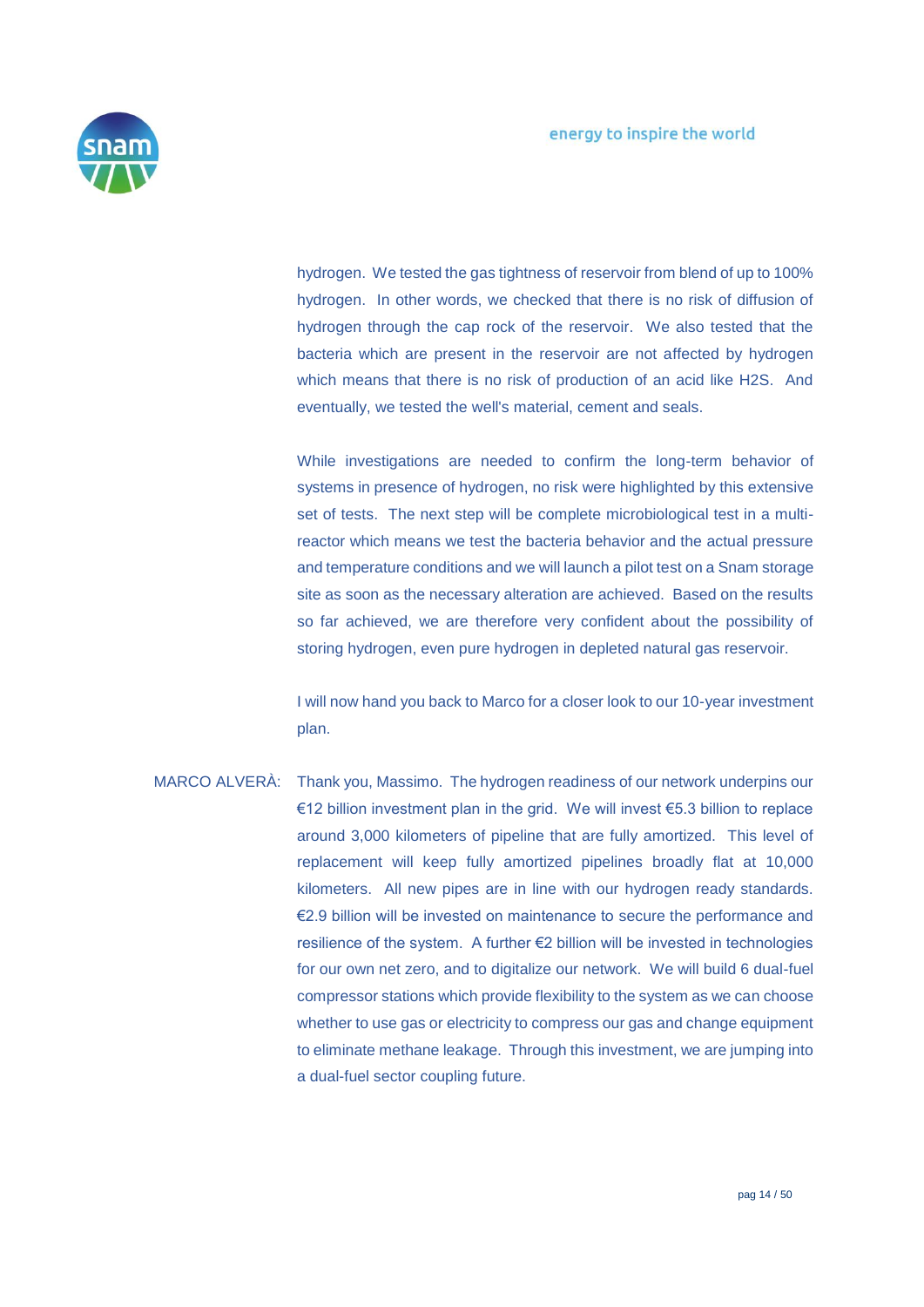

Over the 10-year horizon, we will spend €1.8 billion on network developments including the methanization of Sardinia and new CNG and biomethane grid connections. As well as investing in the resilience of our gas assets today, we're happy to share our vision for a new €3 billion 2,700 kilometer mainly repurposed hydrogen backbone all the way from Mazara Del Vallo in the westernmost tip of Sicily in the south to our export locations in Passo Gries and Tarvisio in the north. This infrastructure will connect green hydrogen production areas in the south and potential blue hydrogen supply in the Northeast with industrial customers throughout the country. It is essential for the hydrogen market to develop at scale allowing the transport of 20 terawatt hours of hydrogen by 2030, by already targeting at least 150 terawatt hours at full deployment and unlocking hydrogen as mentioned before at a levelized cost delivered in Italy between €2 and €4 per kilo.

The backbone we are presenting today is the first step towards the creation of an integrated interconnected national hydrogen market in Europe and the positioning of Italy as a hydrogen hub. Further investments will emerge to serve growing Italian demand and export opportunities, especially leveraging on the renewable potential in North Africa, which cannot be underestimated. There are parallel lines from North Africa to Germany, which could facilitate the early emergence of a dual system and a clearly dedicated export route for hydrogen.

We expect the Italian backbone to be regulated as mentioned at a premium in line with what's happening in Germany and at the European level. We have significantly strengthened our position along the various strategic North Africa Europe routes through the acquisition of half of any stake in the Transmed and TTPC pipelines. This route is key to ensuring the security of supply in Italy. We have an earn-in earn-out mechanism to protect us from any downside to these gas flows. But the route also has strong hydrogen upside. It is composed as mentioned of parallel pipes, 2 on the onshore and 5 on the offshore, which similar to our network are largely made from steel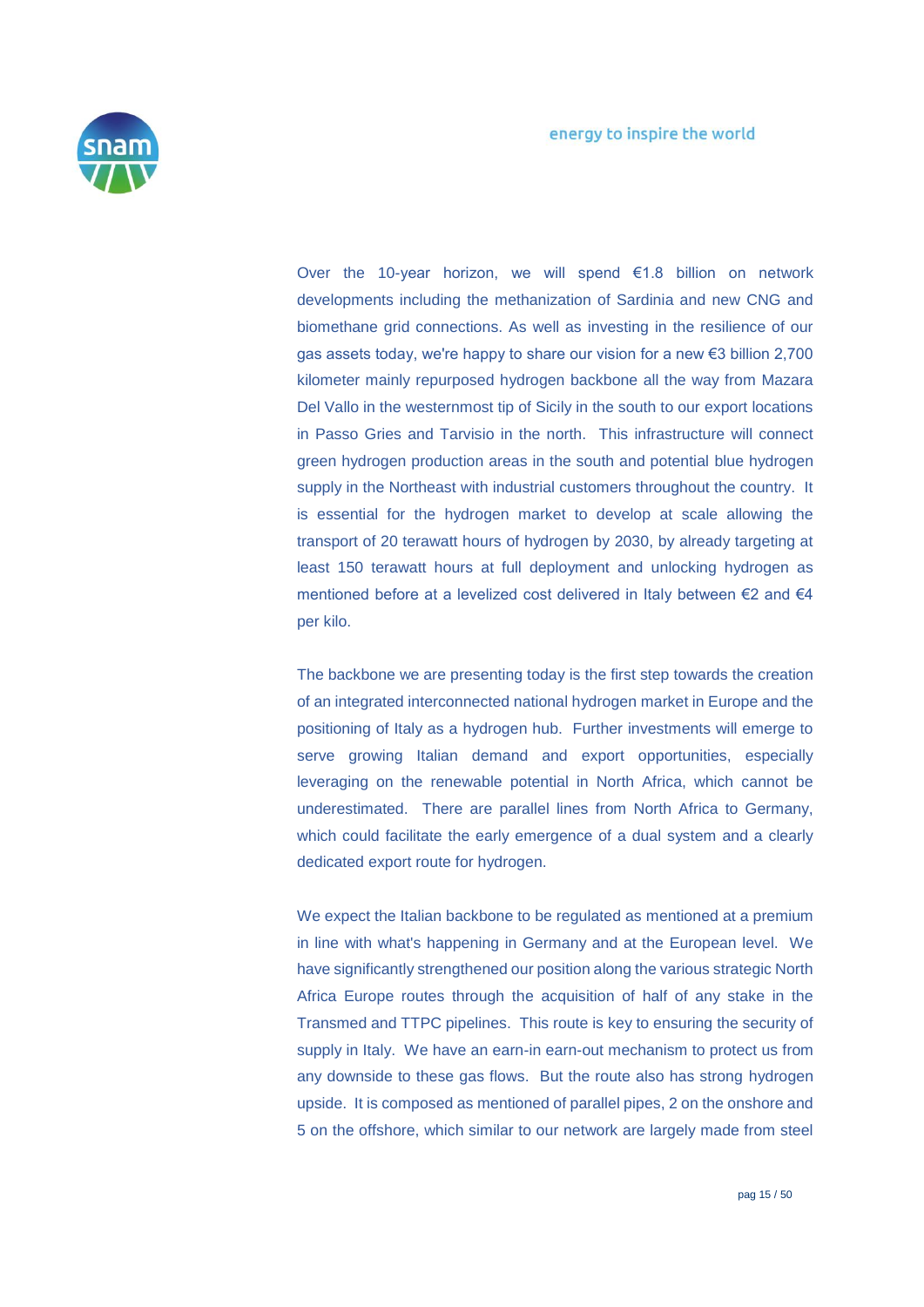

as Massimo said, that is already hydrogen-ready. And having 5 lines clearly gives us a lot of flexibility, and optionality.

The transaction, which will have a co-control governance model over the NewCo to which any stakes in Transmed and TTPC pipelines will be transferred is expected to close in the second half of 2022 and will contribute an average of €25 a year between '23 and '25. Returns will be in line with those of our similar investments in our portfolio, in our international portfolio. The availability of the possible hydrogen import route from North Africa will enable the development of upstream projects in the area, opening up interesting perspectives for future integrated hydrogen projects.

Turning now to the long-term prospects for our storage business, we have a new plan, which aims to bring our storage subsidiary to another level. We want to leverage our world-class assets and competencies to expand in new energies and new geographies. We start from a position of strength. The value of our 17 bcm of regulated gas storage, the largest capacity in Europe by far, is increasingly clear today given the tight markets we are experiencing in gas. The recent energy market crunch has cost Europe above €200 billion of extra costs just in 4 months, while the cost of developing an operating an additional 20 billion cubic meters of storage to shave winter peaks would be just €1.5 billion a year.

The fact that our storage assets are also hydrogen compatible supports the rationale for the investments required to enhance its performance. Snam's technical competencies and storage are world leading. Today, we're providing technical services to Chinese clients, including CNPC [ph], Sinopec, and PipeChina to support them in quadrupling China's natural gas storage capacity, which would also benefit Europe by reducing Asian winter energy demand. Right now, Asia and Europe are competing for a few cargoes of LNG that are driving up the prices of the entire gas markets, as well as the power market in most European countries.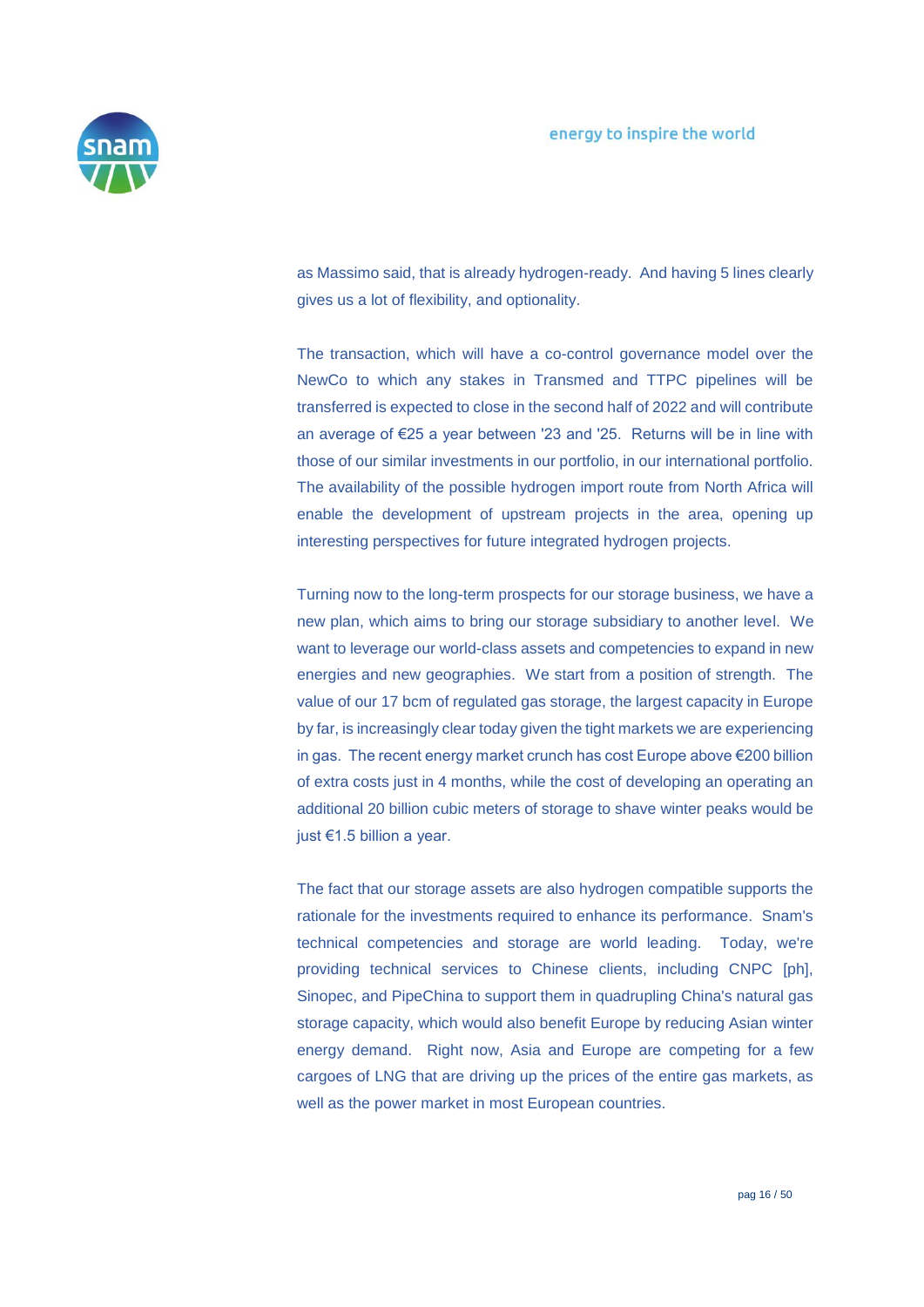

Looking forward in the context of growing requirements for diversified large scale storage capacity in the energy transition, there will be strong rationale for repurposing existing storage capacity to hydrogen, both our own depleted fields and the acquifers owned by our subsidiaries, such as Teréga. We also intend to use our geographical competencies to expand into hydrogen and CO2 storage in selected international markets. We see real value and the ability to offer integrated energy storage solutions, which may also include electricity storage.

In storage, we're approaching a new investment cycle in Snam with €3 billion of investments planned in the next 10 years. Through this CAPEX plan, we will add flexibility and performance and reduce emissions and begin to replace fully amortized assets, in particular we will invest €1.1 billion in the redevelopment of aging wells and new capacity to increase flexibility. We will invest €700 million in equipment replacements and work overs, €400 million in net zero investments, including the dual-fuel stations as well as €800 million on maintenance. This number also includes increased investment to comply with more stringent regulation.

On top of the investments in our core regulated infrastructure, we've been enhancing our capability on acquifers, salt caverns and CO2 storage. Our understanding of sector coupling solutions, our engineering capacity, as well as our commercial reach. We have a weighted pipeline of Greenfield and brownfield projects under scrutiny and analysis. We have just announced an agreement with the dCarbonX, a great company which focuses on the development of offshore subsurface resources to enable the energy transition in cooperation with the big Irish utility ESB. Here, we expect a regulated business model to develop. Post FID, these projects can open up CAPEX opportunities of at least €1 billion on a 100% basis. Moreover, through Teréga we are involved in Pycasso with a CCS project in the south of France and in the north of Spain.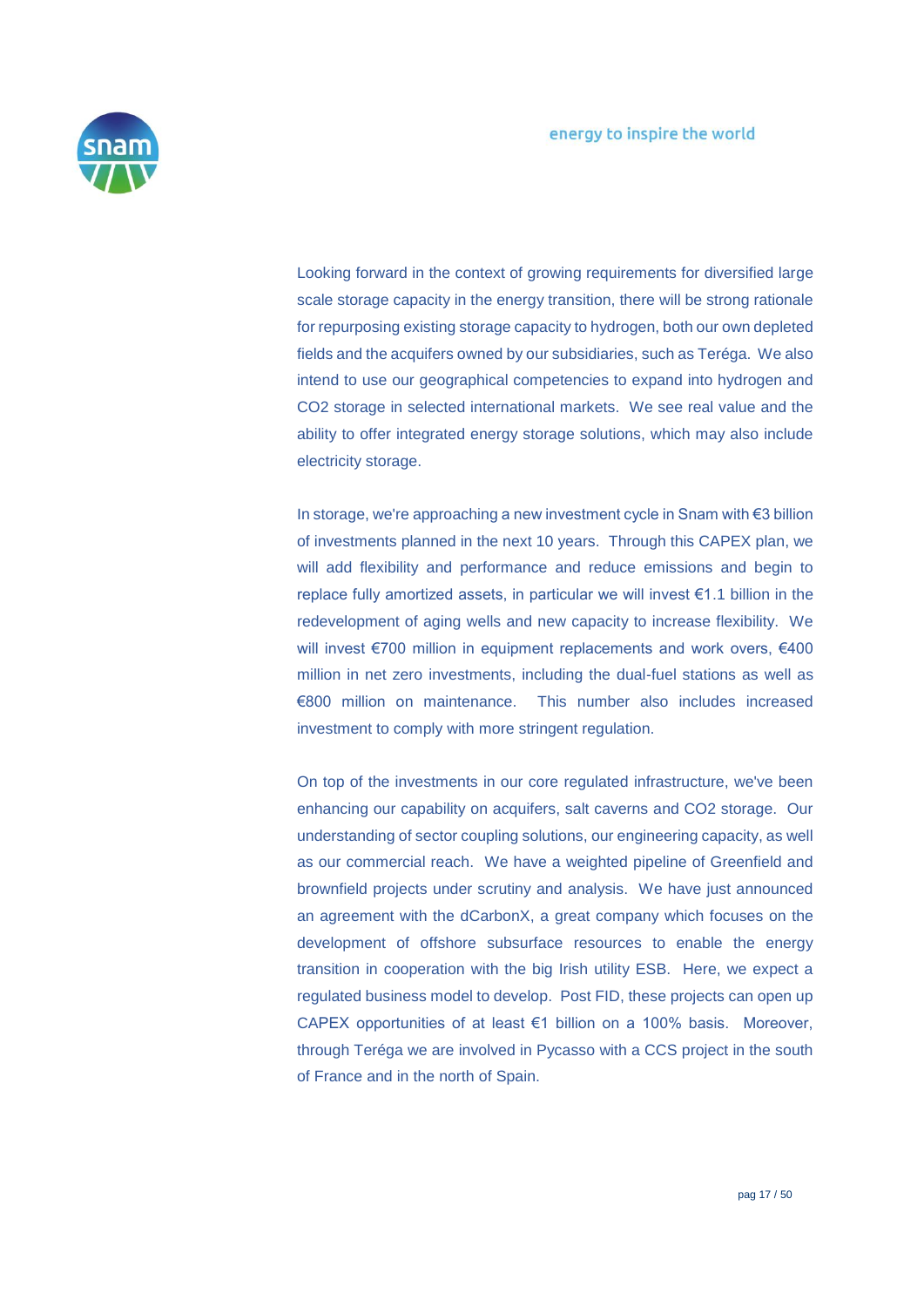

Turning now to the third pillar of our investment program, the green energy projects, see us continuing to leverage our established energy transition platforms and grow through large scale integrated green gas projects. Looking specifically at hydrogen, in only 2 years, we have gained strong knowledge of and context in the upstream segment through our investments in equipment manufacturers De Nora and ITM.

Our midstream team are global leaders in hydrogen-ready standards and testing as you've heard from Massimo. And in downstream, we've opened 156 separate commercial discussions that are ongoing. Some of these will turn into projects and all of them contribute to our deep knowledge of the needs and expectations of our customers particularly in the hard-to-abate sectors of people making steel, ceramics, glass and the heavy transport that are all now looking at Snam to provide them with innovative solutions to achieve an energy transition at affordable costs. Considering that in green energy, the real scarce resource is going to be the offtake. This commercial head-start, as well as our strong, recognized brand and reputation will provide a very valuable asset.

Looking ahead, we're moving from pilot projects to a market in which keen to decarbonize off-takers will require multi molecule solutions a lot sooner than previously anticipated. This would lead to new integrated projects that will be using midstream and upstream capabilities in blue and green hydrogen, as well as, biomethane and CO2 value chains.

Our vision to 2030 is focused on 3 work streams. In Italy, we will invest in larger replicable hydrogen projects in industrial clusters and specific industry such as steel making. And internationally we will be looking at hydrogen CCS projects that are including in areas including Northern Europe and the US, as well as, North Africa and the Middle East, where renewables are indeed very competitive and the potential, local off-takers and/or access to expert infrastructure or where that our policy frameworks targeting accelerated decarbonization.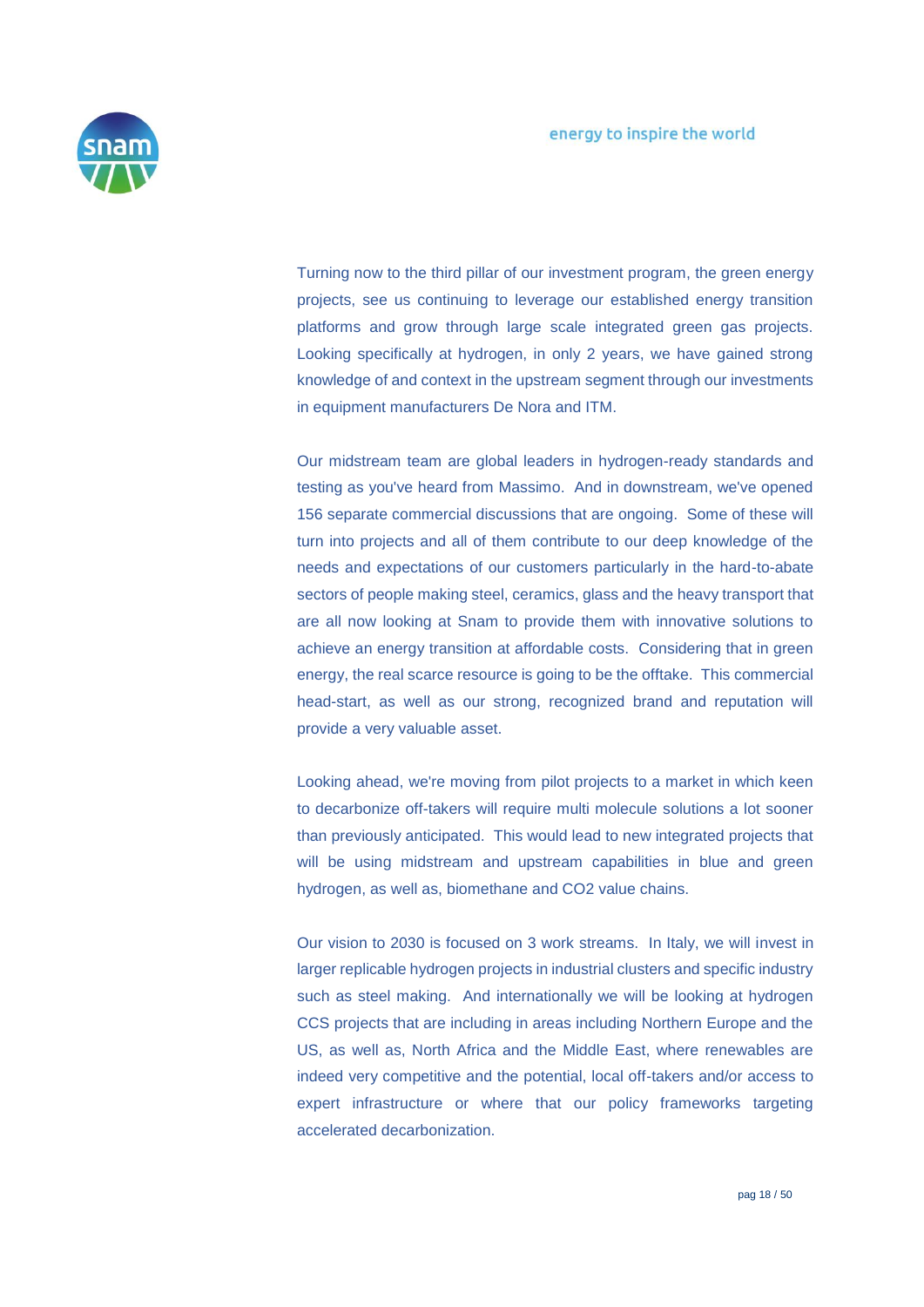

With regards to biomethane, we will continue to leverage our Italian platform to develop additional capacity to get green field products and bolt-on acquisitions. Overall, we have identified a weighted pipeline of opportunities for €3 billion until 2030 for which we are targeting overall returns at least in the high single-digits.

Let's now look at our 2021-2025 plan. Our CAPEX plan has increased by more than 10% to €8.1 billion investments in our core infrastructure or 6.8 in line of previous plan and we will deliver a RAB CAGR for transport and storage exceeding 2.5% over the '21-'25 period. This doesn't include CAPEX related to the hydrogen backbone which will start from 2025 onwards.

In this plan, we have increased investments in green energy projects encompassing biomethane, mobility, energy efficiency and hydrogen to over €1.3 billion, mainly due to the expansion of the biomethane and hydrogen platforms. Taken together green energy projects will provide €150 million of EBITDA by 2025. The investments carried out in the plan period, we will provide further upside with around €180 million of EBITDA from this CAPEX in 2027 this is pertained to become a sizable part of our value creation going forward.

Our CAPEX plan is future proof, approximately 42% of investments are hydrogen ready and this is defined as a replacement and development investment on our assets using new pipeline with hydrogen ready standards. Further 10% is dedicated to investments which reduced our Scope 1 and 2 emissions and 5% to digitization in line with last year, 17% of total investments will be dedicated to green energy projects, and putting hydrogen, biomethane and energy efficiency. We have run through internal assessment against taxonomy delegated acts and determine that 40% of our investments are taxonomy aligned.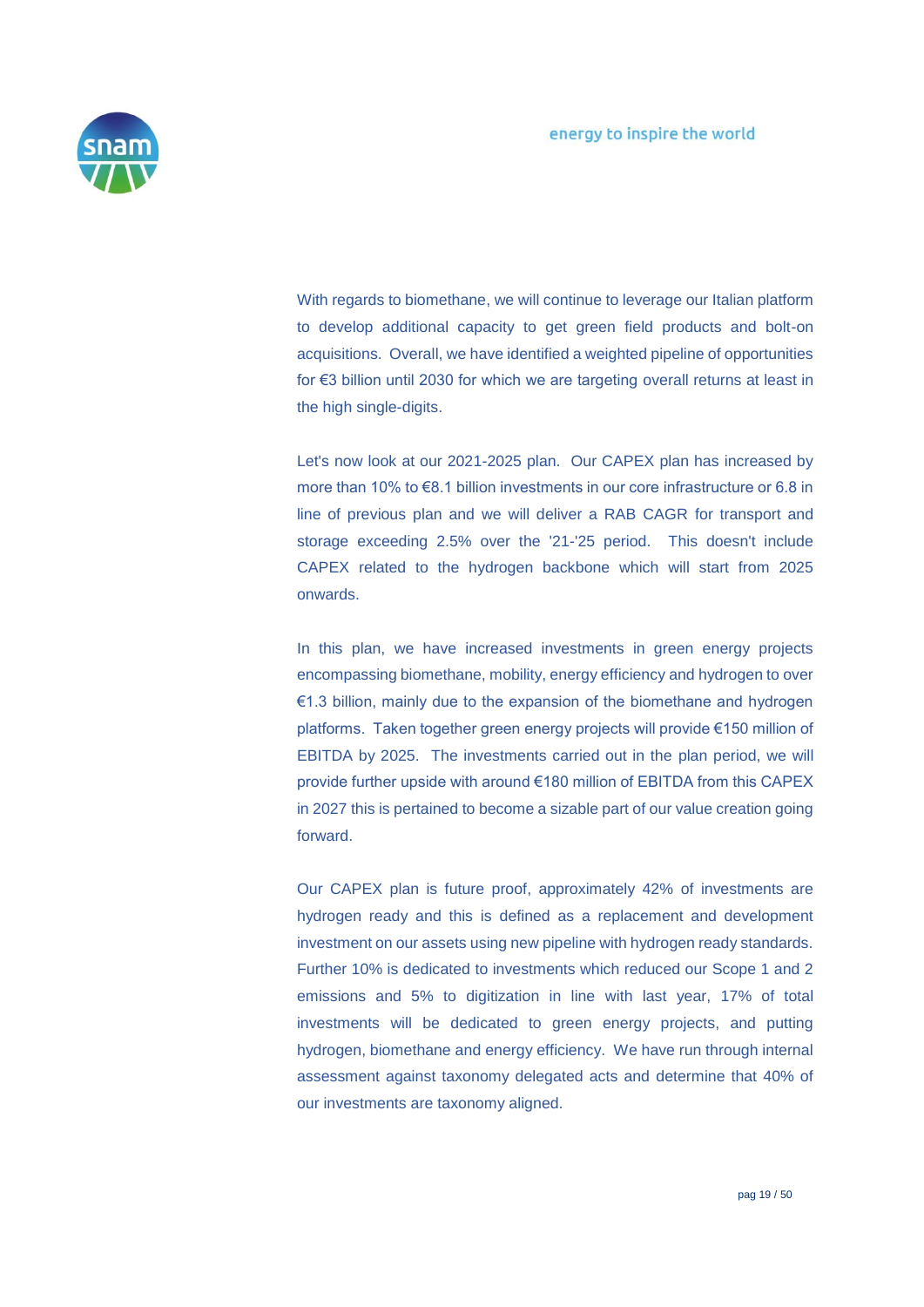

Looking more in detailed at the CAPEX profile of our Italian assets it includes 2.1 billion of investments on replacement. Dual fuel compressor stations the first trench of the Sardinia project, this has been unfortunately delayed compared to last year's plan owing to a slower authorization and approval process. We project €300 million of investments in the plan period in line with last year.

In storage we are investing in replacement and substitutions in the dual fuel compressor stations and new and refurbished wells and investments in new metering systems as I mentioned to comply with the more stringent regulations. When we look at the green energy projects we continue to invest in the platforms.

In our hydrogen plan we have 8 projects and mobility and industrial clients, some of which are already been awarded funding through the Innovation Fund and Horizon 2020 and some which have applied for the very important IPCEI European initiative. We have also earmarked €50 million for R&D initiatives and venture capital investments and these numbers are in the plan. We do this to remain at the forefront of the technological shift that we are observing in this place. So, overall, for hydrogen we are forecasting €250 million of Snam CAPEX.

On biomethane and mobility we are planning to invest €850 million mainly to expand our platforms in urban and agricultural feedstock to reach around 120 megawatts of capacity nearly doubled our previous plan. We expect the slower ramping up of our biomethane and mobility businesses which are interlinked through the regulation due to a significant delay in public administration authorization that has been accumulated during the…and after the pandemic, as well as, the effect of the pending biomethane degree, which on the upside provides new volumes incentivized volumes from 1.1 BCM to 3.6 BCM particular supportive of agricultural feed stock and less supportive of urban waste. So, this is good news for Snam in 2 ways first,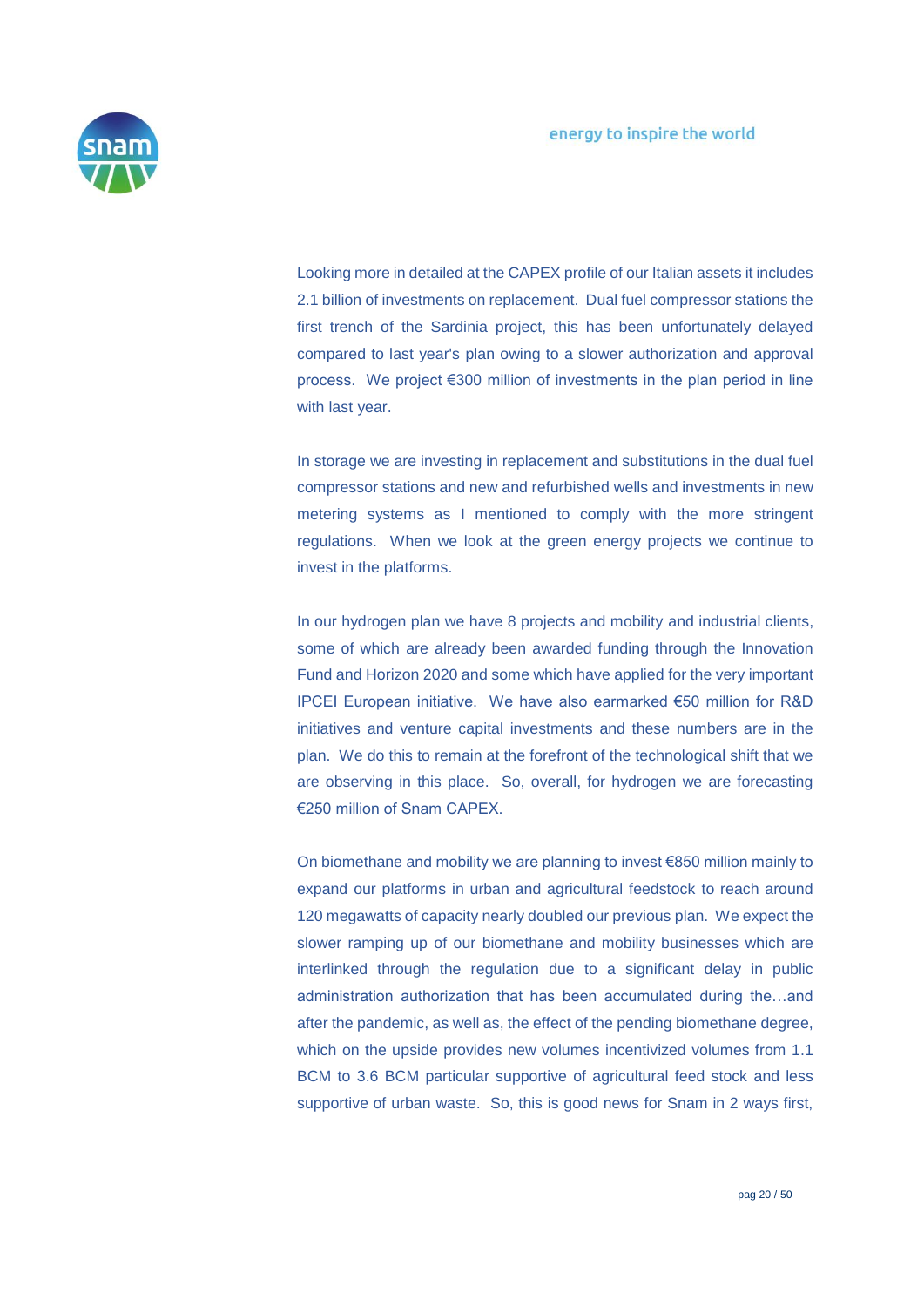

because the more biomethane and the grid the sooner the grid becomes green and because the overall market for our subsidies this is getting bigger.

In energy efficiency we have acquired companies with specific competencies and key segments and developed a real leader in the country, we renamed it Renovit, Cassa Depositi e Prestiti acquired a 30% stake in January, Renovit is positioned as a key player in the sector. Over the plan period it will develop a further pipeline of projects in the residential sector also supported by the lower term fiscal incentive. It will install 90 megawatts of distributed energy and support deep renovation of public buildings.

Overall, we see €230 million of investments broadly in line with last year, producing stable, long term contractualized returns. We created Renovit as we saw an opportunity to consolidate a very fragmented market with significant growth potential. This is one of the business where we have the least synergies with other activities.

Thank you for your attention so far. I'll now handover to Alessandra.

ALESSANDRA PASINI: Thank you, Marco. On the financial structure side, we remain committed to preserve in the solidity of our balance sheet. Cost of debt over the plan is circa 1.1%. Thanks to the actions that we have taken to lock in favorable market conditions and considering the expected positive environment in interest's rates and credit spreads. Further opportunity for funding cost reductions are achievable thanks to increase share of sustainable financing as part of our natural rollover of more expensive bonds. Furthermore, we expect sustainable financing to obtain better pricing versus traditional financing going forward. Second an opportunistic approach in maturity profile management, and third further treasury management optimization via recourse to uncommitted credit lines and commercial paper.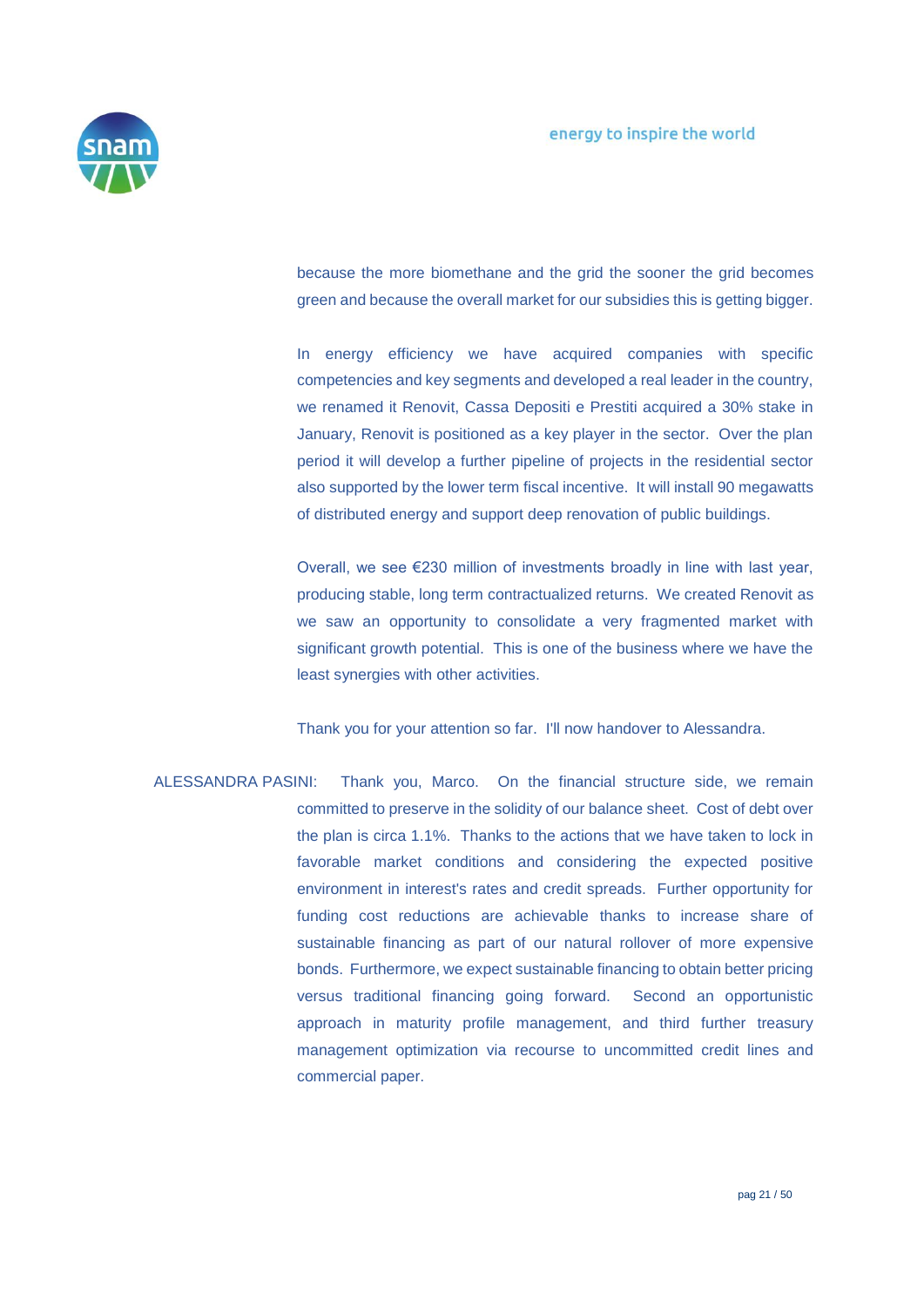

Our credit management remains comfortably within the threshold of our current ratings by Fitch, Moody's and S&P. We expect net debt to fixed assets including book value of equity affiliate to be comfortably below the official rating threshold of 75% set by Moody's, this is the most feasible leverage ratio compared to the net debt to RAB as it also factors in the contribution of new businesses and associates. And this is clearly recognized by rating agencies.

Clearly the attractive investment opportunity environment connected with the acceleration of the transaction towards net zero represent and further credit enhancement factor. Net debt at the end of 2022 is expected at circa €14.8 billion from the guidance of €14.1 billion for 2021. This considers a cash out related to the acquisition of the stakes in TMPC and TTPC for slightly less than €400 million, the full year CAPEX €300 million of temporary working capital absorption mainly referring to the Ecobonus development. And on the positive side the conversion of our €400 million converted bond currently well in the money and the reimbursement of a shareholder loan towards to an associate with circa €200 million of positive effect.

Our focus on ESG also drivers our financial strategy. Today sustainable finance is already at 60% of the total committed funding, having achieved the target set for 2024 3 years in advance. We are now raising this target to above 80% by 2025 and to achieve this we will leverage on the new sustainable finance, framework, published today. The proceeds from bonds issuance under the framework will be used for general corporate purposes incorporating appropriate KPIs for the issuance of so-called sustainability linked bond, in line with the new plan target. Specific project aligned with the taxonomy from the EU so-called taxonomy aligned use of proceeds. All further Snam issuances will be in ESG format, either sustainability linked or user proceeds.

Turning now to our international affiliates we have a great portfolio that we continue to derisk and diversify. We have a long-standing history of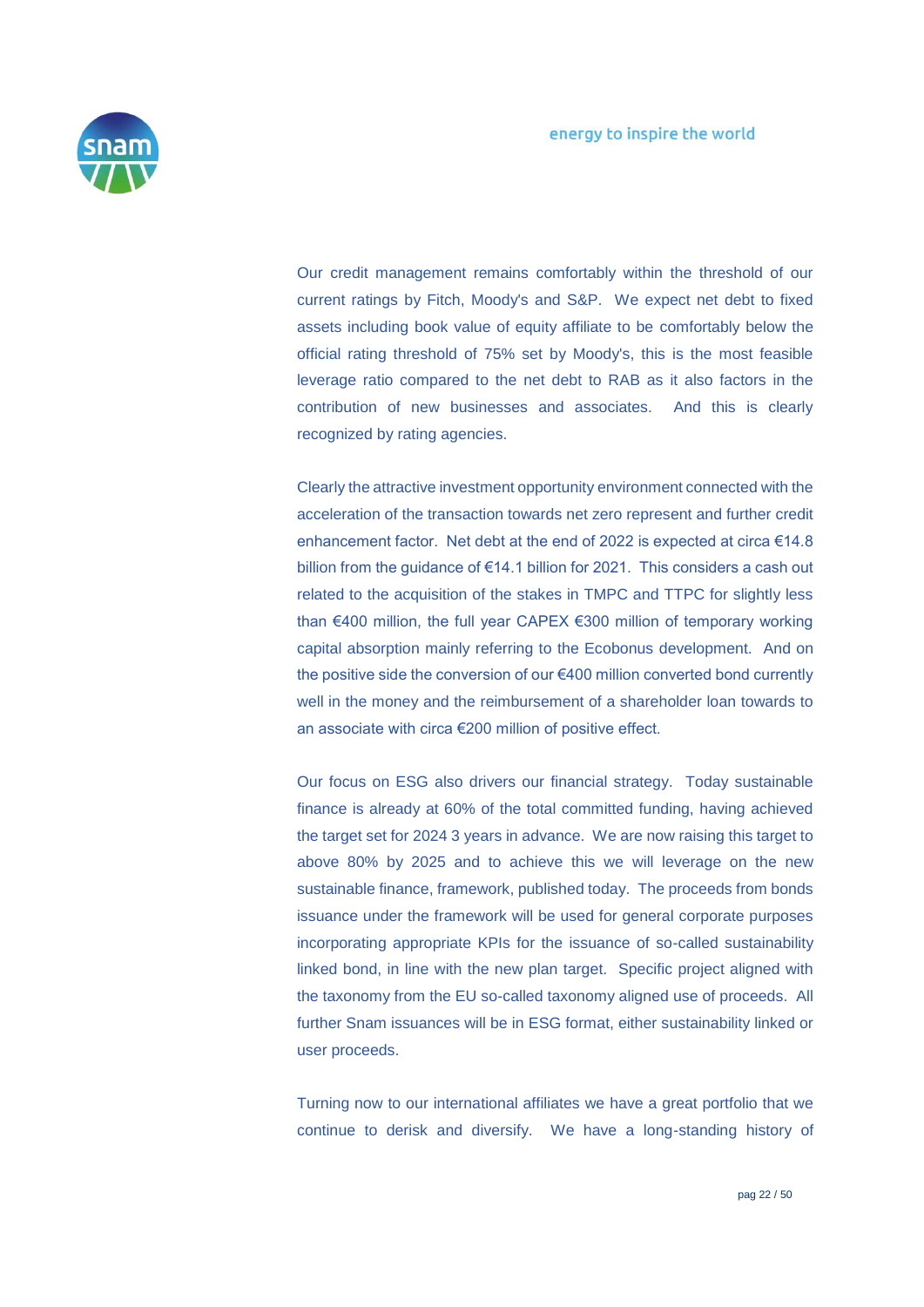

successful partnership in different countries with both industrial and financial players. It generates great returns, excluding the recently announced acquisition of the TTPC and TMPC stakes 2/3rd of the capital invested will be paid back already by 2025 through dividends received. Overall, annual cash return, is 10% on average. Some assets in our portfolio are still considered cost, while delivering strong and visible contribution. For instance, TAP that has a book value of slightly less than €300 million provides annual net income to Snam of around €16 million for 25 years. Asset such as TTPC and TMPC or ADNOC are enablers to access new green projects, given their position in areas of the world with competitive renewables and H2 production cost.

Looking at mature assets such as the our Austrian associates, we will of course experience the effect of anticipated expiry of long-term contracts. At the same time, there will be benefit from their position in the future H2 export corridors in the medium to long-term. Finally, we have opened offices in Middle East and US, regions which all have high potential in the development of H2 and CO2 ecosystems and storage.

Looking now at De Nora, in less than one year from entering into the company, we are very pleased with the performance and the value that we have created for both the company we invested in, and for Snam. De Nora, which as a global leader in sustainable technologies continue to show strong growth, while building an appealing H2 backlog, with the H2 segment expected to deliver positive EBITDA already in 2023. De Nora has already existing manufacturing capacity of 1 gigawatt and with Snam support as filed IPCEI for a grant of an additional giga factory to be realized in Italy. De Nora results are well ahead also seen at the acquisition time, and 2021 revenues are expected to be above €600 million, 20% more than 2020. De Nora as heard, is considering an IPO in 2022 depending on market conditions and similarly it is their JV partner TKUCE. We remind you that we valued De Nora at an enterprise value of €1.2 billion on a 100% including it's 34% stake in TKUCE.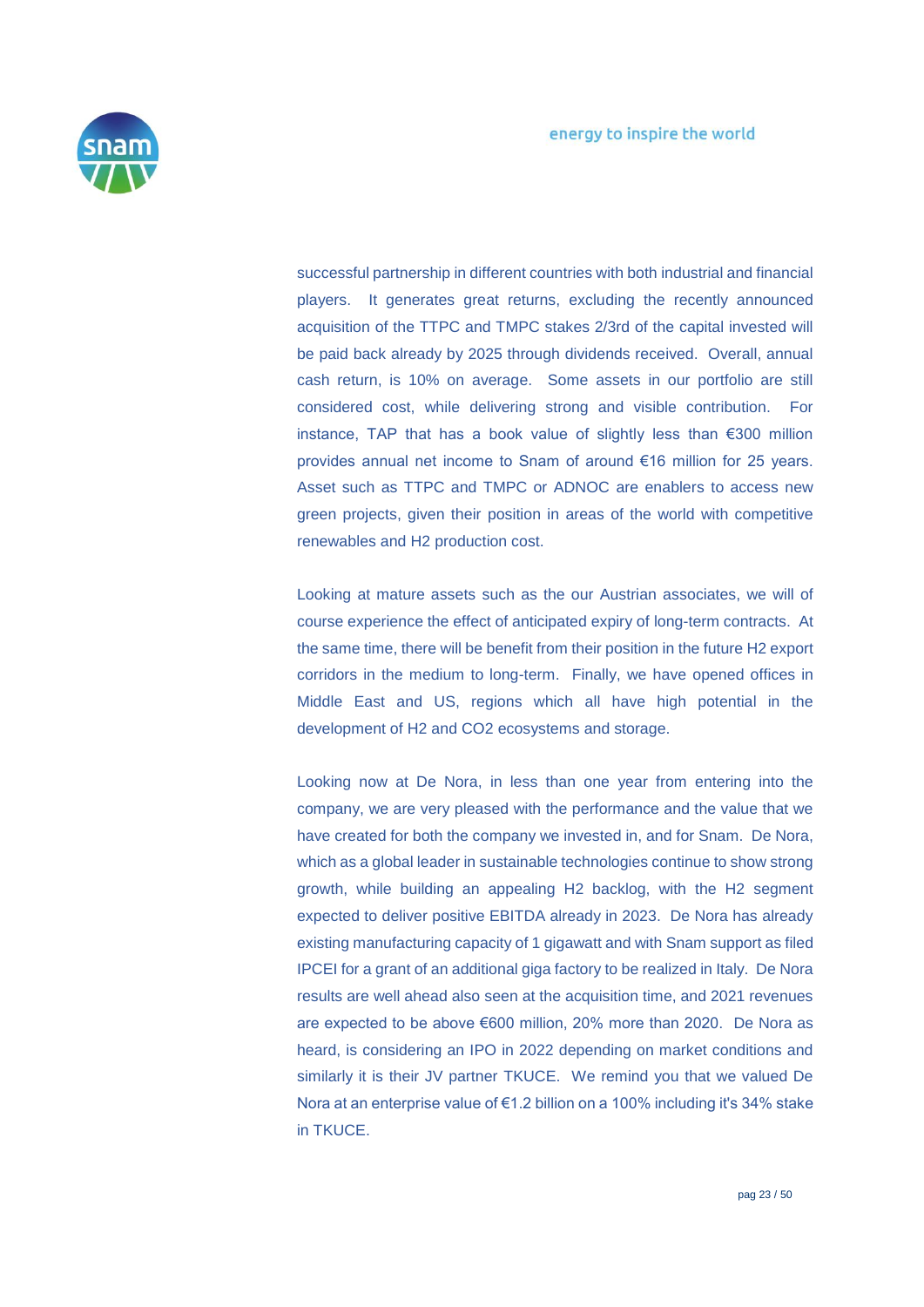

Moving on to our capital allocation policy, it remains coherent with the prior years. We are committed to our current rating metrics and risk profile, and we only invest at or above the risk adjusted returns available on our regulated CAPEX. Furthermore, we sense opportunities in coherence with our ESG strategy and broader net zero ambition. We prioritize opportunities where we can leverage our industrial capabilities, unlock growth and new options without jeopardizing risk profiles. We do not see growth for growth sake, as we have discussed with ample investment opportunities and we will continue to apply strict financial criteria when evaluating any initiatives.

Turning now to our ESG targets, today we are announcing a Scope 3 target covering over 90% of our Scope 3 emission. We are the first European TSO to do this and the first TSO with a specific target on our supply chain, also announcing the new Scope 1 intermediate target of CO2 emission reduction to 28% by 2025, benefiting also from the acceleration of our methane emission program. We will work with our associate to intensify their efforts on emission and incentivize supplier to define clear CO2 targets.

We will also develop joint projects with suppliers to use renewable and green fuel in their production processes. In this way we will not only decarbonize Snam, but also enable and encourage a wider decarbonization and industrial processes connected with our operations such as steelmaking. These targets are in line with the general methodology of design-based targets, indeed, our Scope 3 target covers 20% of emission, higher than the level required and in line with the 1.5 degree scenario. As well as targets related to net zero, we have a broader ESG score card covering 14 areas and aligned with our target year to 2025, to match that of our 2021-2025 Strategic Plan. ESG targets range from the environmental ones on our emissions to our commitment to more equal female representation across the company, to focus on our [indiscernible] and integrating ESG within our strategy. This year, we are introducing new objectives in the areas of sustainable finance, as mentioned before. I will now hand over to Marco for his closing remarks.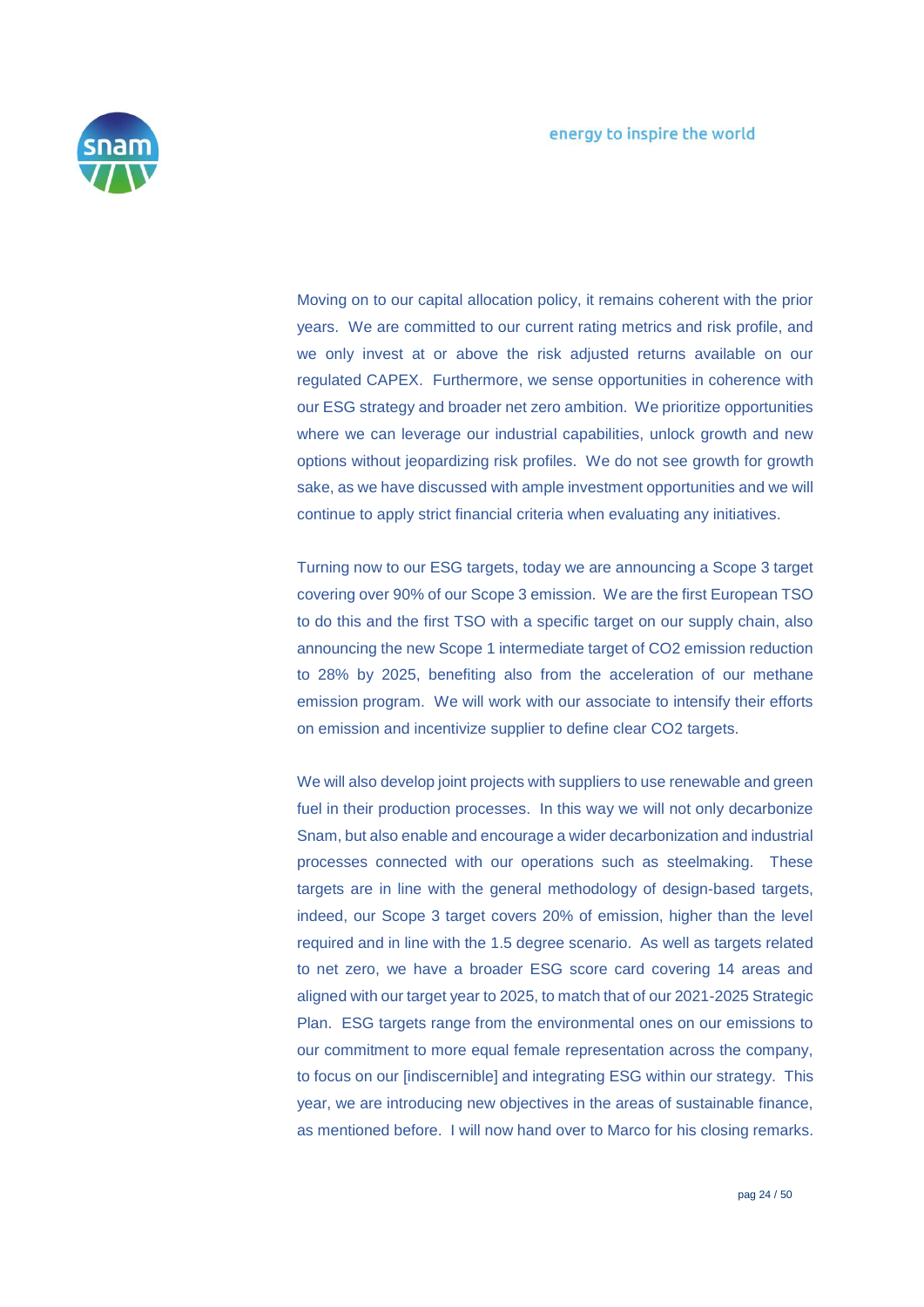

MARCO ALVERÀ: Thank you, Ale. Looking more closely at our growth, over the plan period, we expect 4.5% EBITDA CAGR from 2022 as a result of the RAB growth and the contribution of the green energy projects. Net profit from 2022 is expected to grow at 3%, driven by the excellent growth at the operating level, slower growth at the associated level and higher D&A and interest charges. Assuming the investments and the returns we described in our 10-year vision, these growth rates will significantly accelerate to 2030.

> To sum up our targets, in 2022 investments will increase to €1.5 billion. Tariff RAB will reach €21.4 billion; net income will be slightly above the guidance for full year 2021 of €1.170 billion, adjusted for the WACC impact, which we have assumed flat and equal to around €85 million at the net income level on a yearly basis. This target assumes some growth in output based incentives, 10-year consultation document on fully depreciated assets expected before the end of this year. Our net debt guidance is at €14.8 billion.

> Looking at the plan period overall, investment would be €8.1 billion, these will deliver a RAB CAGR above 2.5% and a net income CAGR from 2022 after the WACC has been reduced of around 3%. As a result of our robust growth prospects, we confirm and extend our dividend policy which sees 5% annual DPS growth to 2022. We are extending thereafter visibility on our minimum annual growth of 2.5% all the way to 2025. In the last 6 years, Snam has delivered best-in-class growth and total shareholder returns, and we remain fully committed to a strict financial discipline and compelling shareholder remuneration.

> Wrapping up, what I would like you to take away from today's presentation is that first Snam is a champion in the race to zero. We have future proofed our world-leading portfolio of assets, which has significant upside potential also in the near term. We have a unique track record in delivering complex projects on time and on budget, which will be the real scarce resource of the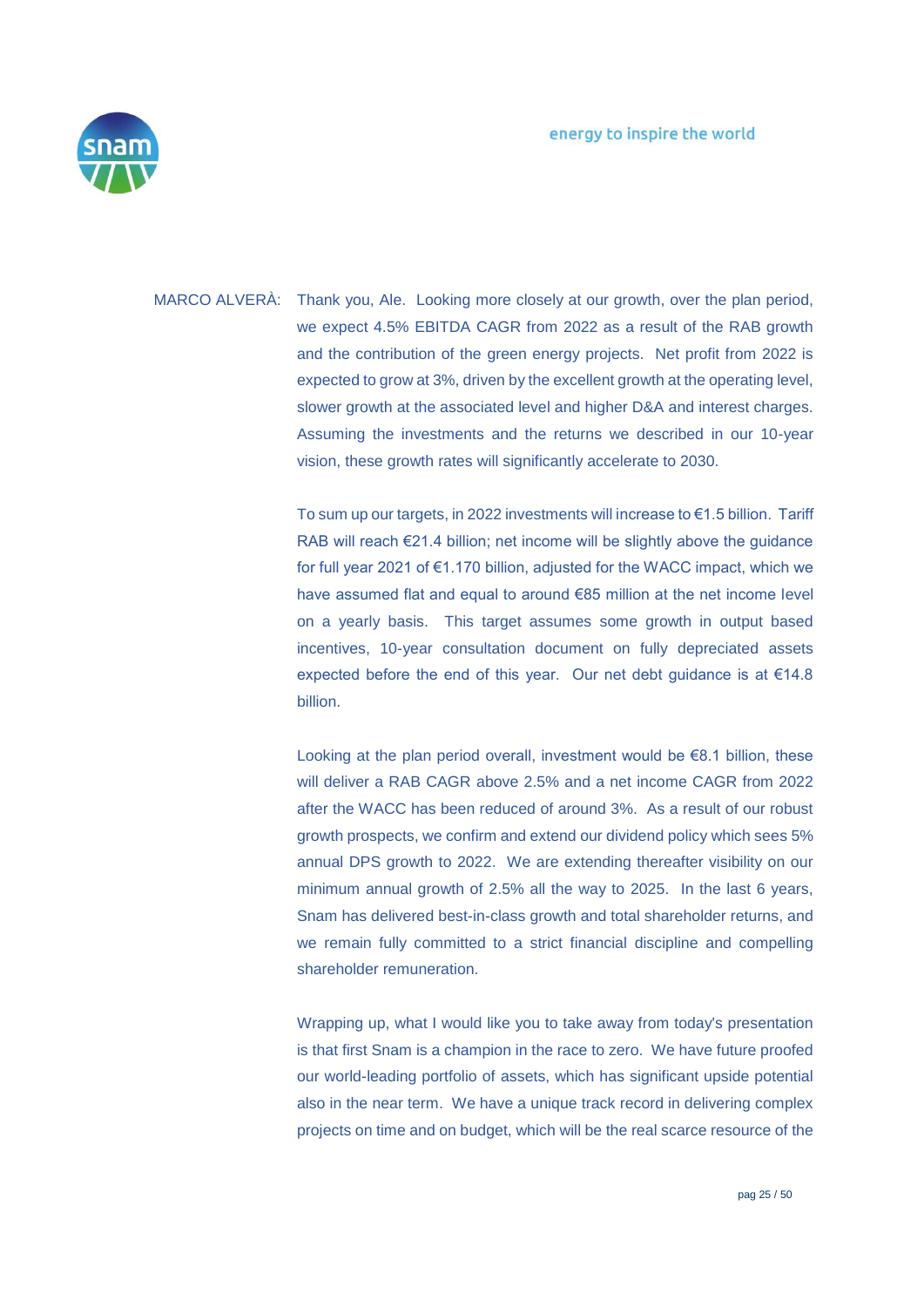

energy transition, and we built a wealth of technological and commercial knowhow in hydrogen which positions us well for the next leg of the market's development.

Second, as a result, today we are spoilt for choice when it comes to new projects. Initiatives worth trillions of dollars will be developed along the hydrogen value chain, and in energy transport and storage. Our positioning allows us to choose the ones where we can create the most value. We have identified €23 billion of opportunities, which we can deliver while maintaining our credit metrics. Our 2030 vision sees the start of a new infrastructure investment cycle in Italy, to deliver ample and low cost hydrogen to the domestic markets and to enable exports to Europe.

Third, we combine superior long-term growth prospects with solid near-term industrial plan, and we will continue to invest in our hydrogen-ready replacement program and increase our activities in the energy transition. And finally, we remain committed to our treasured financial discipline, and confirm and extend our dividend policy providing attractive shareholder returns now and in the long-term.

I'd like to thank everyone for your attention, Alessandra and I would be pleased to answer any questions that you have.

Q&A

OPERATOR: Excuse me, this is the Chorus Call conference operator. We will now begin the question and answer session. Anyone who wishes to ask a question, may press "\*" and "1" on their touchtone telephone, to remove yourself from the question queue, please press "\*" and "2." Please pick up the receiver when asking questions. Anyone who has a question may press "\*" and "1" at this time.

The first question is from Javier Suarez with Mediobanca. Please go ahead.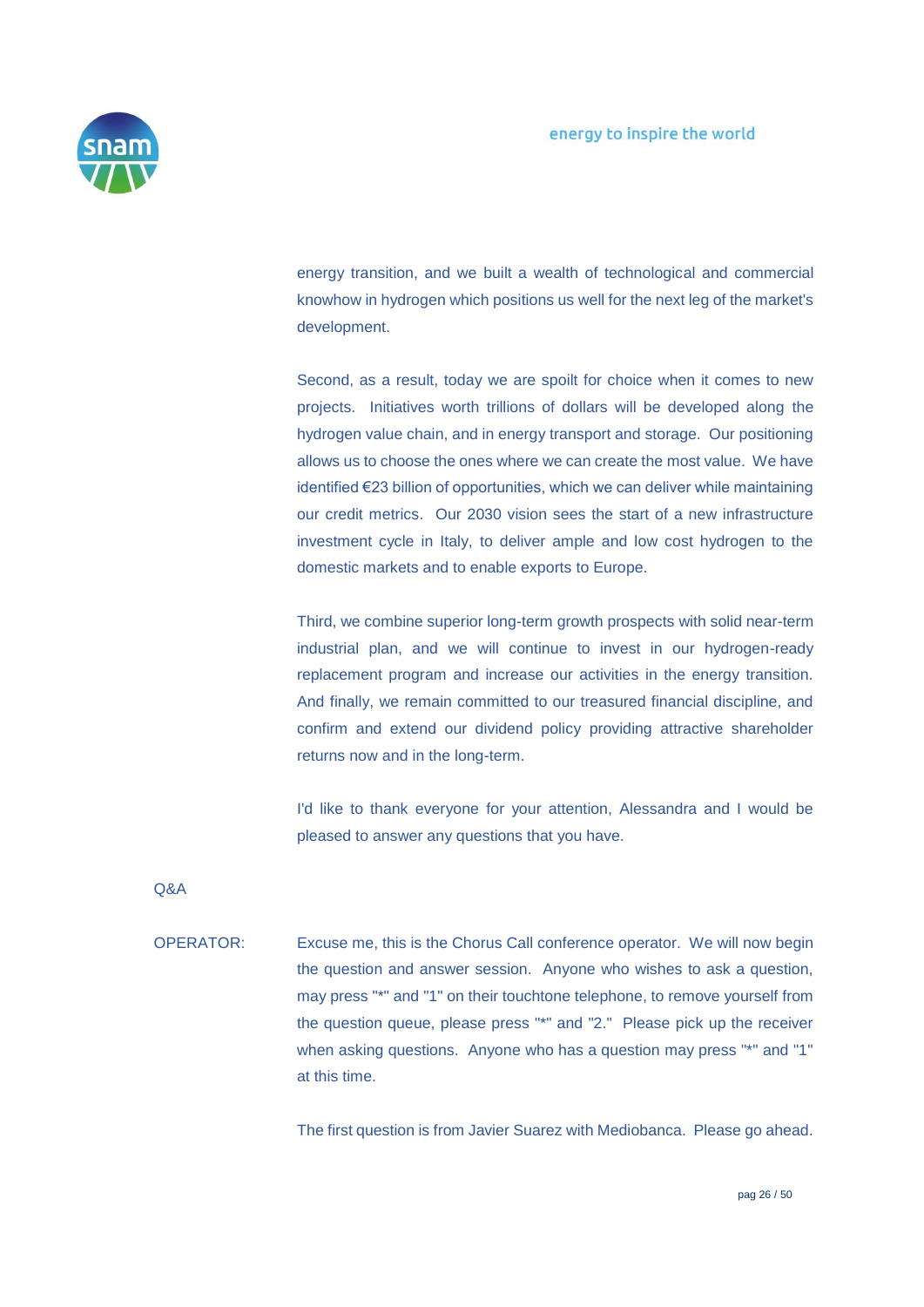

JAVIER SUAREZ: Hello, good afternoon, and thank you for the presentation. 3 questions from me. The first one is on the strategical…the strategic positioning of the company. Following the presentation, it seems that there is going to be an acceleration in the EBITDA…the projected EBITDA between the Phase 1 up to 2025 and in Phase 2 to 2030. But I think that most of the growth is coming from non-regulated businesses. So the question for you is, if this is not changing the profile of the company, and there is not the possibility that in 2030 Snam is going to be a different company from the people's perception now?

> Then, second question is also related to the strategical positioning, is that given the extent of the hydrogen opportunity and the attached storage [ph] opportunity as well. Why the company continues to pursue international growth opportunity. And the question is that maybe in Phase #2 from 2025 onwards, the company could considerate as a rotation of those international assets, as part of this strategy as well.

> Then on the numbers to 2025, if you can share with us the contribution to revenues and EBITDA from non-regulated business, so to understand those new activities, which are the contribution that are giving to growth during the length of your Business Plan, and if you can explain also a different approach to maximum gearing versus the previous Business Plan. Why the company had changed the definition of gearing in this new Business Plan that would be helpful as well?

> And then finally, on the assumption of your Business Plan unraveling a little bit the math, I guess, that you are assuming a WACC reduction in Italy along the lines of minus 60 basis points. So the question for you is that, is there any level of WACC cut in which you could have to reconsider either your CAPEX or dividend. And I think that is the very final question that you mentioned during your presentation, some contribution from out of base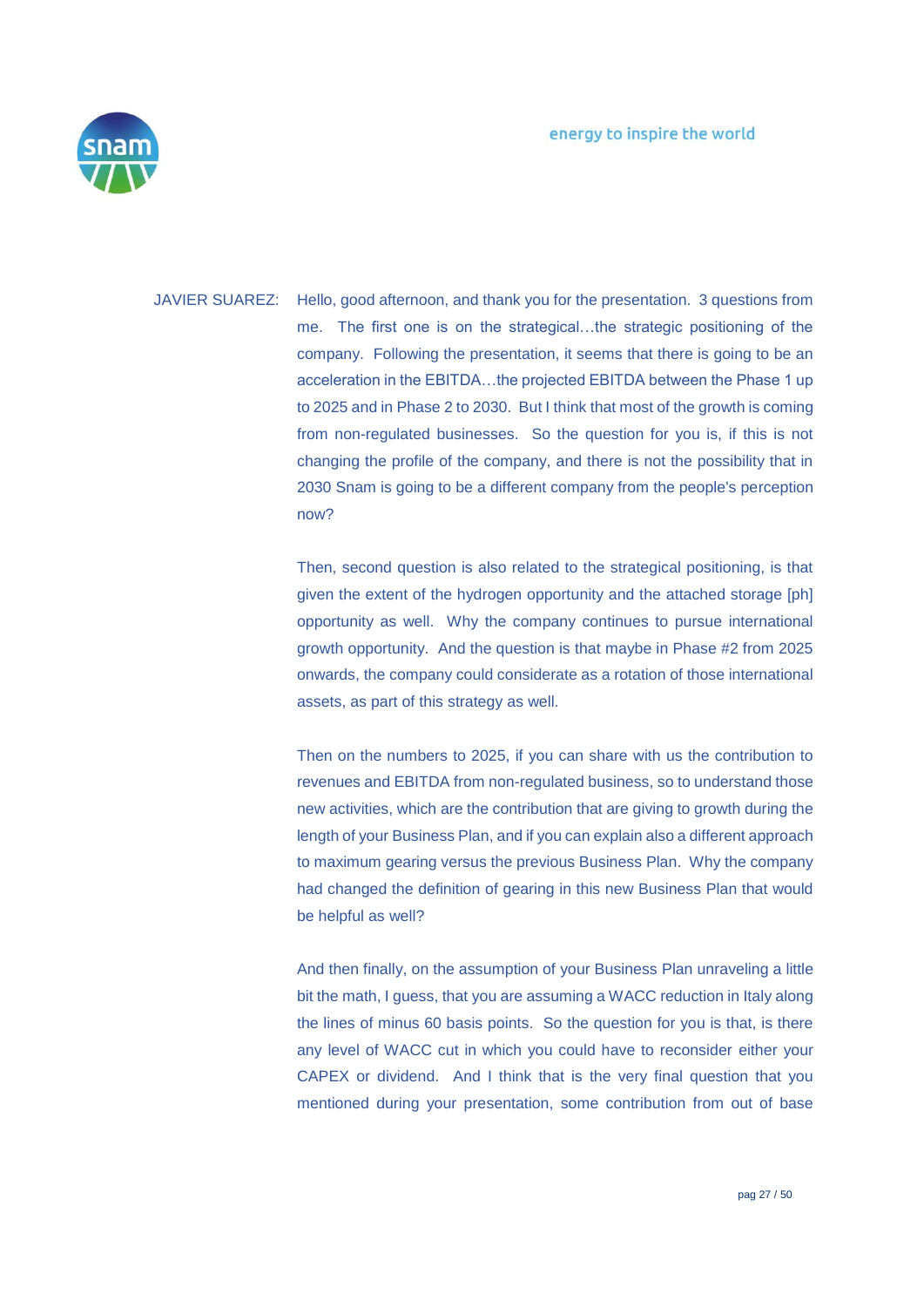

incentive before the year-end to be approved. You could be a little bit more specific that would be helpful as well. Thank you.

MARCO ALVERÀ: Okay. Thank you, Javier. I will take all the questions and let Alessandra answer on the gearing change that you asked about. On the strategic position, no, I think we've been very clear, we've probably said it 3 or 4 times throughout the afternoon that we do not intend at all to change the risk profile. So if you look at the €23 billion a great majority of that is regulated…is even regulated at a higher premium for the hydrogen backbone in line with what's happening in Germany, and I suspect, as the recovery funds make their way into real concrete incentives in Italy and in Europe and incentives are built for the energy transition in general, there's potential upside to that. Even the non-regulated activities will be contracted and so where you seek off takers that take strip out essentially the commodity and the price and the volume risk. So we don't intend to change the profile at all. And as we mentioned, we can choose to dedicate our scares people and talent and resources to really the best and most secure projects.

> Then you asked about the international growth asset rotation. We've said it all along. We do not have an emotional attachment to assets when they stopped growing or when we don't see any additional upside we could consider partial or even total monetization. The international strategy that we've outlined has served us very well so far and is giving us access. We went through our investment criteria access to invest in new and additional projects. We do not look and we've ruled out several investments that potentially had attractive returns, but would have either ESG implications because, for instance, of attachment to just fossil methane and where we see the risk of the stranded assets, we stay very clear of those assets.

> On the non-regulated new businesses, as I mentioned, we expect an EBITDA of €150 million on these assets by 2025, and that will grow to €180 million by 2027. So you should take into account compared to last year's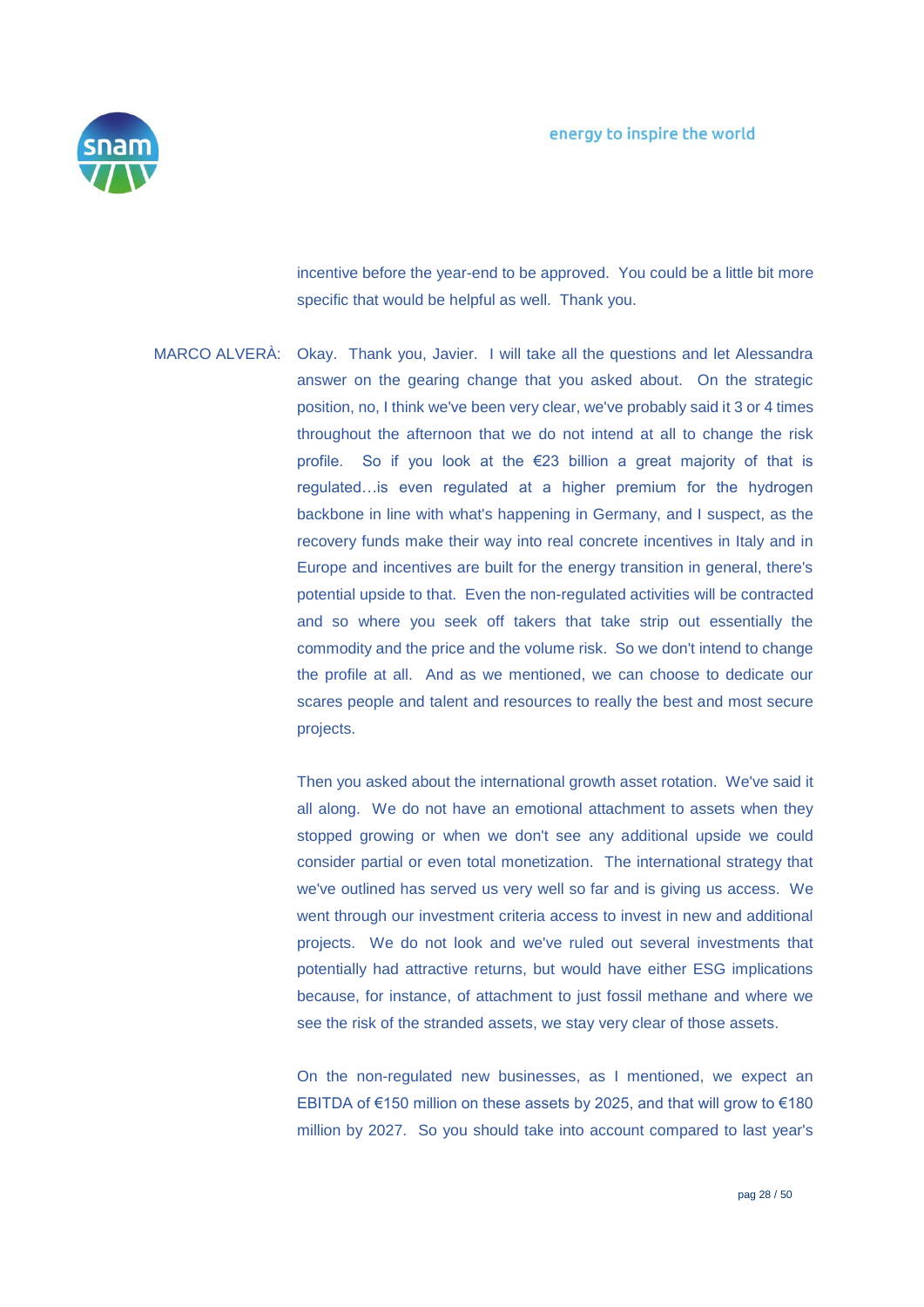

plan 2 things. First, let's say almost a 2-year delay on some of the CAPEX on biomethane, so it's in there. But it's more end loaded, as I mentioned, because of some approval taking longer because this is really a heavily territorial task, but also because of the change in the decree it was…it made sense to put some of the projects on hold, and some of our customers had also decided like Snam to put some of the projects on hold. So overall, there will be more growth, there will be more capacity, but it will come in '26, '27, and '28, and thereafter.

On the WACC. I think your numbers are correct, and we don't see the outcome at a level where we need to revise the CAPEX and the dividends that we've announced today. So this shows our confidence in the solidity of the business and in an outcome that is expected to be reasonable. Ale on the gearing, maybe you want to add.

ALESSANDRA PASINI: Yes, on the gearing, we are very comfortably within our credit metrics. As I said, I think the shift between referring to the RAB and referring to the fixed asset is something that follows the dialog we've been having with rating agencies and the fact that they recognize that for good quality assets, even if not regulated, it's unfair not to consider them. And that will apply as the new businesses ramp-up also to our new businesses, given the low risk profile that they bring to the equation. So we are simply putting in practice the consequence of our dialogue and applying a stock metric, which is more appropriate for both ourselves and reflects what we are doing and also from rating agency standpoint. If we were to just…just as a reference, if you were to look at [indiscernible] still be below the threshold that we've always been using. But we are shifting inconsistent with the dialogue we've been having with rating agencies to a different mechanism.

JAVIER SUAREZ: And some additional comment on the possibility…on your assumption, on additional output based incentives to be approved by the…before the year end?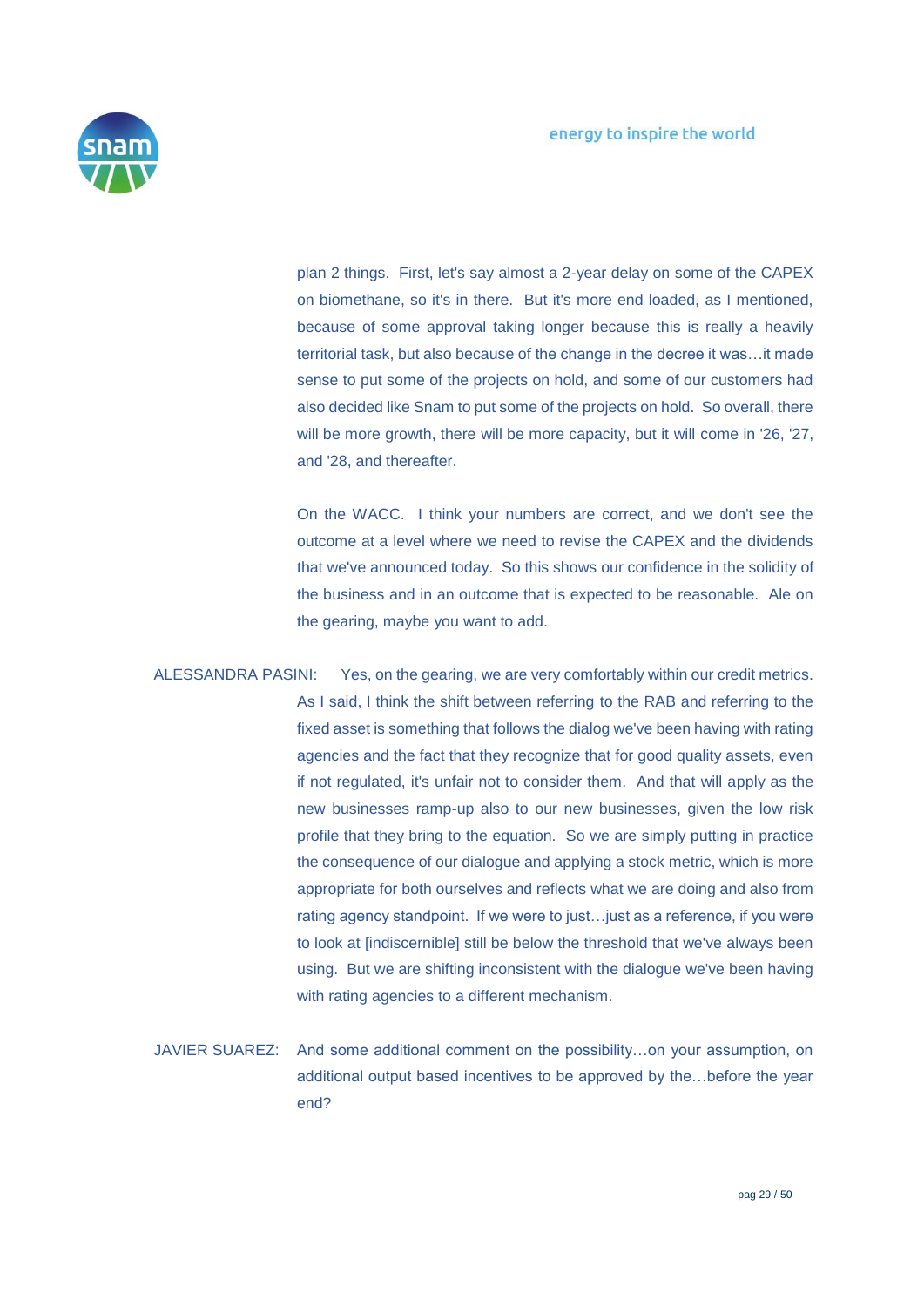

MARCO ALVERÀ: This is an ongoing topic that I have been raising now for few years, which is to get recognition of the fully amortized assets that have some form of incentive not to replace what we can avoid replacing. I think there's no…I think it's a win-win. I think it hopefully comes out soon in the coming weeks and there is some expectation of that in our…late back in our 2022 numbers.

JAVIER SUAREZ: Okay. Many thanks.

OPERATOR: The next question is from Harry Wyburd with Bank of America. Please go ahead.

HARRY WYBURD: Hi, afternoon, everyone, and 3 questions from me, please. So firstly, on this 2026 to 2030 CAPEX hydrogen. How much of this is…how sure are you that this is basically what we'd consider authorized? So I mean, you laid out all the different regions and how positive all the direction of the legislation is going and how Germany, have said they're going to regulate a premium return. But how concrete is that in Italy, you are sort of extrapolating from Germany and hoping that Italy will mirror that or do you have substantive conversations with the government and with the regulator? That means you really feel very confident that this CAPEX is definitely going to be approved and is definitely going to get a higher return on it. And then I'd be interested to know if you've made any assumptions in the guidance on how much higher returns you're expecting versus the, I guess, vanilla transmission return you get in gas. This first one.

> Second one, it's a very high-level question and you've given us a lot of the building blocks in the presentation, but I wonder if you could bring it together, why is the EBITDA CAGR over the next few year so much higher than the net income CAGE. And you alluded to higher D&A, higher interest costs and the associates slowing down. But I wondered if you could give us a bit more color in moving parts on that?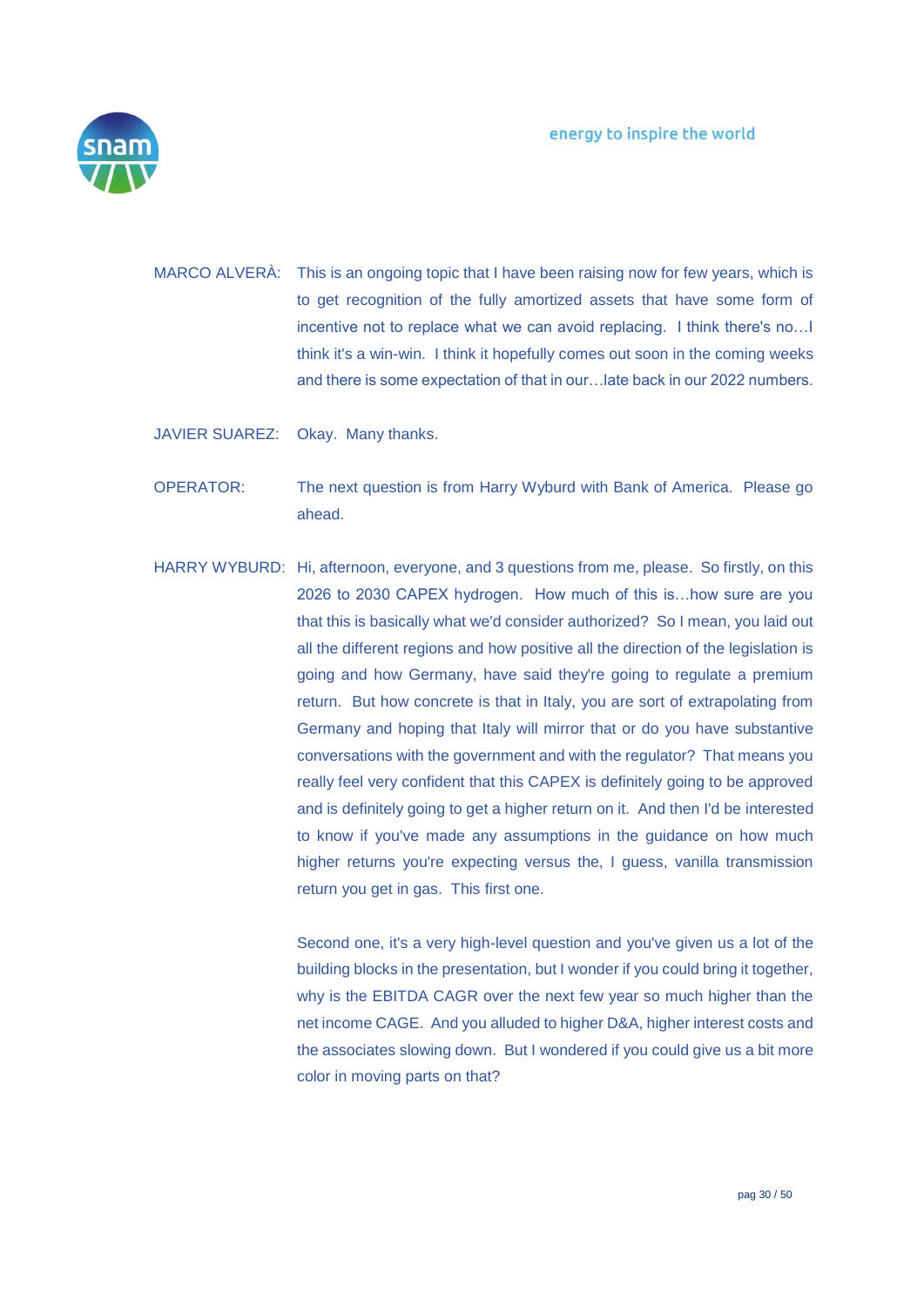

And then the final one, just a very, very kind of strategic one. I guess, we look at this presentation some very interesting charts on how much cheaper it is to store power using hydrogen and so on or energy using hydrogen, I should say. And you've got this great growth opportunity in the second half of this decade, but then you kind of scroll down a bit and the net income CAGR is 3%, which I guess is somewhat lower than some of your peers. Is there anything you can do to try and frontload this growth in some way, I mean, you alluded to selling lower growth assets the press is talking about, selling a minority and storage. But I mean, I wonder could you not go there further and sell a minority in the transmission business if it's not growing fast enough to maintain control that would presumably increase your growth rate. The question really is, I don't know if you can do well, or sort of wait for this opportunity to arrive to get kind of growth moving between now and 2025? Thank you.

MARCO ALVERÀ: Thanks, Harry. These are great questions. So on the certainty, there is no certainty on the approvals for the hydrogen. There is a still a lot of work to be done to get hydrogen say certified from a safety and from a technical point of view. There needs to be a lot of EU harmonization around the certificates of origin what we mean by hydrogen et cetera. But I think 2022 is the year when a lot of this will happen. There is going to be a hydrogen gas and gas package coming out of Brussels that will already indicate the direction of travel. There has been extensive interaction with regulators in many countries and this as you will pick up from media reports from both Timmerman's and Wonderline [ph] and Simpson, you know, what I am talking about kind of Italy as a hub is now widely reported in the media. So there is an understanding that we need kind of common and harmonized EU rules which I think is great news.

> Germany has a 9% return on capital in the premium for the hydrogen, and I think the Italian system and the Italian regulator has a long history of providing input based incentives when they need something done quickly. And so, you know, we have had it in storage, in fact, part of the reason our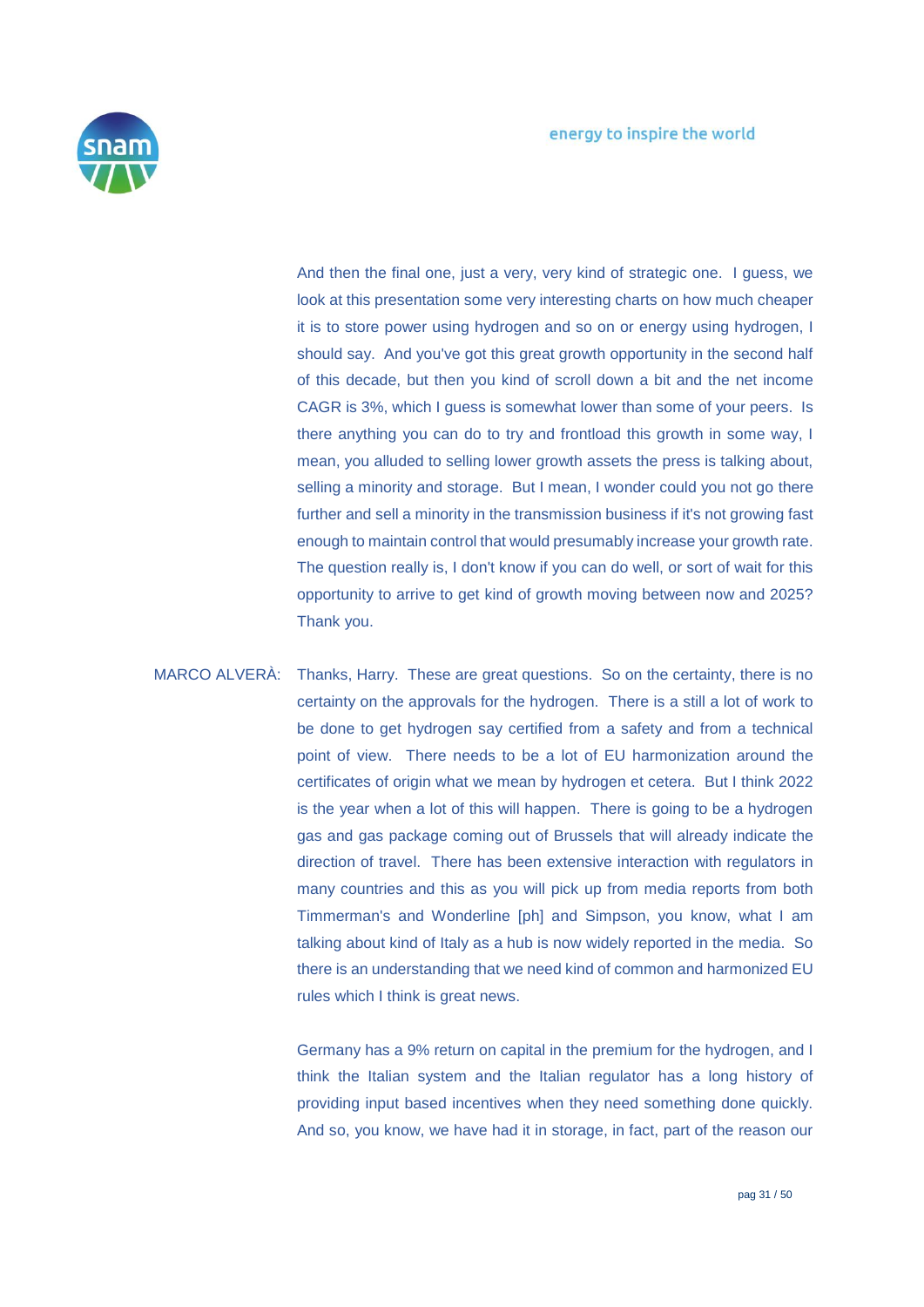

growth is slowing down on the conventional business is that some of those input base incentives are expiring as time progresses. I think this is really good news, kind of, underpinning that CAPEX which I think is among the most strategic CAPEX in the European kind of energy transition landscape.

When we talk about the net income versus EBITDA, it's really the forward curves on interest and the DNA of an accelerating CAPEX program that explain it together with the Austrian associates that…whose contracts will be expiring. So there is nothing more to that you can put in the forward curves and, of course, we don't know if they will turn out to be there. We have interest rates kind of growing outpacing inflation not really able to catch up. So that's really what is going on. I don't know Ale, if you to add something on this, but I think these are the main points.

On the strategic question that you asked which is a great question that we also ask ourselves. There will be some options like De Nora IPO to really frontload a lot of that value creation/crystallization, whatever word we decide to use that will be unlocked. In terms of monetizing minority stakes, that's not something that we have a priority, because we are not resource constrained nor will we be in the €23 billion of CAPEX to 2030. We don't really see monetizing as a necessity in the near term to finance, but we do see the opportunity to accelerate the hydrogen. So I think Europe post Glasgow has realized that it's Fit for 55 is really challenging kind of portfolio of opportunities that need to be invested in, and some of the stuff that we are doing represents lower hanging fruits from a de-carbonization perspective.

So we are now working on a plan where we have been perhaps, I will use the word shy, but we don't know the shape and form of the incentives so we assume some incentives are there, but we've also seen companies like Snam when the incentives really make sense to fast track some of the investment projects and some of the projects. For sure, we are in touch with most of the Italian companies, and I can tell you as CO2 prices are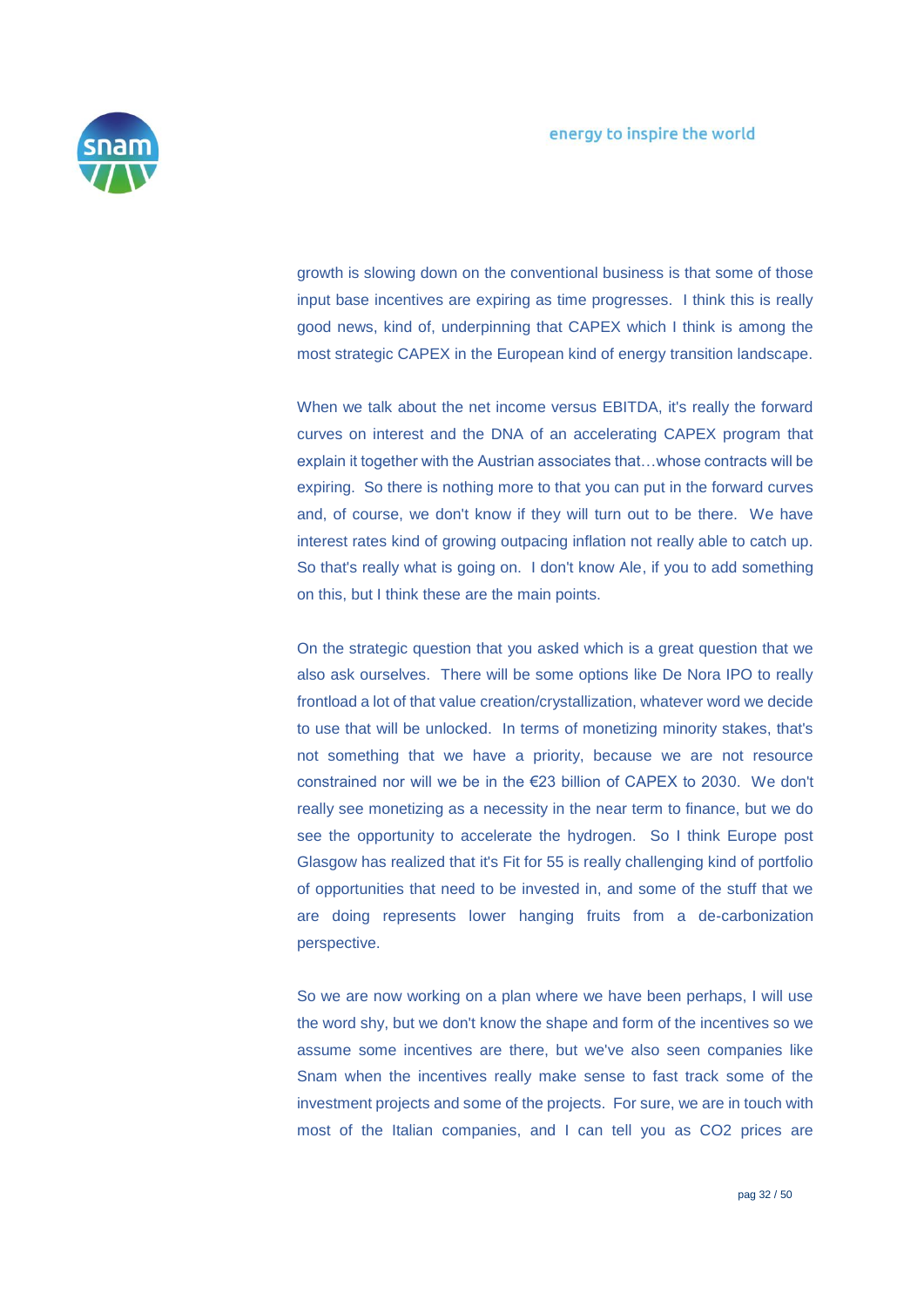

increasing, they really have a real urgency to stop paying €60 or €70 per ton of CO2 that they weren't paying in previous year or paying a lot less for. So the market is clearly there, the political incentive is clearly there. We have what it takes to get a stuff approved and build as fast as we can, as the type of project has demonstrated. So I agree with you there could be room to the upside even in the shorter term.

HARRY WYBURD: Okay. Thank you very much.

- MARCO ALVERÀ: Thanks Harry.
- OPERATOR: The next question is Alberto Gandolfi with Goldman Sachs. Please go ahead.
- ALBERTO GANDOLFI: Hi, good afternoon. Thanks for taking my questions. Only 2 are left on my side. The first one is to go back again to balance sheet and Marco, you just mentioned in the near term you don't need any extra financing, but from '26 your run rate of CAPEX broadly would double. So may I ask you if you still will remain comfortable in terms of balance sheet from 2026 to 2030, and if any further, let's say, financing might be needed? Will you be open to perhaps also split not just De Nora but at least the whole green energy division as a way of funding the plant?

The second question, I'm still not 100% sure if you don't mind repeating, and apologies about this. But how much of the premium CAPEX. So the CAPEX that is supposed to be regulated for which you are asking for a premium, how much of that is approved as of today or when do you expect it to be approved by the regulator.

And again, just last, last…just a clarification here, I see you are expecting premium returns and you mentioned Germany is an example, but couldn't we use as a counter example, the digitalization investments made by Terna in Italy that have not received the premium return and the realm of 5% is still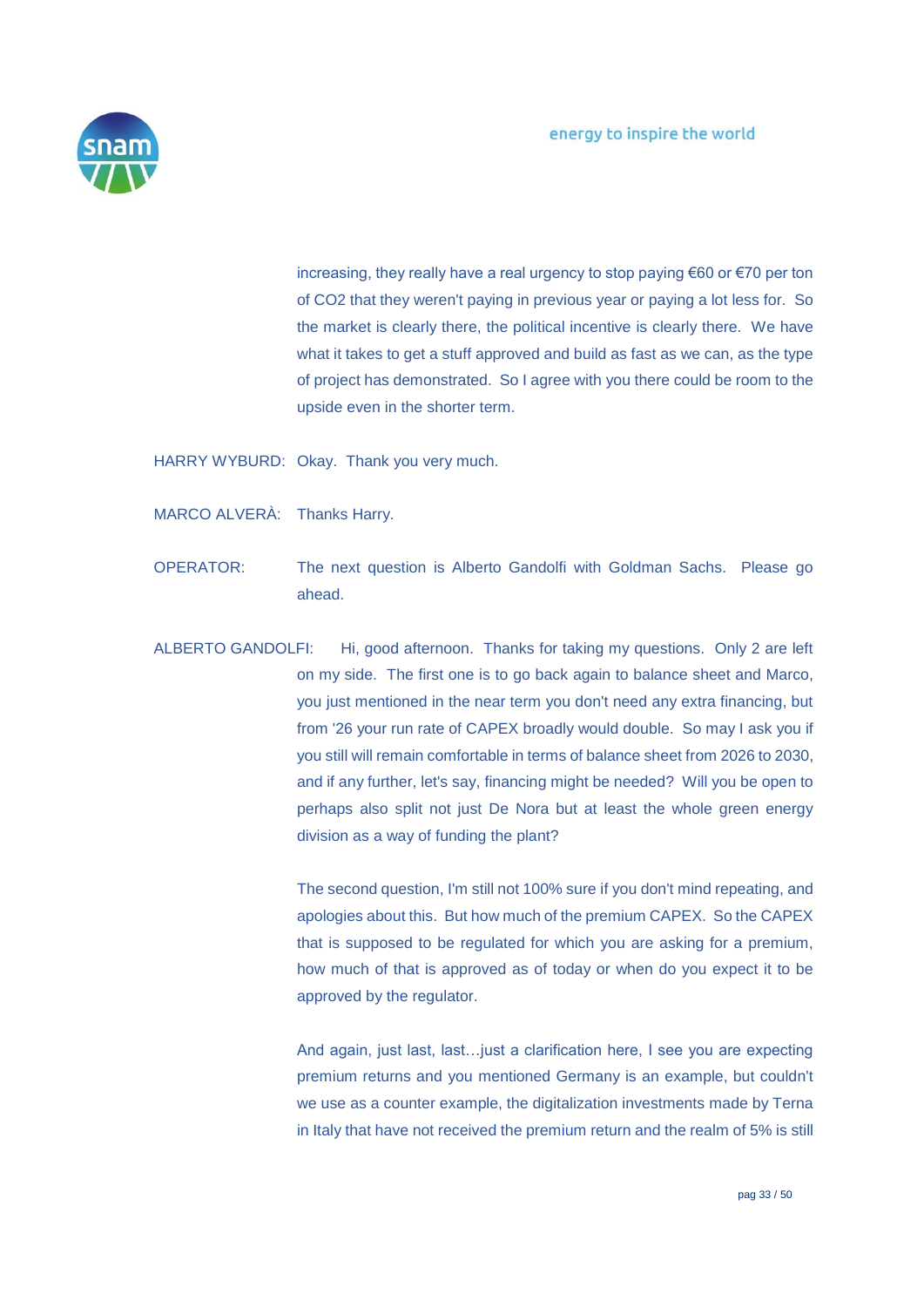

one of the highest returns in Europe. So would your plan still work if actually you didn't have premium returns, would you go ahead with investments or would you just accept a baseline return in exchange? Thank you.

MARCO ALVERÀ: Okay. Thanks. So…no, I don't think we thought about IPOing the entire business, I think and Ale you can jump in, but we feel that the €23 billion of CAPEX we can finance on balance sheet. We have, as I mentioned earlier, some assets that could be rotated out, perhaps even entirely. And so we see no risk there and no option, but we continue to be in the market to try to optimize the shape and holding of our portfolio. One thing that we could do as some of these projects gain scale is to monetize parts of the…parts on FID. So there is so much appetite from financial investors and from IOCs and from bigger companies for new attractive integrated projects. Some of our projects, you know, we may have the CAPEX and have the EBITDA and continue to consolidate them, but we may have minority partners in the projects to reduce the cash out, but that's not something that we have put in the numbers. So €23 billion we can sustain but several options to increase that if opportunities arise or if we decide to lower the gearing we have those in the pocket.

> When it comes to the premium, look, I think there will need to be a level of harmonization in Europe. We have made much higher returns in all our international projects than we have in Italy. And so, there is a point in which some of these new more cutting edge, more technological projects will need to get some form of premium in the market. So I am confident that we will get there. We don't need it defined until 2025, because as I said we won't start investing this money before then. So there is a period of time when all this can be penned out. I don't want to talk about turner's [ph] returns, but I think the dialog in general around the opportunity for Italy to be hydrogen hub is a very, let's say, high level, intense dialog that has evolved over the last 3 years into something that's becoming more and more tangible with our announcements today.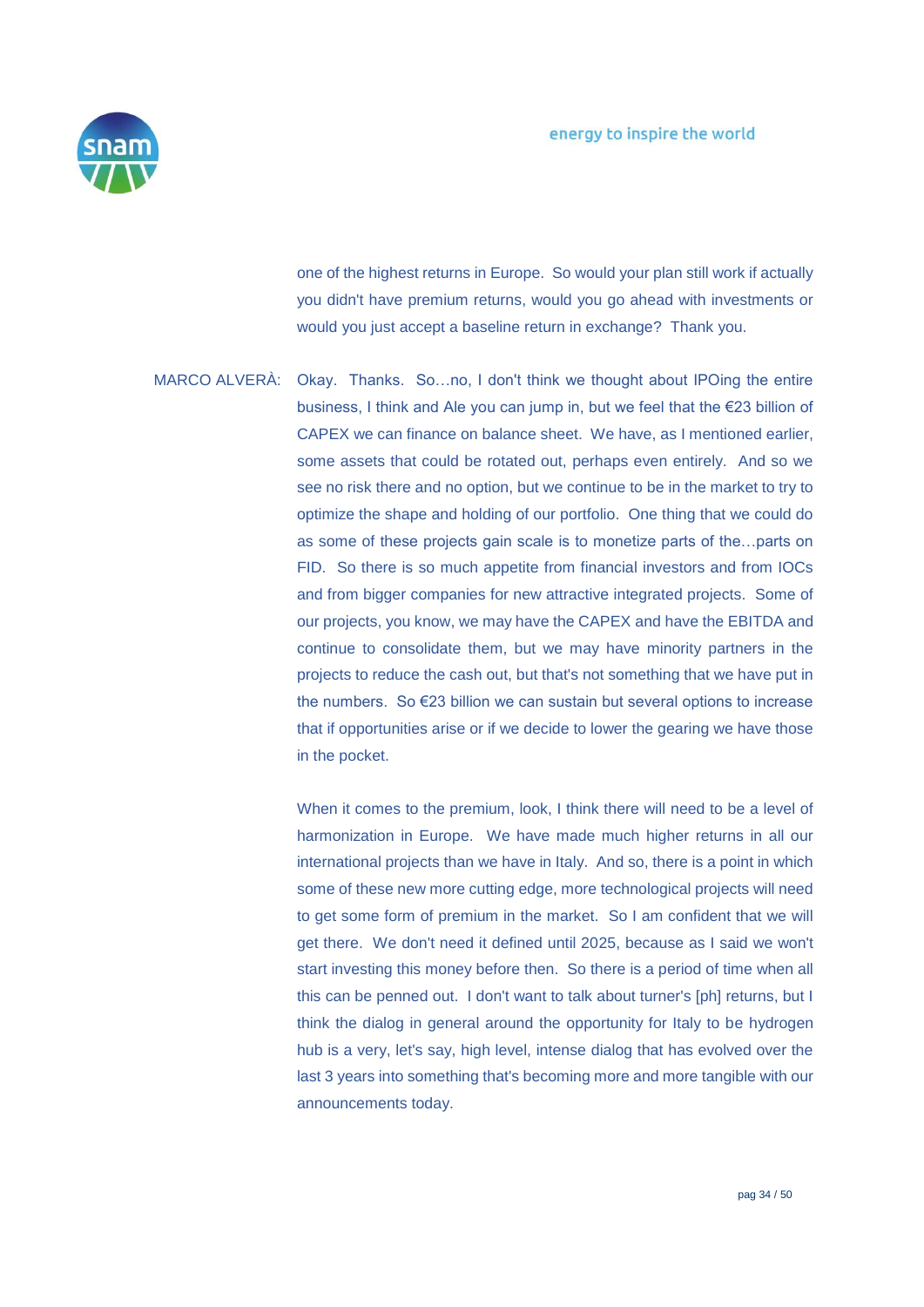

## ALBERTO GANDOLFI: Thank you.

MARCO ALVERÀ: Thanks.

OPERATOR: Then next question is from Enrico Bartoli with Stifel. Please go ahead.

ENRICO BARTOLI: Hi, good evening and thanks for taking my question. The first one is related to the new to pipeline that you are expecting to develop after '25 for connecting Southern Italy to Central Europe. Actually, I guess, that the development of this pipeline is based on also a massive development of hydrogen production in the North African countries. I was wondering, let's say, what level of visibility we have that actually the North Africa countries are going in this direction. And if there are some political differentials that European level with the government there in order to develop this value chain over the next few years?

> The second question is related to the development of EBITDA that you expect by 2030. If I am right, you are targeting an EBITDA between €4 billion and €4.8 [ph] billion, if you can provide a hint of the breakdown between the networks, the storage and the contribution from the new energy projects and particularly on those considering that for 2027 [ph] you are guiding to more or less 180 [ph] million [indiscernible] if we can assume that this figure would at least double by 2030?

> And the third one is related to the new technical development that you highlighted in the storage business, this new test that [indiscernible] it would be possible. I was wondering, what is your confident of the possible industrial developments on these findings and possible timing of, let's say, increasing visibility on the industrial visibility of this technical developments? Thank you.

MARCO ALVERÀ: Okay. So the good news on the hydrogen pipeline, contrary to an electric interconnection. First, as I mentioned, from Tunisia to Sicily, we have 5 lines.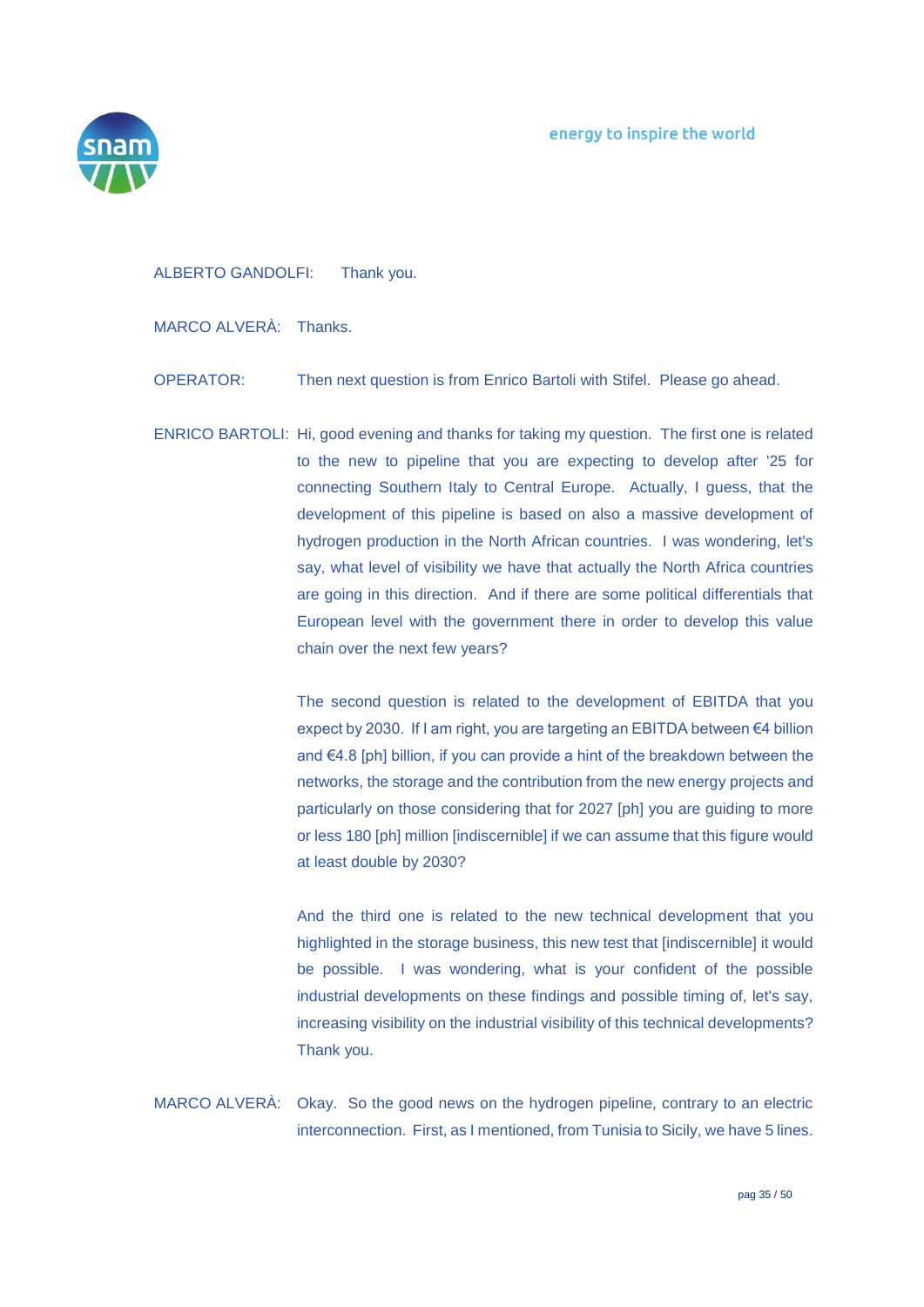

So one of those could be converted even with relatively little volumes, the pipes can operate at high pressure, but also at low pressure. So there's a lot of flexibility and the good news is that you don't have an inefficient system, even if the pressure is lower up to a point. So you can start converting a piece of the pipe, even with relatively small volumes. Thank you, and Enrico because you gave me the opportunity to clarify something that I should have said earlier, this backbone does not depend on North Africa, it will habilitate North African hydrogen, but we can do and sustain the backbone just to move hydrogen from the South of Italy to the North of Italy. So it's not contingent on anything happening outside of Italy. But of course, it will be an enabler of that.

The 2030 EBITDA, I think, we've given the level of disclosure that we're happy with at this point. So you can work out based on those CAPEX figures and return expectations and growth targets more or less the breakdown. As I mentioned, the new energy businesses will be €150 million EBITDA in '25, €180 million in '27, and I think continuing to grow nicely thereafter.

On the technical development on storage, this is really an industry breakthrough, because we suspected that that was possible. But there was a lot of skepticism also among some of the leading engineers and geologists that we were interacting with. So to be able to say that we can comfortably considered finished the first phase of this experiment in lab experiment is incredibly encouraging. We don't need to store hydrogen anytime soon, but it means that our investments and hopefully more importantly the European investments that should be made in integrated storage projects are really, really future proof and this is no longer a problem of stranded assets in the energy transition. But it's an opportunity of having depleted fields available to fill them up at very low costs at ultra-low costs with completely flexible, clean, abundant and ultra-cheap, new hydrogen. But the timing of that is not going to happen any time soon, it will happen sooner and perhaps not starting in Italy but starting in the UK and Norway is CCS and things like that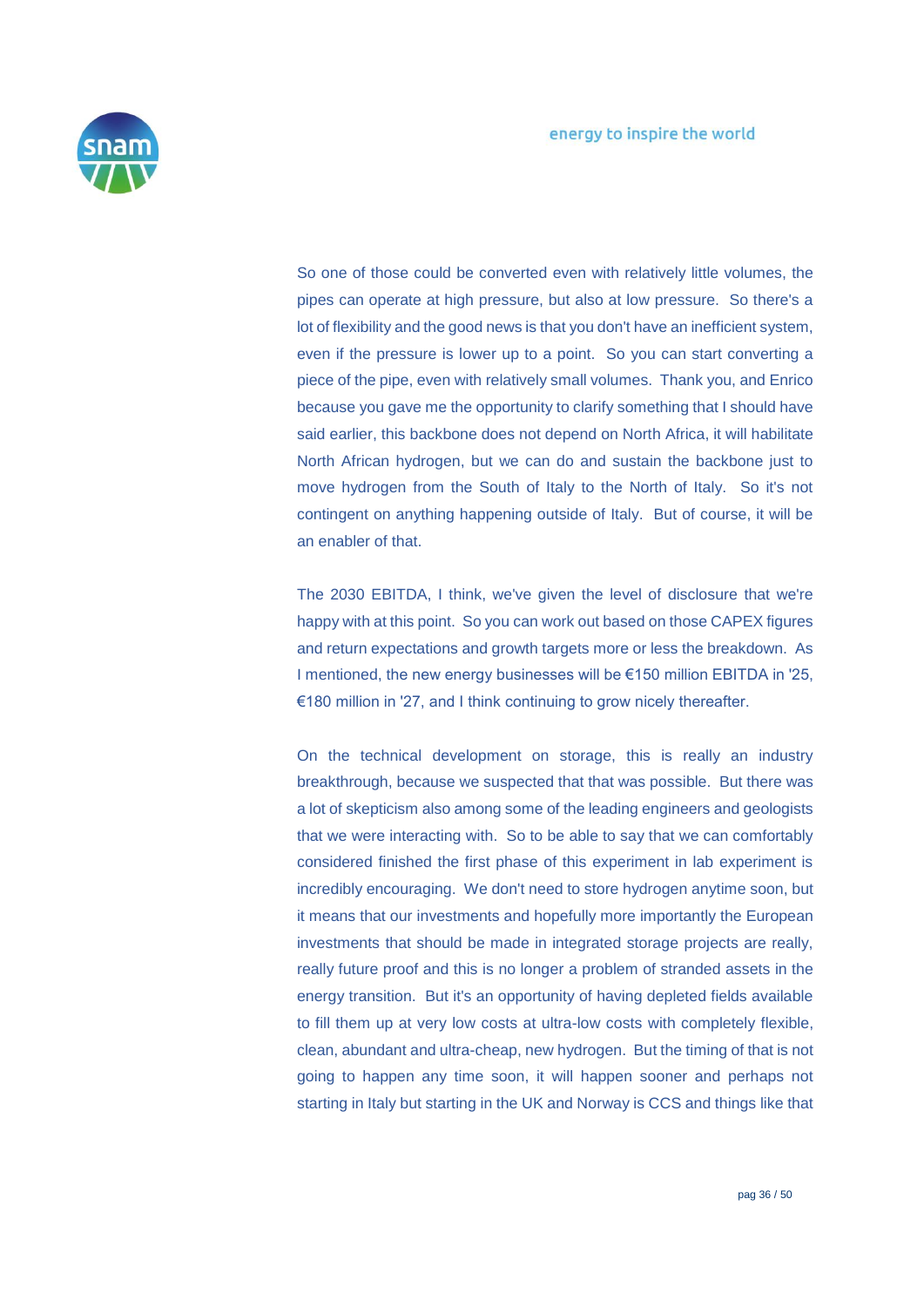

we are really…can play a big role, because essentially, the skills you need for CCS are exactly the skills that we have.

ENRICO BARTOLI: Thank you very much.

- OPERATOR: The next question is from James Brand with Deutsche Bank. Please go ahead.
- JAMES BRAND: Hi, good afternoon and well done on the plan. I had 3 questions on different topics. Firstly, on the new incentives that you could be getting, you said you are trying to get some incentives into the plan, you didn't some particularly enthusiastic that they could be material in making that comment. But equally on the other hand, I can understand that you might want to be quite conservative at this stage before its set out. So I was just wondering, whether you could comment on whether you think those incentives could be material for you or not?

And secondly, question on the storage investments, I guess, both the investments out to 2025 and thereafter, the investments into 2025, just to be clear what you're spending the money on that, is that all going into existing gas storage assets? And is that partly just start to read then for hydrogen or is it something else? And then in the plan from new storage out to 2030, is the new storage facilities incorporated into those numbers?

And then thirdly, I've asked you this question before, but I can see, obviously, your thoughts on the whole hydrogen topic is evolving rapidly and it is very impressive how much work you do in it. So I'd just be interested in asking it again. And the question is, on pathway for the transition on getting from where you are now to industries using hydrogen. Do you see that coming through de-blending and because I think de-blending is quite expensive at the moment? Or do you think that some of this actual investment in hydrogen backbone complemented with redundancy in your current network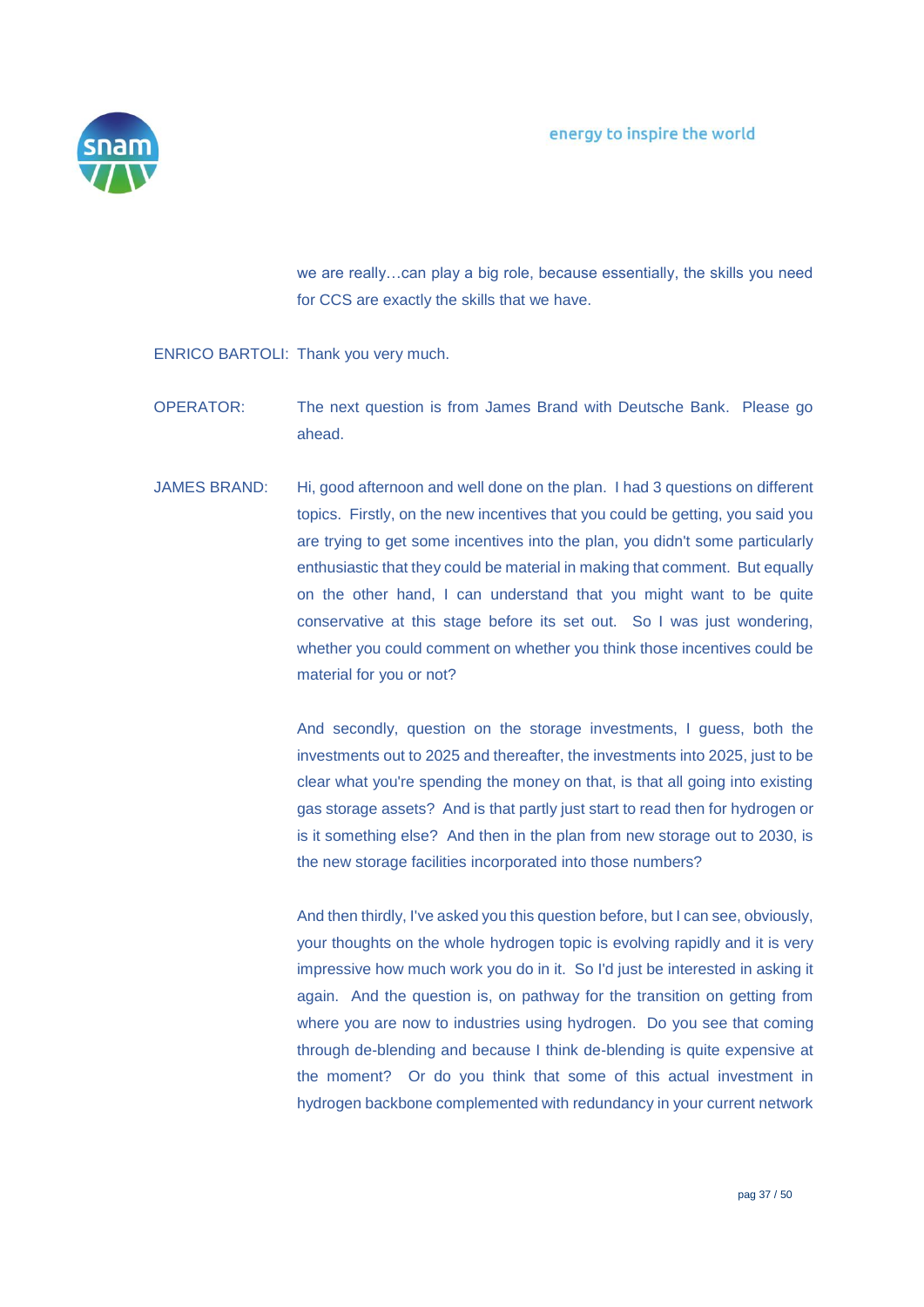

that you can have dedicated pipelines, and just interested in how we get that? Thanks a lot.

MARCO ALVERÀ: Thank you. So the…no, the reason you may have perceived some frustration in my voice on the output based incentives is because this for me is a no brainer, because it's really in the system's interest. So we have some in, there's a range we will see what the new consultation will be very shortly, I think, around the middle of December. And hopefully we can settle this very soon in the New Year, I was hoping to get it done by the planners, hoping to get it done by…but I understand there's been some delay, but I don't expect any real negatives there. And so, we…because the dialog is so active, we don't want to give specific numbers at this point. But this is kind of good news for the system and for us. And it really creates even more optionality and flexibility if we can avoid replacing some assets also in the context of developing the new corridors.

> When it comes to storage. Yes, we will have incremental storage capacity, I think at a standard 500 million cubic meters, so 0.5 billion cubic meters. What's happening in storage is a similar to what's happened sooner in the grid. So we have some mandatory investments, we have to make for security compliance, which has become more stringent. We have some replacements so fully amortized and necessary to replace assets. We have some well…investments in the wells themselves. We have some investments in the dual fuel compressor stations, which are going to enable us to reduce the CO2 and methane emissions and we have to get emissions of methane essentially close to zero. So these are all good and healthy investments that contribute to the RAB growth and that we absolutely need to carry out until 2025. And then we have the new storage, as I mentioned, going to look at CCS, as well as, maybe salt caverns and other hydrogen ways of storing it.

> When it comes to the way I see the market develop. I see our network being at overtime and maybe not everywhere, not in every country we operate. I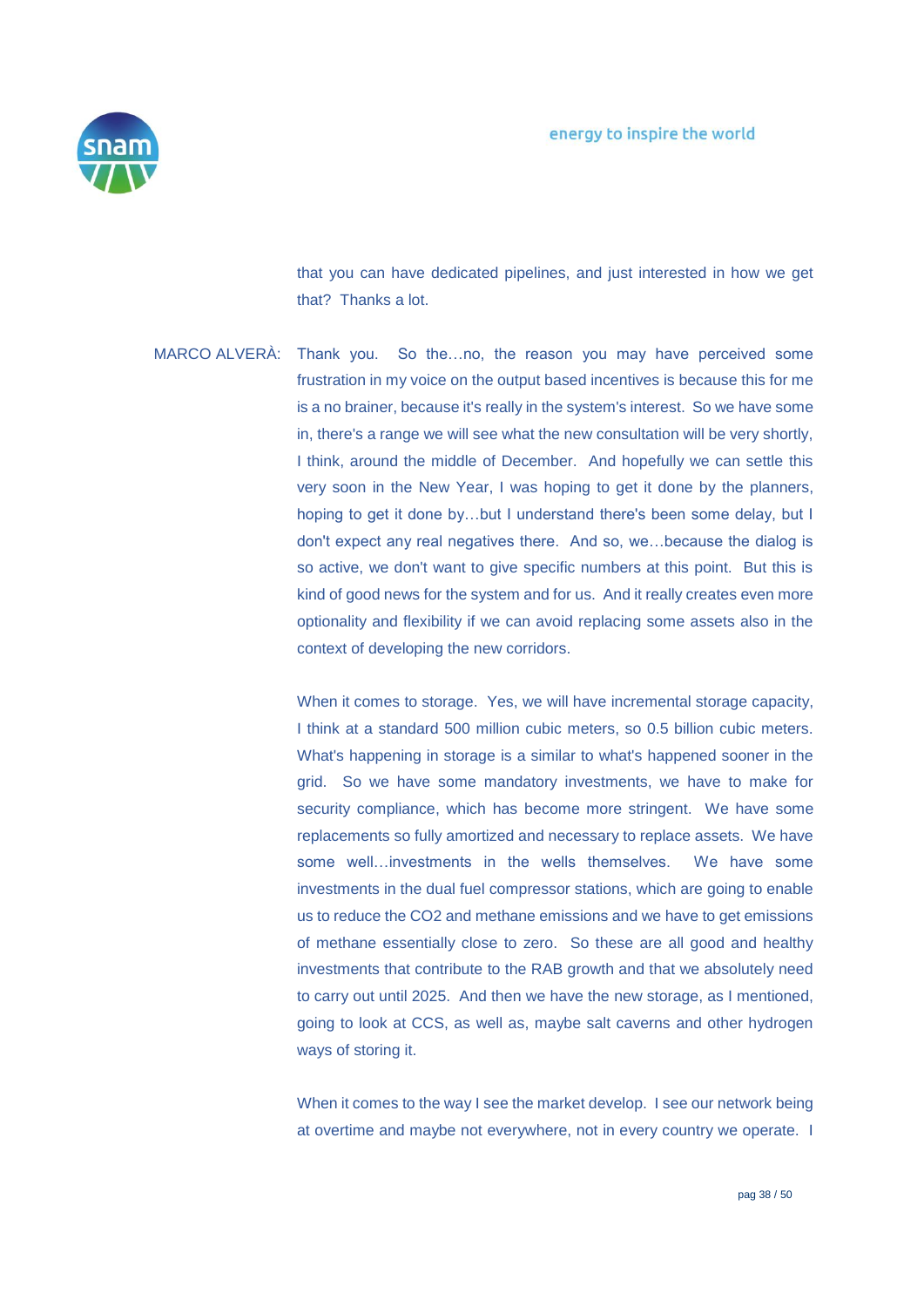

see networks evolving to be able to transport CO2, biomethane and hydrogen. So there will be 3 types of network, in Holland, you already have a CO2 backbone for example as well as some hydrogen backbones that are already beginning to operate particularly in North America.

The blending is simply a means of creating a market to break the chicken and egg to create immediate, low cost demand for hydrogen, I agree with you, it's not the most energy efficient way to deliver hydrogen. So it's exactly what we did with the biofuels directive you may remember to create a kind of overnight market. The beauty of blending, the reason I'm a blending advocate, is that you can dial it up and dial it down, depending on the real demand builds that the customers have. When I talk to customers, and I talk to a lot of big industrial users, I break them up into 3 camps, first people who simply want the CO2 taken away from their factories, they have complex industrial processes, they need CH4 either as a feedstock or in very high precision percentages and quality and they don't want to deal with changing their whole infrastructure, they just really want to get out of the CO2 as quickly as possible.

Then, we have customers that are happy to invest, to take on hydrogen and they are doing that at a pilot phase. And you know, that potentially gets into the way of really decarbonizing the system, because we don't really need a lot of pilots, but they understandably want to see the impact on their factory, a lot of this equipment is proprietary, they really want to test it in-house before committing to bigger volumes.

And then there is customers who use essentially hydrogen…sorry, today use natural gas for very high heating for example to make ceramics or some types of DRI, you know, there is some green steel projects that are popping up here and there. Here you have customers that are ready to commit to big volumes of hydrogen very quickly, so the market will develop along these 3 routes. The good news is for Snam to play a big role in all 3 both because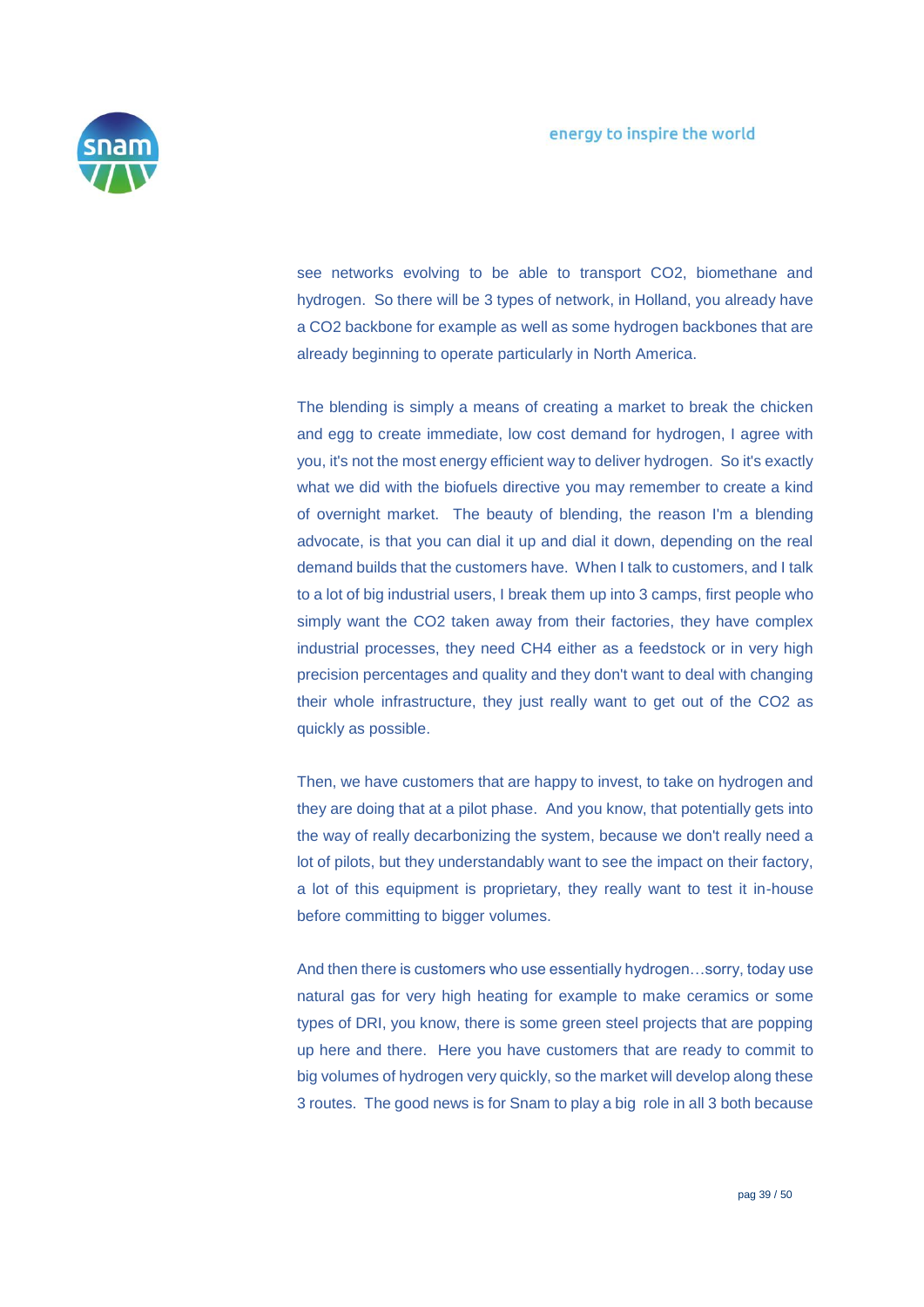

of the transport, because of the storage and because of our commercial outreach into these markets where we really have a lot of credibility.

- JAMES BRAND: Very interesting. Thank you very much.
- MARCO ALVERÀ: Thank you.
- OPERATOR: The next question is from Jose Ruiz with Barclays. Please go ahead.
- JOSE RUIZ: Yes, good afternoon and thanks for taking my questions. It's just 3 quick clarifications about the presentation. #1, could you tell us when are you assuming…which year you are assuming that you will have Italian regulation for hydrogen networks for transport? Secondly, in Slide #15, the €12 billion investments and €3 billion for transport, where is repurpose and where is dedicated, so would you include...have included repurpose of hydrogen in the first category in CH4 transport or is all included in hydrogen transport the €3 billion?

And the third question is on the same table, in storage, so new energy storage, the €2 billion, I was wondering what is the reason why this shouldn't be included in the RAB, is that because it's too early or you are expecting a later regulation and storage, or you are just considering that any new form of storage is not going to be regulated? Thank you very much.

MARCO ALVERÀ: This also allows me to clarify something. So, on the €3 billion, on the regulation for the €3 billion, we don't need that before 2025, however, before the end of the year, the commission will publish their draft gas package and hydrogen package and there will be a usual kind of 18 month consultation around that. So, that's really what happens.

> When you look at the €12 billion and you see a breakdown of that as we go into 5-year plan, a lot of that is replacement. When you look to the €3 billion, all of that is repurposing to make it hydrogen-ready. So, that's basically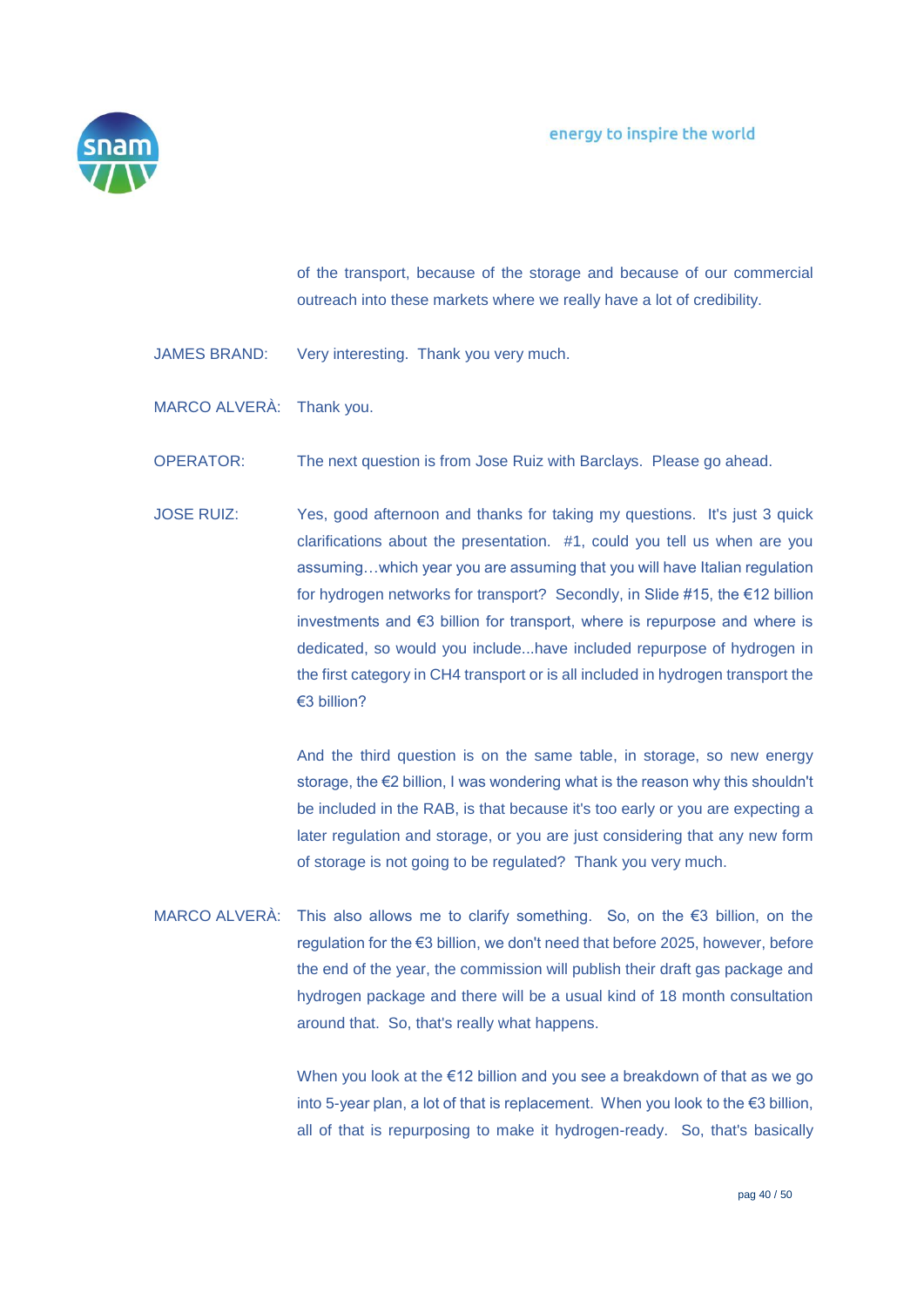

entirely reproducing and to be specific that doesn't include the compressor stations potentially to export the hydrogen into a Northern Europe, so that's for the €12 billion.

Regarding the new storage, now we wanted to be crystal clear here, so I put that little star on the €2 billion and the €3 billion. I think none of this will be regulated, but that's being a little conservative, because in Ireland for example, I think it will be regulated. But, because I don't know yet, I put it into the non-RAB so that the RAB figure I gave you is essentially a function of what we have in Italy, what will be entirely and most certainly regulated as RAB. But, I will…if I have to make a bet, some of the €3 billion plus €2 billion that have that…that footnote will eventually be regulated.

JOSE RUIZ: Thank you.

MARCO ALVERÀ: Thank you.

OPERATOR: The next question is from Javier Garrido with JP Morgan. Please go ahead.

- JAVIER GARRIDO: Hi, good afternoon. In the interest of time, I will just make one question. Let me say generic question on affordability and you are talking when this kind [indiscernible] you are talking about higher RAB growth from 2025 onwards, you are also talking about the [indiscernible] returns for [indiscernible] investments? And how would you make that fit into an environment where the later is showing to be a mindful about the costs of the service. And in a context where there will maybe pressure on the cost of the raw material with also hydrogen cost in Italy being high, I mean, how do you square the circle of getting higher returns, growing faster and making the businesses develop further. Thank you.
- MARCO ALVERÀ: You touched on a key point. So, I think the first path to affordability is for Europe to build more gas storage that will then…or fill up the existing gas storage that sort of scale down and China is doing the same and we should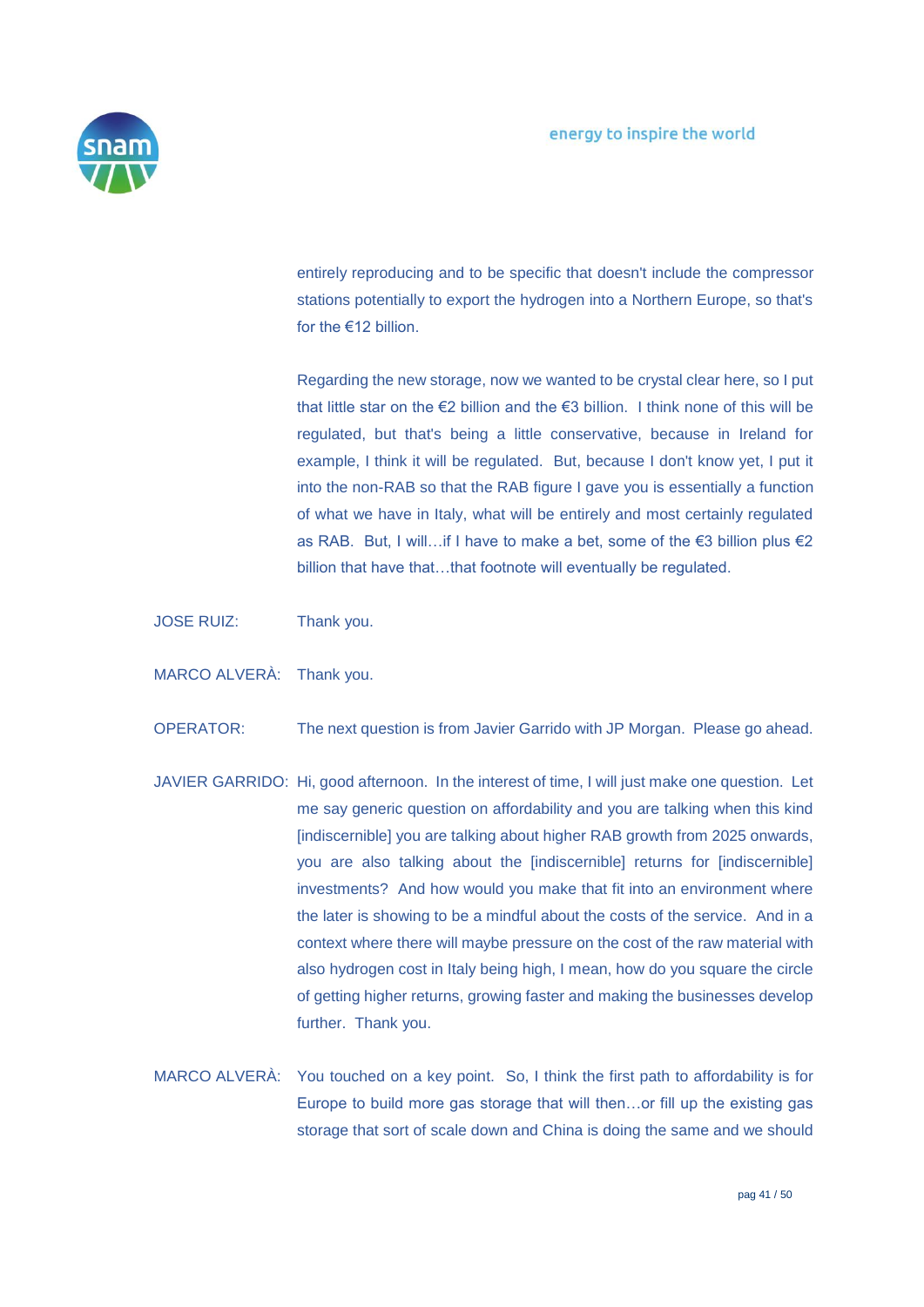

do the same to scale down the competition for winter gas, because no one will want gas in the summer, it's going to be very cheap and the opportunity to store more gas in the summer will help Europe, will help the energy transition, will help Asia as well get quicker off coal.

When you look at the Fit for 55, so much needs to happen that we are talking about is by far the lowest…to use a modern concept, the lowest green premia and the lowest hanging fruit to the lowest abatement cost. And so, we are talking about tiny numbers in the context of the energy transition and the PNRR, the National Recovery and Resilience Plan for Italy is a generous one, a big part of that is earmarked for hydrogen and the good news is that covers really the 2022 to 2026 period, which if you look at the hydrogen costs is where you need some support before it reaches the parity level. So, the end game is to deliver energy which is cheaper than today's notwithstanding our extra returns and a lot of the other players incremental returns from the CAPEX. And I think this is a common theme also looking at some of the other utilities presentations in the last few days.

I think we will now believe as you can get hydrogen to \$1 a kilowatt, \$25 a megawatt hour, we are paying gas \$90 today. So, there is really a near-term opportunity to address the affordability issue with cheaper renewable energy and we have this big resource available from the national recovery plan to help not only bridge that gap when hydrogen is more expensive, but also to give it nice and gentle nudge to get the snowball effect rolling?

JAVIER GARRIDO: That's very clear. Thank you.

OPERATOR: The next question is from Antonella Bianchessi with Citi. Please go ahead.

ANTONELLA BIANCHESSI: Yes, hello, good afternoon, very few questions. The first one if your net debt guidance for 2022 already includes the impact of the acquisition of the pipeline between Algeria and Italy. The second, if you can quantify the contribution of this asset to your net profit? Then if you can give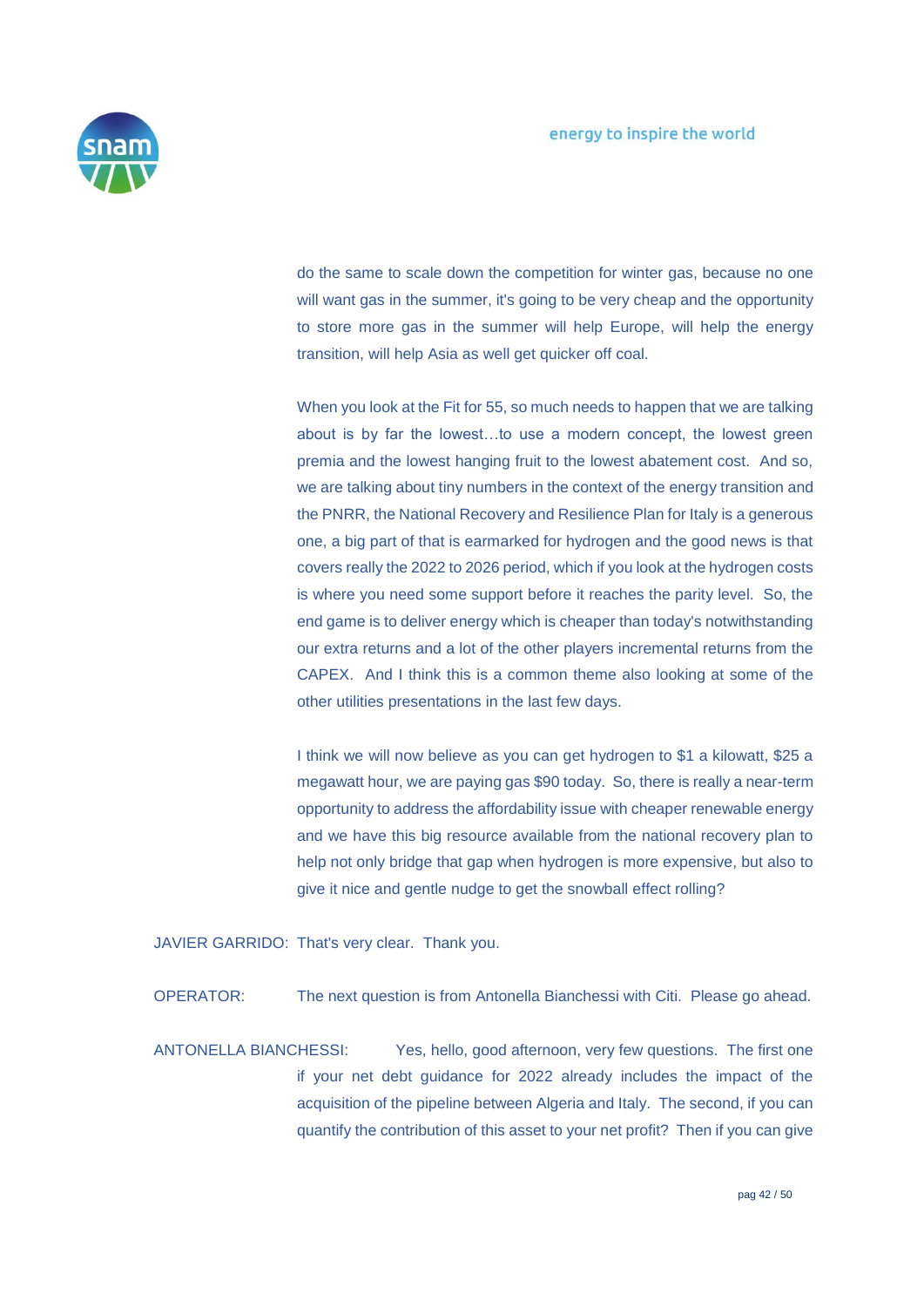

us a little bit of guidance on the contribution of the affiliates…international affiliates in 2025, so how much of this is coming from this? And finally, if in your projections you are assuming that the allowed return would remain stable or if you have any kind of changes depending on rate assumption and the 3 year adjustment and all the other things is affected by the regulations? My last big picture question is, the clear bottleneck to your vision is that the development of renewable in Italy which was really poor also in 2021 and also this idea to develop hydrogen in Africa? Would the company be willing to directly invest in these assets given that they are so keen to the implementation of their vision?

MARCO ALVERÀ: Thank you. Thank you very much Antonella. So yes, we…net debt includes the acquisition, the target. The average contribution is around €25 million for the plan period. The…Ale maybe you answer the affiliates question. The…I will take the last point on the direct investments. I think there will be a rush to invest in renewable project, wherever there is space, so what hydrogen really does, and what our backbone does is debottleneck some of these investments that are currently not proceeding, because there is a bottleneck on the power grid, so it's really an enabler for greater renewable growth as I mentioned to hit the 8 gigawatt per year, Italy significantly has to ramp up those investments, and I don't think we have the luxury of choosing where to make them, we will need to make them where's land, where there's local acceptance. Of course, where it's sunny would be better, and the backbone is a very neat way to debottleneck a lot of these investments.

ANTONELLA BIANCHESSI: On the international…

- MARCO ALVERÀ: Oh yes, sorry, sorry on the WACC you were asking me if it was stable? Yes, we assume it's stable throughout the plan, so it's...that €85 million that I talked about flat for the plan.
- ALESSANDRA PASINI: On the international associate by 2025, the entire portfolio will contribute something in the range of €108 million, the mix of the decline that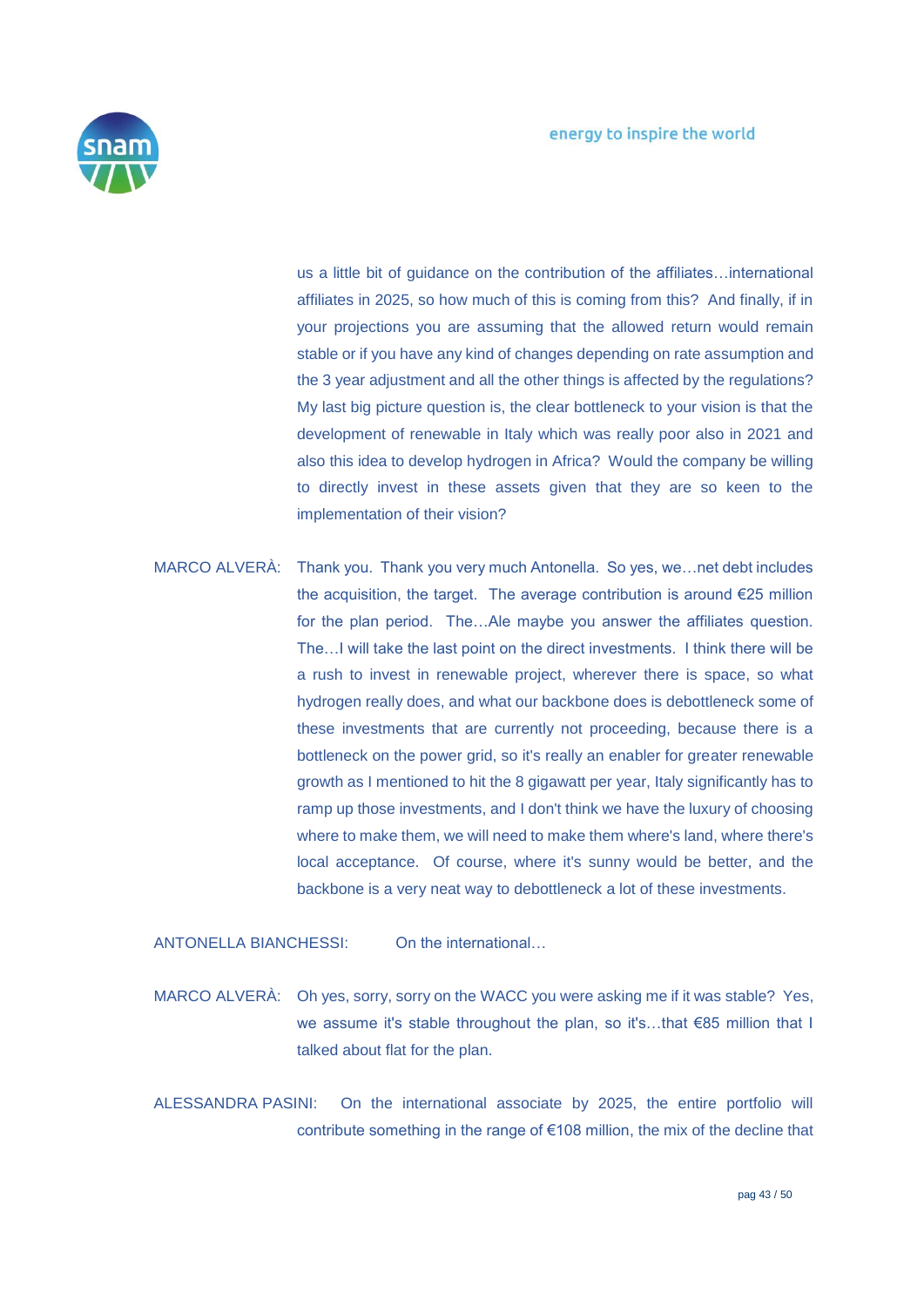

Marco commented and I commented before of some of our Austrian associates which will run on a short term contract basis versus long term contract basis with lower remuneration, compensated by the contribution of both change perimeter and the other associates.

ANTONELLA BIANCHESSI: The 180?

MARCO ALVERÀ: [Multiple speakers]

ALESSANDRA PASINI: For the international ones, just international ones.

MARCO ALVERÀ: I think you need to add around a 100 for the…for the domestic…for the Italian.

ALESSANDRA PASINI: Yes, at least, yes.

MARCO ALVERÀ: So it's kind of 280 and 180.

OPERATOR: The next question is from Stefano Gamberini with Equita. Please go ahead.

STEFANO GAMBERINI: Good afternoon everybody. Few question also from my side. The first, regarding the investment in the energy transition out of €1.3 billion of investments, you double…more than double the investment in biomethane and gas mobility. While in the meantime, in hydrogen, the investment increased just by €100 million, while there are a lot of support from recovery fund, there are lot of projects where you are involved. Why despite all these investments and all the support in incentives that have to be spent by 2026, you increased just by €s100 million investment in this area?

> And the second question is just, if you can give me an idea, what are the main cost performance differences between the alkaline electrolyzer from De Nora and the PAM electrolyzer from IPM. So what you expect could be probably the win in the long run?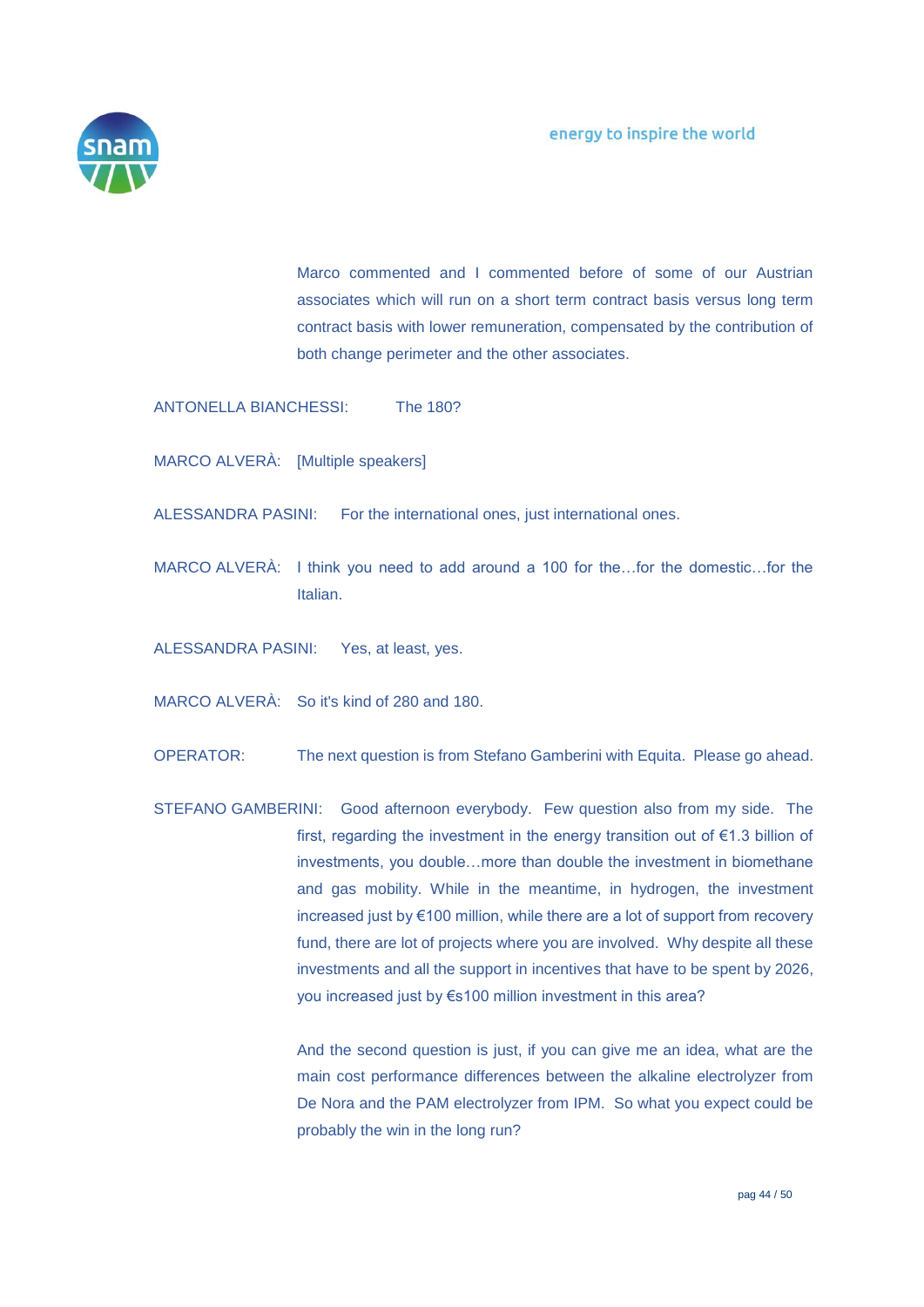

The last…from your side, considering the development of hydrogen that now are mainly focused on heavy transport or hydro-based sectors. Do you expect that in the long run, hydrogen could be also replaced natural gas for heating system or do you think that this is a very unlikely scenario? Many thanks.

MARCO ALVERÀ: Thank you, Stefano. I'll take the 2, the second and third, and then Alessandra will answer on the new energy CAPEX. The PAM and the alkaline perform different jobs. So PAM is good for more flexible, shorterterm swings, smaller footprint, smaller projects, and the alkaline is better for the giga projects, the bigger scale projects. We're still in the early stages of…that's really scaling up this technology. So we are happy to be involved in both, and we think both are needed, and we suspect that we will soon run into manufacturing bottlenecks similarly to what's happening in batteries.

> The good news is that we're moving away from rare materials and that's where a lot of the R&D is working on and the performance of some of these electrolyzers is improving and so is their durability. And, we will also have new types of electrolyzers like solid state, et cetera, et cetera that's emerging, I'm sure. So this is an opportunity for people like De Nora who have been in the space for decades to really continue to invest and stay ahead of the technology and that's what we want to do with our hydrogen venture capital and R&D programs that we're very seriously spending time and money on.

> When it comes to heating for…I don't know and some people are very much in favor, others are very much against, whether hydrogen will be delivered to all the homes. I suspect it will be delivered to some homes. I suspect some people will want to have a hydrogen boiler that behaves exactly like their natural gas boiler and other people who are refurbishing the entire home will move to heat pumps. What I do know because of the slides I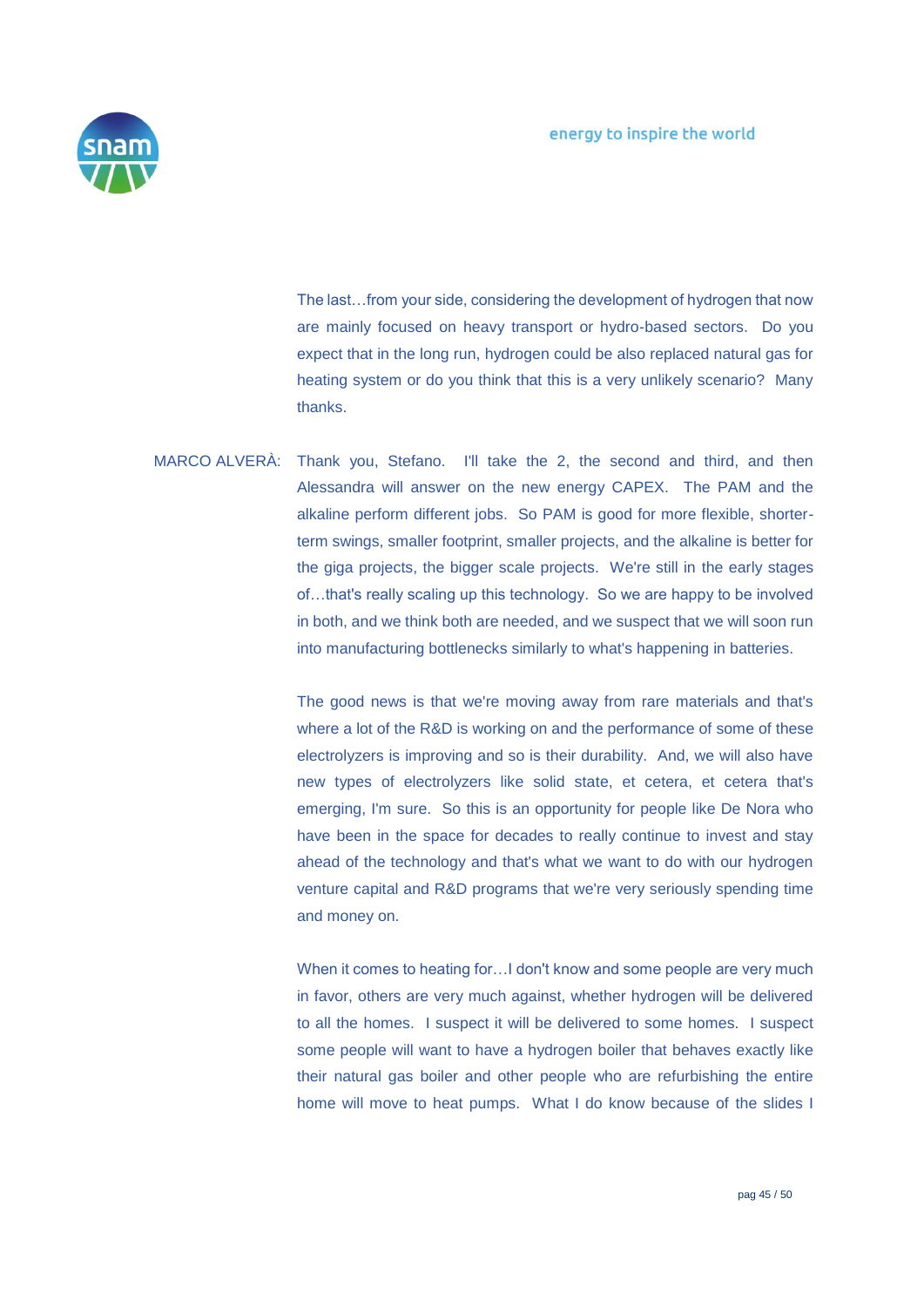

shared with you on the storage is that even that heat pump will have behind it a hydrogen storage system to provide that winter heating power.

Now in the UK, where you have a lot more wind in the winter than in the summer, you can do with less heating. But in Germany and Italy, for example, where you have plenty of winter days with no wind at all, then you will need a lot of hydrogen, even if in the home it's a heat pump, it will still be essentially hydrogen heating. Ale, on the new investment.

- ALESSANDRA PASINI: Yes. Coming on the new investments on the new businesses, the reality is that we grow…strong increase is on biomethane, where you have this 700 net net of grants, around 700 and change of millions of investments. Mobility is essentially flat vis-à-vis last year. So there is no change, equally energy efficiency is essentially flat vis-à-vis last year, and we are increasing hydrogen by €100 million versus what we had in the past plan. And as Marco was saying, these initiatives are those that are consistent with all the submission that we've made to the different incentive programs, so the said innovation fund. But of course, we will monitor how the P&L will evolve to the extent that more opportunities will come relevant to the initiatives that Marco just specified at length, that we are taking forward with all the customers that are today connected to our grid and looking to understand what it will take to decarbonize.
- STEFANO GAMBERINI: So just a quick follow-up. So do you expect a lot of room on this hydrogen projects in the forthcoming years or do you think that the main investments will remain in biomethane plants?
- ALESSANDRA PASINI: We, its 2 different things, I think we put in the plan, what we have visibility on, based on the submission we have already made on this incentive and funding schemes. It doesn't mean that we could increase what we are going to invest in hydrogen, we simply lack the complete visibility. We do have a number of other initiatives that we will continue to bring forward and that could mean that the mix, when looking at the overall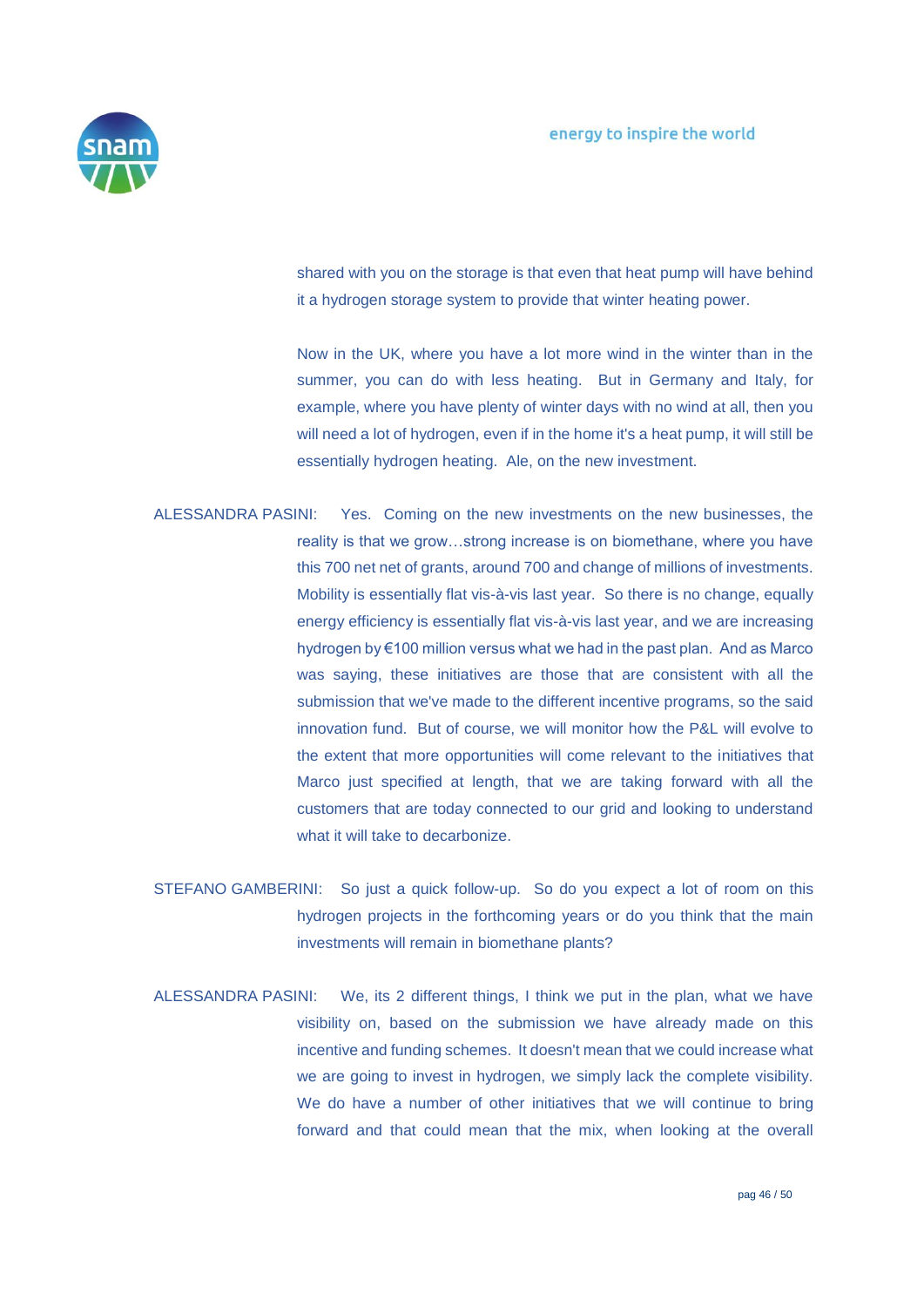

investment plan, looking forward could change with the greatest share of others and vis-à-vis the big increase that we are already showing in biomethane where the increase is around the €600 million vis-à-vis last year plan.

- ANALYST: Okay. Thanks a lot.
- OPERATOR: The next question is from Chris Laybutt with Morgan Stanley. Please go ahead.
- CHRIS LAYBUTT: Good afternoon, everyone. Thank you very much for taking my question. I've only really got one left just on the Algerian asset contribution. Marco, you mentioned the level earlier. I missed it, I sort of maybe in €20 million or €25 million. Is that contribution at 2022 or 2023 full year contribution? And just some sense for the contract composition within the portfolio that it would have. Do you expect that to grow with inflation or is it a relatively flat contribution over time over the next few years just to give us an idea of the evolution of the asset as far as you can see at this stage. Thank you.
- MARCO ALVERÀ: Thanks a lot. So the closing is expected in the second half of next year. So the contribution in 2022 is very marginal. The contribution will be 25 average for the plan period. There is an earn-in, earn-out mechanism depending on the actual volumes of gas that flows, because the contract is tied to volumes of gas. And so, we have been able very constructively with any…to kind of…that's a pass through, so that we are not taking any essentially volume risk on this very strategic asset. So the yearly flows will depend on the volumes and we will be providing update it on our forecast. The good news is that the volumes are decided upfront and they don't really change unexpectedly.

CHRIS LAYBUTT: Okay. Very useful. Thank you very much.

MARCO ALVERÀ: Thank you.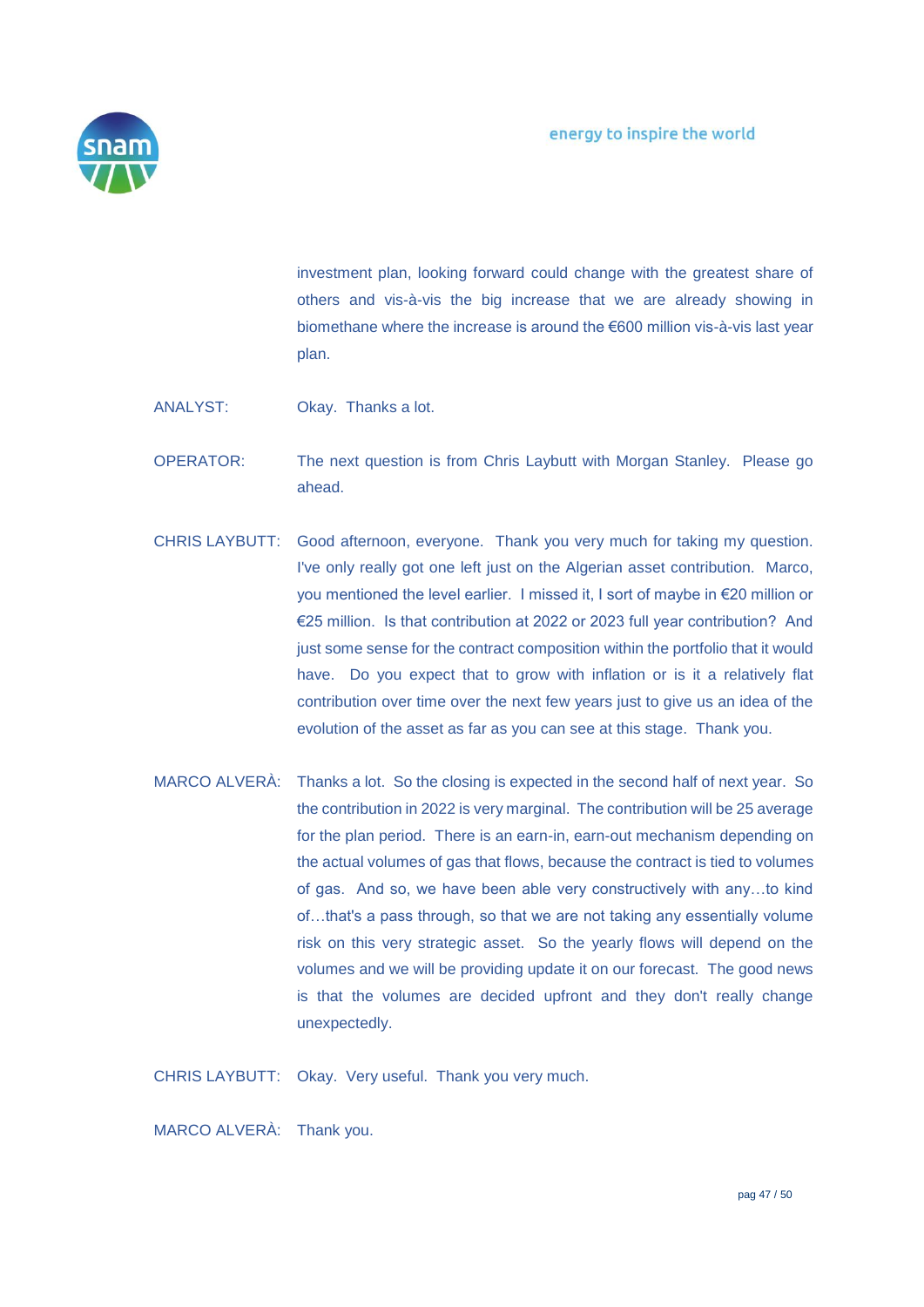

- OPERATOR: The next question is from Bartek Kubicki with Societe Generale. Please go ahead.
- BARTEK KUBICKI: Hello, and good afternoon. Few things left, if you don't mind. Firstly, I would like to maybe stress test with your long term CAPEX assumptions to a scenario where actually a centralized hydrogen production doesn't work and it replaced with a decentralized hydrogen production and for instance Terna moves on with their planned to have a certain amount of pump storage deployed in Italy plus for instance Russia pushes with the high blue hydrogen production. How do you think your outlook on 2030 could change?

And then some clarification, if you don't mind? Again, on Algeria, because you're talking about €25 million contribution whereas in the press release for the transaction, you mentioned €90 million for 100% of the assets earned in 2020. So I wonder where the contraction is coming from. And also on the WACC, again, from '25, I think we can assume with quite high level of probability given the consultation [ph] papers that actually the allowed WACC will decline in '25. So I wonder what is the reason for actually keeping it stable. And maybe the very, very last small point, if we look at your today's cost of debt and your 2025 cost of debt, what do we assume in '25, please? Thank you.

MARCO ALVERÀ: Good, thank you. So Ale, maybe you take the Algeria €90 million in 2020 question, I'll take the first and the last. On the…so we will need everything. We will need all of the pumped hydro, we will need more, much more than the CAPEX that we've put in our kind of non-methane CAPEX and even that won't be enough just because of the level of intermittency and volatility and unpredictability and seasonality that we will have in storage.

> Blue hydrogen will be very narrowly defined. And I think the new government in Germany is very much favoring green over blue. But look, Snam is incredibly nicely hedged. If methane continues to run, we are happy. If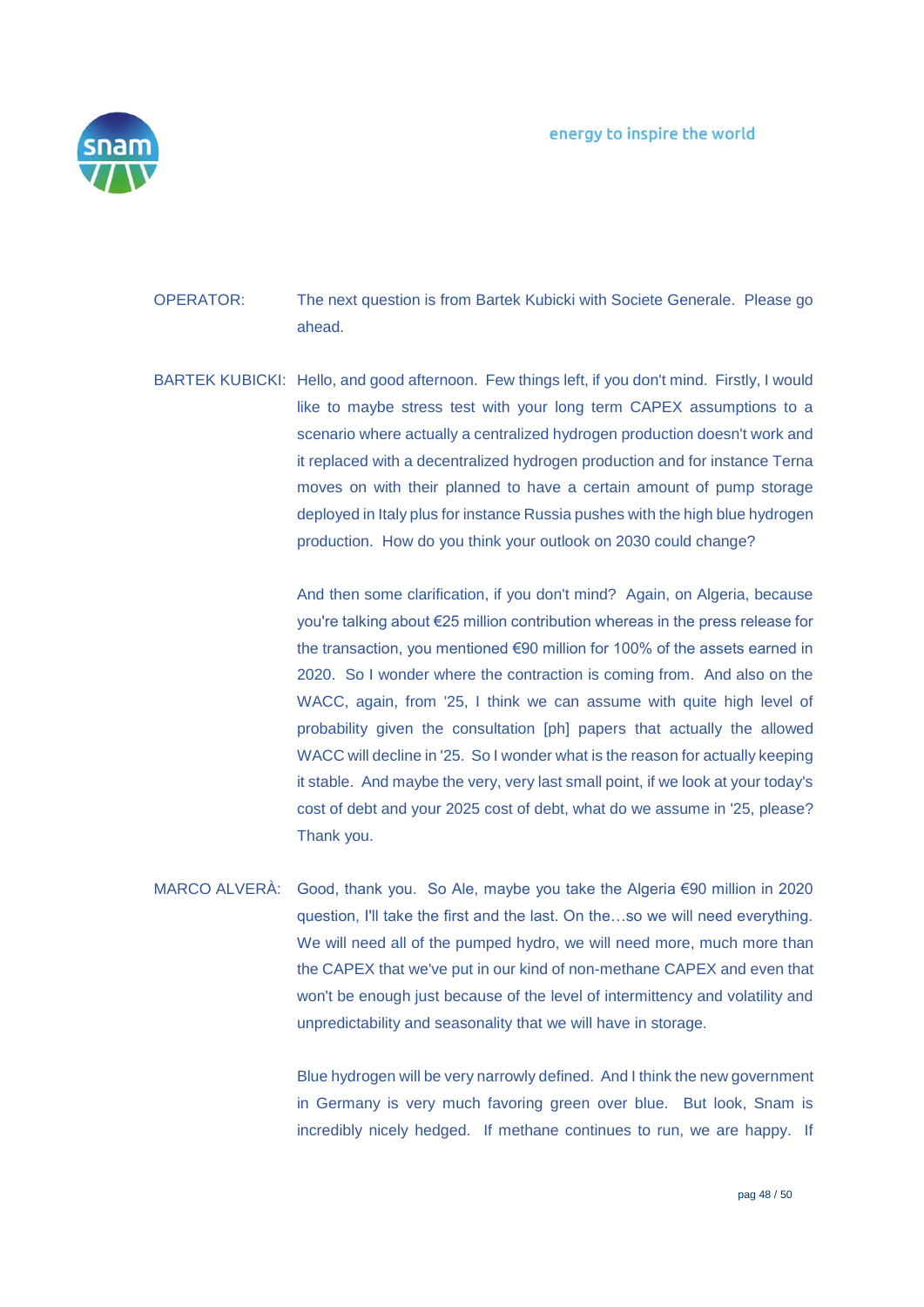

biomethane grows further, we are happy. If blue hydrogen comes, it's exactly the same infrastructure that we use for green, even gray hydrogen would behave in exactly the same way in our pipes and in our storage. So we're very nicely hedged and if anything, I think there will be upside opportunity to this plan both 2025 and the 2030 plan.

When it comes to the WACC, you are right. If we take today's forward curves, there could be some adjustments in the last year of the plan. The current forward curve is quite steep. I suspect it could it could flatten slightly as concerns about the pandemic extend. But there is so many moving parts to this that I thought it was easier to just keep it flat. That certainly helped our Board and our management team and hopefully helps you also be able to see through the WACC and look at what's happening apart from the WACC and then when the WACC number is finally precise and approved and we will all adjust for that and be able to adjust for that very quickly. Ale on Algeria?

ALESSANDRA PASINI: Yes, so on Algeria the reference was through the 2020 [ph] net income contribution on our ENI full share basis. As we said, we are have worked with ENI to effectively design a mechanism that completely protect volume risk according to a contractual base line. So, we…that means that number hedges us vis-à-vis delta. So, the…if we were to apply what we have bought to 2020 numbers it would get at €45 million contribution, the 25 numbers that Marco indicated the average, there will be years where the contribution is higher, maybe similar to the 2020 numbers and years where it is lower. But, it doesn't really matter versus what we pay, because we have a euro per euro actual protection until 2029. When it comes to the cost of the debt in 2025 its 1.1%.

BARTEK KUBICKI: Okay. Thank you very much.

OPERATOR: The next question is Emanuele Oggioni with Kepler Cheuvreux. Please go ahead.